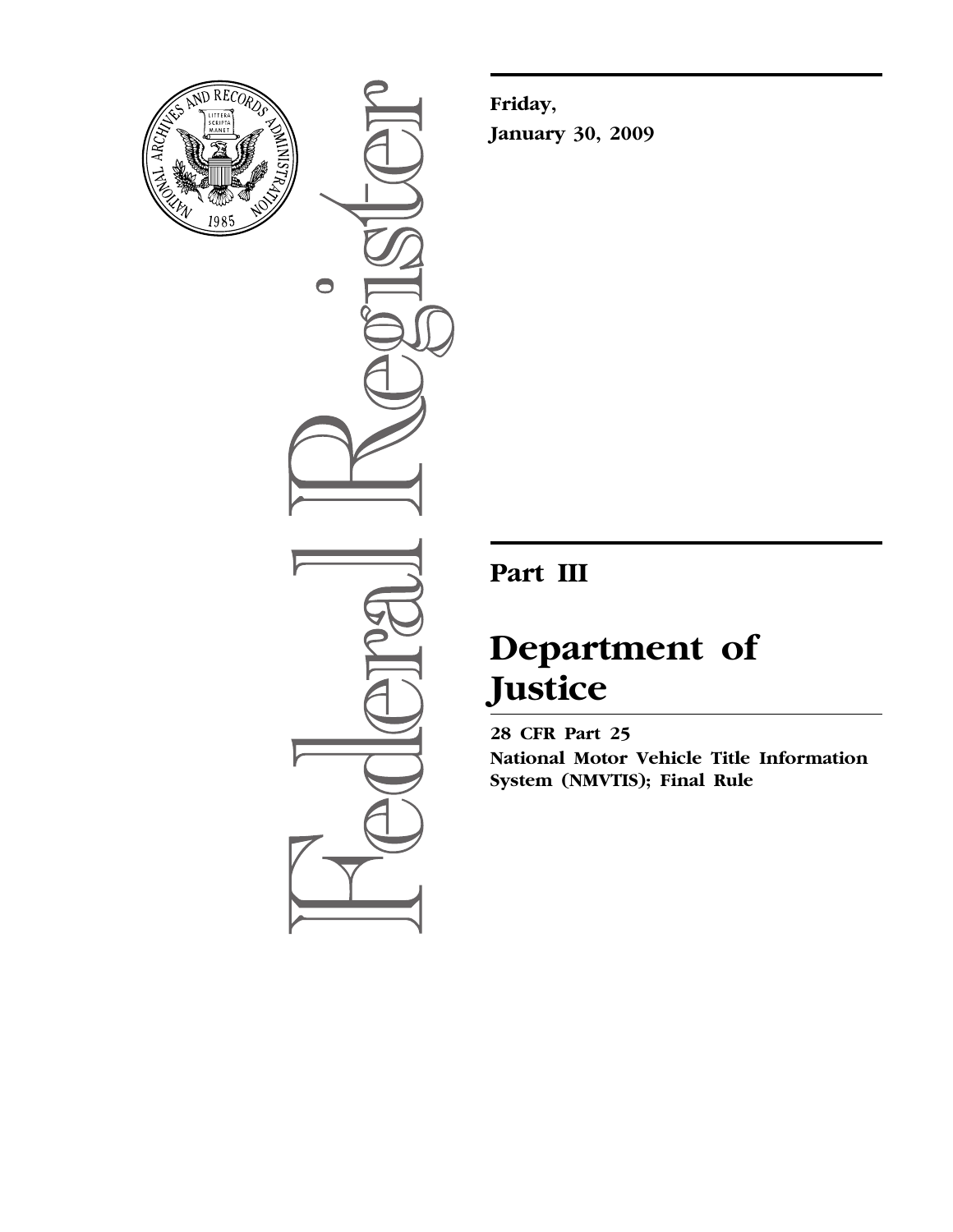## **DEPARTMENT OF JUSTICE**

## **28 CFR Part 25**

**[Docket No. FBI 117; AG Order No. 3042– 2009]** 

## **RIN 1110–AA30**

## **National Motor Vehicle Title Information System (NMVTIS)**

**AGENCY:** Department of Justice. **ACTION:** Final rule.

**SUMMARY:** The National Motor Vehicle Title Information System (NMVTIS) has been established pursuant to 49 U.S.C. 30502 and has the participation, or partial participation, of at least 36 states. The purpose of NMVTIS is to assist in efforts to prevent the introduction or reintroduction of stolen motor vehicles into interstate commerce, protect states and individual and commercial consumers from fraud, reduce the use of stolen vehicles for illicit purposes including fundraising for criminal enterprises, and provide consumer protection from unsafe vehicles. This rule implements the NMVTIS reporting requirements imposed on junk yards, salvage yards, and insurance carriers pursuant to 49 U.S.C. 30504(c). This rule also clarifies the process by which NMVTIS will be funded and clarifies the various responsibilities of the operator of NMVTIS, states, junk yards, salvage yards, and insurance carriers regarding NMVTIS.

**DATES:** *Effective Date:* This rule is effective March 2, 2009.

**FOR FURTHER INFORMATION CONTACT:**  Alissa Huntoon, 810 7th Street, NW., Washington, DC 20531, 202–616–6500, *[www.NMVTIS.gov](http://www.NMVTIS.gov)*.

#### **SUPPLEMENTARY INFORMATION:**

## **Background**

The Anti-Car Theft Act of 1992, Public Law No. 102–519, 106 Stat. 3384, required the Department of Transportation (DOT) to establish an information system intended to enable states and others to access automobile titling information. As part of the Anti-Car Theft Act of 1992, DOT was authorized to designate a third party to operate the system. Since 1992, the American Association of Motor Vehicle Administrators (AAMVA) has acted in the capacity of the operator of the system. AAMVA is a nonprofit, tax exempt, educational association representing U.S. and Canadian officials who are responsible for the administration and enforcement of motor vehicle laws. The requirements of the Anti-Car Theft Act of 1992 were amended by Public Law 103–272 and

the Anti-Car Theft Improvements Act of 1996, Public Law No. 104–152, 110 Stat. 1384. The Anti-Car Theft Improvements Act of 1996 renamed the automobile titling system the ''National Motor Vehicle Title Information System'' and transferred responsibility for implementing the system from DOT to the Department of Justice (DOJ). Hereinafter, the Anti-Car Theft Act of 1992 and the revisions made by Public Law 103–272 and the Anti-Car Theft Improvements Act of 1996, codified at 49 U.S.C. 30501–30505, are collectively referred to as the ''Anti-Car Theft Act''or the ''Act.''

While the overall purpose of the Anti-Car Theft Act is to prevent and deter auto theft, title II of the Act, which authorizes NMVTIS, is intended to address automobile title fraud. Accordingly, the primary purpose of NMVTIS is to prevent various types of theft and fraud by providing an electronic means for verifying and exchanging title, brand, theft, and other data among motor vehicle administrators, law enforcement officials, prospective and current purchasers (individual or commercial), and insurance carriers.<sup>1</sup> Currently, 37 states are actively involved with NMVTIS, representing nearly 75% of the U.S. motor vehicle population. Specifically, 13 states are participating fully in NMVTIS, 14 states are regularly providing data to the system, and an additional 10 states are actively taking steps to provide data or participate fully.2 States that participate fully in the system provide data to the system on a daily or real-time basis and make NMVTIS inquiries before issuing a new title on a vehicle from out of state and preferably before every title verification, regardless of its origin or reason. Participating states also pay user fees to support the system and the services provided to the state.

In 2006, the Integrated Justice Information Systems (IJIS) Institute, a nonprofit membership organization made up of technology companies, was asked by Department of Justice's Bureau

of Justice Assistance (BJA) to conduct a full review of the NMVTIS system architecture to identify any technological barriers to NMVTIS implementation and to determine if any potential cost savings was available through emerging technology. The IJIS Institute report found that ''the NMVTIS program provides an invaluable benefit to state vehicle administrators and the public community as a whole. Advantages of the program include improving the state titling process, as well as providing key information to consumers and law enforcement agencies.'' In addition to this study, the Government Accountability Office (GAO) also found NMVTIS to hold benefit potential for states, and a private cost-benefit study also determined that NMVTIS could provide benefits in the range of \$4 to \$11 billion dollars annually if fully implemented. NMVTIS and its benefits to states, law enforcement, consumers, and others have been widely touted by motor vehicle or auto-industry organizations including AAMVA and the National Automobile Dealers Association (NADA), by law enforcement organizations such as the International Association of Chiefs of Police and the National Sheriffs Association, by the North American Export Committee (NAEC), and by the International Association of Auto Theft Investigators. NMVTIS's benefits have also been recognized by national consumer advocacy organizations, and by industry-affiliated groups including the National Salvage Vehicle Reporting Program and many others, as identified in the public comments.

NMVTIS is a powerful tool for state titling agencies. Fully participating state titling agencies are able to use NMVTIS to prevent fraud by verifying the motor vehicle and title information, information on brands applied to a motor vehicle, and information on whether the motor vehicle has been reported stolen—all prior to the titling jurisdiction issuing a new title. In order to perform this check, these states run the vehicle identification number (VIN) against a national pointer file, which provides the last jurisdiction that issued a title on the motor vehicle and requests details of the motor vehicle from that jurisdiction. Using a secure connection, states then receive all required information or the complete title of record from the state of record. States can then use this information to verify information on the paper title being presented.

Verification of this data allows fully participating states to reduce the issuance of fraudulent titles and reduce

<sup>1</sup>Brands are descriptive labels regarding the status of a motor vehicle, such as ''junk,'' ''salvage,'' and ''flood'' vehicles.

<sup>2</sup>There are currently 13 states participating fully in NMVTIS: Arizona, Florida, Indiana, Iowa, Kentucky, Massachusetts, New Hampshire, Nevada, Ohio, South Dakota, Virgina, Washington, and Wisconsin. Fourteen states are providing regular data updates to NMVTIS: Alabama, California, Delaware, Georgia, Idaho, Louisiana, Nebraska, New Jersey, New York, North Carolina, Pennsylvnia, Tennesses, Texas, and Wyoming. Ten states are actively taking steps to provide data or participate fully: Arkansas, Michigan, Minnesota, Missouri, Montaina, New Mexico, Oklahoma, South Carolina, Vermont, and West Virginia. See *[www.NMVTIS.gov](http://www.NMVTIS.gov)*  for a map of current participation status.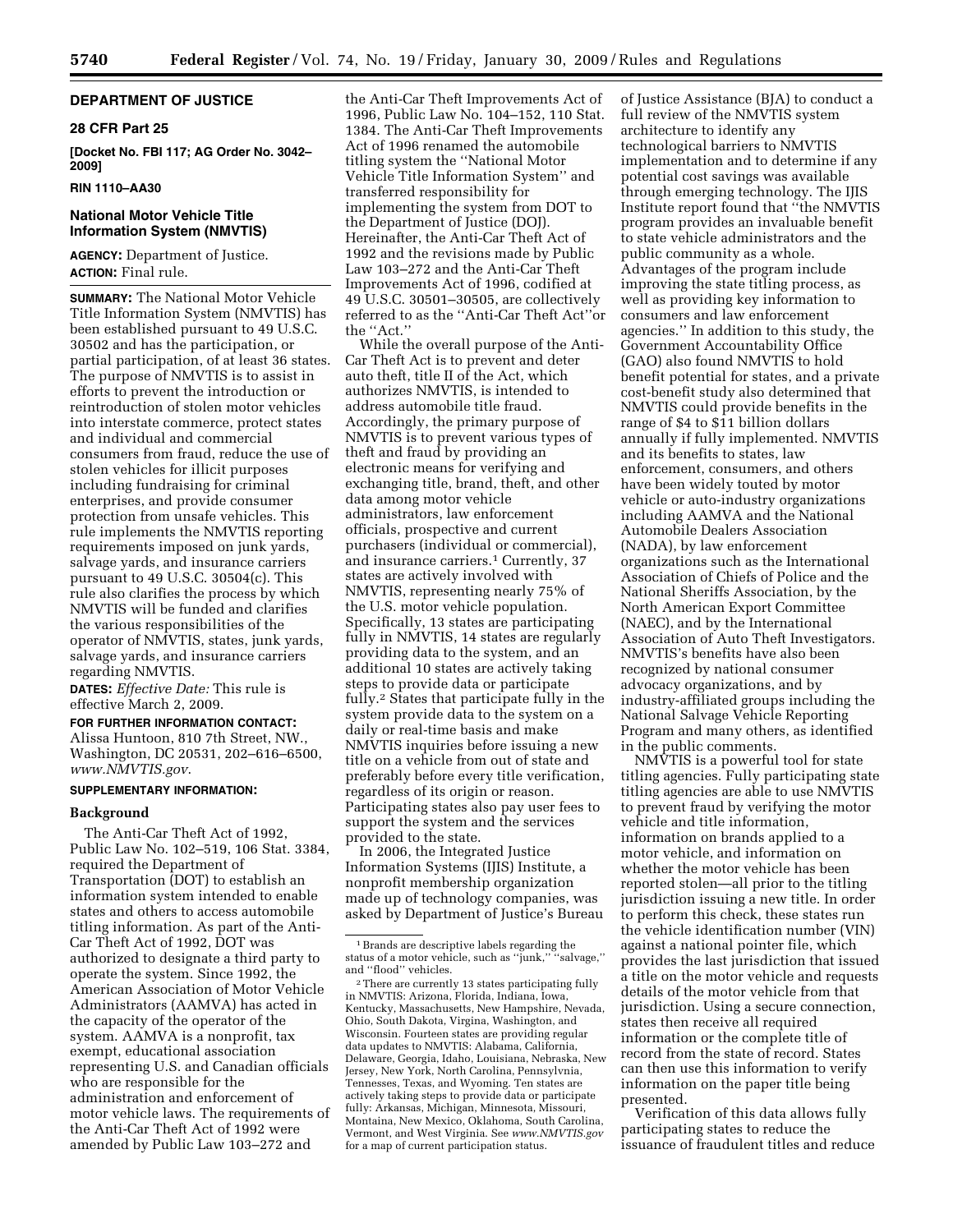odometer fraud. Once the inquiring jurisdiction receives the information, a state is able to decide whether to issue a title. For states fully participating through integrated, online access, if a new title is issued, NMVTIS notifies the last titling jurisdiction that another jurisdiction has issued a title. The old jurisdiction then can inactivate its title record. This action allows fully participating jurisdictions to identify and purge inactive titles on a regular basis and eliminates the need for these agencies to conduct these processes manually. This service provides a measurable benefit to states in terms of cost savings. In 2007, over 18.4 million title-update transactions were initiated and over 45 million messages were generated via NMVTIS, which allows states to work and communicate securely and to perform electronic title transactions between states.

NMVTIS also allows fully participating states to ensure that brands are not lost when a motor vehicle travels from state to state. As noted above, brands are descriptive labels regarding the status of a motor vehicle. Many brands, such as a flood vehicle brand, indicate that a motor vehicle may not be safe for use. Unfortunately, motor vehicles with brands on their titles can have their brands ''washed'' (*i.e.*, removed ) from a title if the motor vehicle is retitled in another state that does not check with the state that issued the previous title and with other states that may have previously issued titles on the vehicle to determine if it has any existing brands not shown on the paper title. Because NMVTIS keeps a history of brands applied by any state to the motor vehicle at any time, it protects individual and corporate consumers by helping ensure full disclosure so that purchasers are not defrauded or placed at risk by purchasing an unsafe motor vehicle. Currently, there are approximately 300,000,000 VINs in NMVTIS with over 40,000,000 brands included. NMVTIS also prevents ''clean title'' vehicles that are actually a total loss or salvage from being used to generate a paper title that is later attached to a stolen vehicle that is ''cloned'' to the destroyed ''clean title'' vehicle. Criminal enterprises seek these ''clean title'' vehicles, which are low cost to them (because they are destroyed or salvage), because it increases their return when they sell a cloned stolen vehicle. It has been noted that criminal profits in such a case can more than quadruple if a ''clean title'' vehicle is used for cloning. Even worse, because these cloned vehicles are able to get into the titling systems of the non-

participating states, they often continue to be sold to new and unsuspecting owners. There have been cases involving car dealers who had purchased stolen cloned vehicles and resold them to individual consumers. NMVTIS also provides protections from other types of related theft and fraud that ultimately place lives at risk and cost states, consumers, and the private sectors billions of dollars each year. The proceeds from these illicit activities support additional crime and fraud and even serious and violent crime. For more information on the benefits of NMVTIS, visit *[www.NMVTIS.gov](http://www.NMVTIS.gov)*.

#### **Discussion of Comments**

On September 22, 2008, the Department of Justice published a proposed rule to implement various requirements concerning NMVTIS. *See*  National Motor Vehicle Title Information System (NMVTIS), 73 FR 54544 (Sept. 22, 2008). The rule proposed the imposition of reporting requirements on junk yards, salvage yards, and insurance carriers. In addition, the rule clarified the funding process for NMVTIS and the responsibilities of the operator of NMVTIS, states, junk yards, salvage yards, and insurance carriers. The comments and the Department's responses are discussed below:

## *1. General Comments*

*Comment:* Several commenters suggested that NMVTIS will deter various types of crime and fraud and suggested that since the passage of the Anti-Car Theft Act, the types of crime and fraud, as well as the methods, have evolved. These commenters noted that the purpose of NMVTIS remains to address these types of crime and fraud.

*Response:* DOJ agrees that since the passage of the Anti-Car Theft Act, crimes and crime techniques have evolved. DOJ, therefore, has updated the stated purpose of NMVTIS to be more reflective of the crime and expansive direct and indirect fraud NMVTIS was intended to address and is addressing today.

*Comment:* The American Salvage Pool Association (ASPA) commented that junk and salvage yards have an exemption for reporting where and when a non-stolen verification is obtained under 49 U.S.C. 33110, which authorizes a system that has never been implemented. The ASPA commented that this exemption ''is telling, however, in linking NMVTIS'[s] statutory purpose to theft prevention, as opposed to brand information.''

*Response:* In addition to the fact that title II of the Anti-Car Theft Act

addresses fraud, it is clear that brand information can be directly linked to vehicle theft in addition to fraud. Law enforcement investigations have repeatedly shown that ''clean title'' total loss vehicles are a preferred commodity among car cloning and car theft rings, as they bring a higher return on investment. The Anti-Car Theft Act exemption, which is in 49 U.S.C. 33111, provides that junk and salvage yards are not required to report on an automobile if they are issued a verification under 49 U.S.C. 33110 stating that the automobile or parts from the automobile are not reported as stolen.

#### *2. Effectiveness*

*Comment:* Several submissions questioned the effectiveness of NMVTIS in eliminating or preventing fraud and theft. Several of these commenters suggested the need for quantitative proof of the system's effectiveness before the law should be followed. At the same time, however, several submissions recognized the value of NMVTIS. As one commenter noted, ''NMVTIS would undoubtedly cut down on the number of rebuilt wreck fraud cases.'' And the State of Texas Department of Transportation noted that ''[t]he system provides numerous obvious benefits to titling agencies, law enforcement[,] and vehicle sellers, as well as consumer protection to the buying public.''

*Response:* The Anti-Car Theft Act's participation requirements were established based on analyses presented at the time of the bill's introduction and passing. Further, an extensive costbenefit analysis and a Government Accountability Office study both have independently determined that NMVTIS will produce a significant public benefit that greatly exceeds the costs of implementing the program. The costbenefit study found that the system is only as effective as the number of vehicles represented in the system. Nonparticipating states create ''loopholes'' where brands can be washed, allowing further fraud in any state—participating or not. Discussions with private-vehiclehistory-report providers and ongoing law enforcement investigations at the state, local, and federal levels have shown that non-participating states are targeted for exploitation because their vehicle titling information is not immediately shared with other states and because they have no efficient ability to inquire with all other states that may have previously titled the vehicle.

Feedback from participating states points to other positive outcomes of the program. One state reports a 17%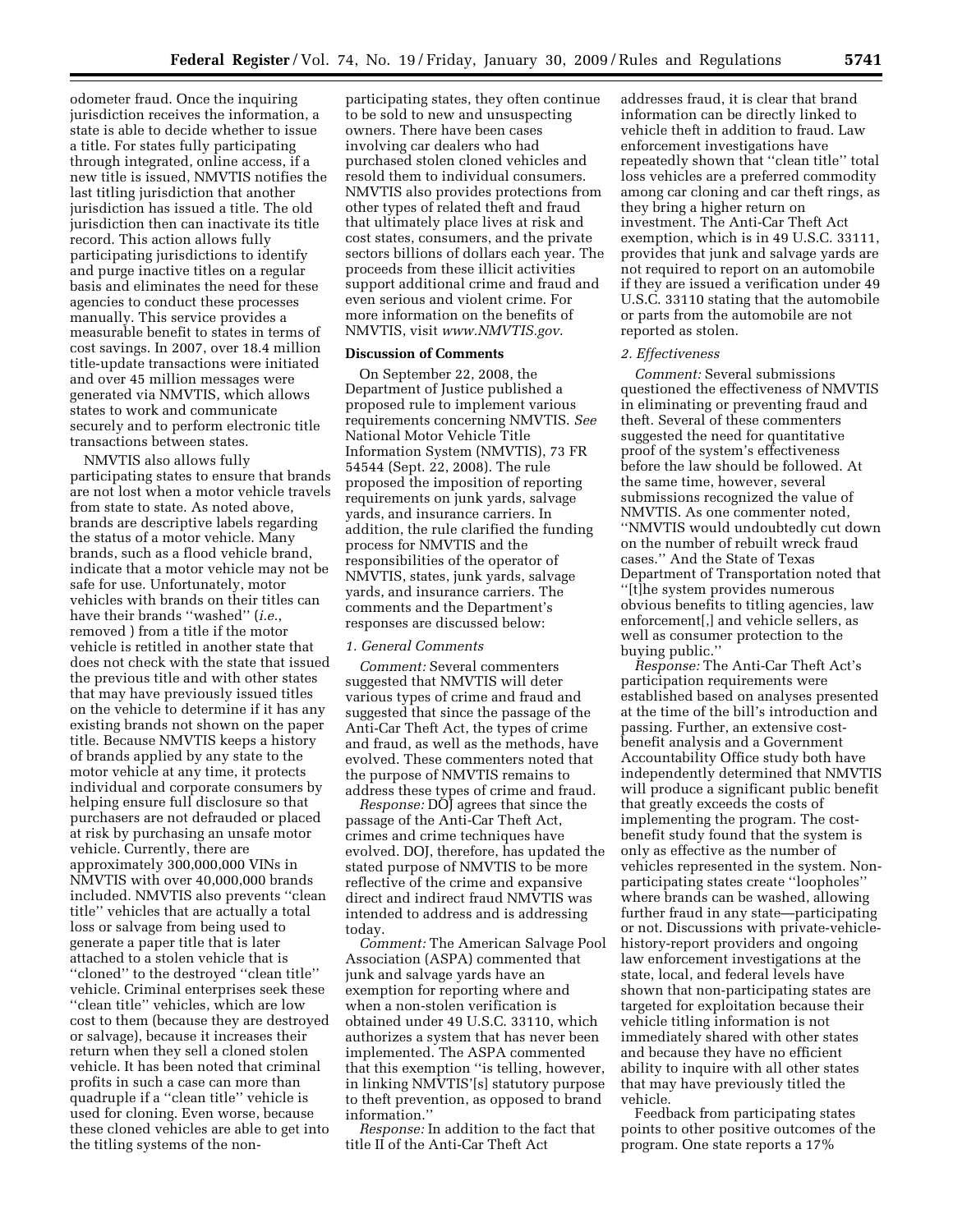decrease in motor vehicle thefts; another reports a 99% recovery rate on vehicles identified as stolen; three states have identified cloned vehicles by working together, prior to issuing new titles; and another state reports cracking a car theft ring responsible for cloning more than 250 cars worth \$8 million. Aside from these results, it is clear that if all states comply with the Anti-Car Theft Act requirements, brand washing in the way it is most commonly conducted today will be eliminated because there is no other way to title a vehicle other than going through a state titling process. The same goes for vehicle cloning, which would be virtually eliminated if every state participated as required.

Moreover, Experian Automotive reported that in the first six months of 2008 alone, there have already been more than 185,000 titles that initially were branded in one state, and were then transferred and re-titled in a second state in a way that resulted in a purportedly clean title. Given all these facts, we can be sure that NMVTIS will be effective in eliminating this type of fraud, preventing a significant number of crimes, and potentially saving the lives of citizens who would otherwise purchase unsafe vehicles.

In addition to the system's documented value in reducing theft and fraud in protecting consumers, the system also has been shown to create greater efficiencies within the titling process when the inquiry and response are integrated into the states' titling processes.

*Comment:* NAEC commented that ''the effectiveness [of NMVTIS] can only be truly measured [when] all jurisdictions are participating, because of the holes that are currently in the system due to lack of full participation.'' The State of California Department of Motor Vehicles seemingly agreed with this comment when it noted that ''these beneficial outcomes can only be achieved when all 50 states and the District of Columbia are participating.'' The Virginia Department of Motor Vehicles commented that ''the system provides a great value to participating states, and that value will exponentially increase as each jurisdiction begins fully participating.''

*Response:* DOJ agrees in part with these assessments. As discussed above, partial participation creates loopholes that criminal organizations exploit, and, therefore, measuring the full benefit of a comprehensive NMVTIS is difficult without participation by all states. However, NMVTIS provides significant benefits to participating states even when state participation is not at 100%.

*Comment:* One commenter asked if the information would have much ''practical utility,'' or whether it would only serve as further documentation of a market that is only broadly related to secondary criminal enterprises. The commenter further noted that ''the rule will only spur increased sophistication of organized crime. This increased sophistication must be balanced against the proposed benefits from the small contraction in the secondary criminal market that is assumed to occur under this rule. One of the benefits of the proposed rule is the documentation of salvage pool sales. But this benefit is limited: it will only require criminals to go through more steps, steps that require increased organizational skills. Hence, although the rule may push some criminals out of the market overall (the less sophisticated and organized), it will also indirectly spur increased sophistication and organization of the surviving criminal organizations. Although one of the primary goals of NMVTIS is theft deterrence, there is no data to support the conclusion that this portion of the criminal market will be affected by the proposed rule.''

*Response:* DOJ disagrees with these comments. Substantial evidence, statements, and documentation indicate that NMVTIS will impact vehicle theft and fraud.

*Comment:* Several commenters, including law enforcement, consumer advocates, industry associations, and state motor vehicle administrators, including California's, noted that NMVTIS is needed and will be effective in addressing the threats of auto theft, cloning, and fraud, and in providing protection for consumers against fraud.

*Response:* DOJ agrees with these comments and notes that the expected benefits and positive outcomes of NMVTIS have been confirmed not only by government and private research, but also by multiple representatives of every stakeholder community affected by the system, including state titling agencies, state and local law enforcement, consumers, insurance carriers, and junkor salvage-yard operators.

*Comment:* The NAEC commented that law enforcement successes to date can validate the benefits and costs associated with NMVTIS and that ''the NAEC is solid in its belief that NMVTIS is a fundamentally sound approach to 'title washing,' title fraud, vehicle theft[,] and public safety related to the 'branding' of un-road worthy vehicles in this Country.'' The NAEC provided data from one state that uses NMVTIS and, as a result, has identified and recovered hundreds of stolen vehicles. The NAEC further commented that to suggest that

the system should be cancelled ''demonstrates a lack of understanding [of] the magnitude of the vehicle theft problem in North America and Public Safety issues surrounding 'branded' vehicles.''

*Response:* DOJ agrees with the NAEC's assessment of NMVTIS.

*Comment:* The State of Illinois Motor Vehicle Administration commented that other services have become available since the Anti-Car Theft Act was passed and that NMVTIS should ''be put on hold'' while an analysis on the need for NMVTIS can be conducted. The Maine Bureau of Motor Vehicles suggested that NMVTIS was not needed because ''consumers have other options for checking vehicle title status prior to purchase.''

*Response:* While other fee-based options for checking vehicle title status are available for consumers, the ability of consumers to check NMVTIS for vehicle title status is required by federal law and a federal court order. When fully implemented, NMVTIS will provide assurances that no other option can provide—complete and timely information on all vehicles in the U.S. The Anti-Car Theft Act provided no flexibility for states, insurance carriers, or junk or salvage yards to filter information shared with NMVTIS; thus NMVTIS will be the most-reliable source of information once fully implemented. Several providers of vehicle history information have agreed to make NMVTIS data available as a way of enhancing their products, demonstrating that NMVTIS does have unique value. DOJ is not in a position to put NMVTIS on hold, as recent litigation was based on the complaint that DOJ had waited too long to issue NMVTIS regulations. A court has ordered DOJ to publish these regulations by January 30, 2009. *See Public Citizen, Inc. v. Mukasey*, No. 3:08–cv–00833– MHP, 2008 WL 4532540 (N.D. Cal. Oct. 9, 2008).

*Comment:* One commenter noted that ''it is beyond the scope of the NMVTIS regulations to reform the process by which insurers assign title designations; however having the sales reported in a timely fashion, and by including appropriate identification of both international, domestic (out of state) and domestic (in state) buyers, it will help the Law Enforcement Community in its effort to control crime and protect the public.''

*Response:* It is beyond the scope of NMVTIS and DOJ's intentions to alter insurance carrier policies and procedures in terms of title designations. While transfers of vehicles from insurance carriers to others would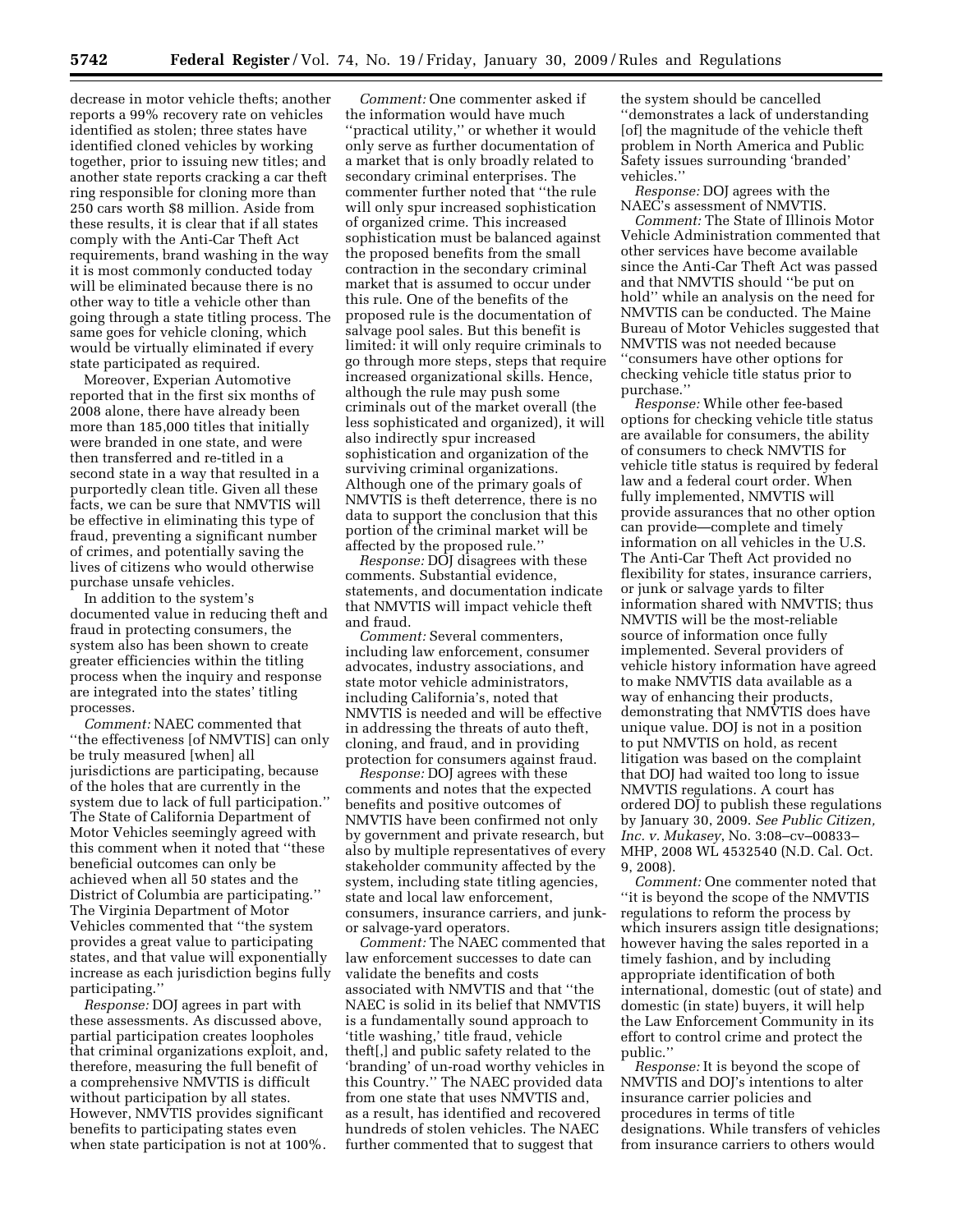likely be captured in the NMVTIS reporting process due to subsequent reporting by junk and salvage yards, it is unlikely that the names of buyers will be reported or captured in the system because this is not a required data field. Requiring the name of such buyers is of significant value to law enforcement for preventing and investigating automobile theft and fraud. Additionally, as is pointed out elsewhere in these comments, establishing a ''chain of possession or custody'' is important for effective and efficient law enforcement investigations.

*Comment:* One commenter noted that ''[a]ccording to Experian Automotive, (PR Newswire August 25, 2008 Experian, Schaumburg, IL), in the first 6 months of 2008 alone, there have already been more than 185,000 titles that initially were branded in the first state, and were then transferred and retitled in a second state in a way that resulted in a 'clean' title. This situation cannot be addressed without much stronger controls and full reporting. There is a great deal of abuse of the title system and we regularly observe severely damaged units that have been given clean title designations to vehicles that have massive damage. As a result, criminals regularly buy these vehicles for the paper, and steal a like vehicle and engage in cloning or VIN swapping.''

*Response:* Once all states comply with the law, NMVTIS will protect against these types of abuses by creating a brand history (a record of the various brands associated with a particular VIN) for every vehicle, which will prevent a future title-issuing agent from being unaware of a vehicle's brand history and will eliminate the possibility of a vehicle being titled in more than one state (a common occurrence today).

*Comment:* Maine Bureau of Motor Vehicles commented that Maine ''already has procedures in place to check for stolen status prior to issuing a title and for carrying forward out-ofstate brands.''

*Response:* NMVTIS is designed to provide more than a simple stolenvehicle check. Further, neither carrying forward out-of-state brands based on paper titles presented, nor checking the paper documentation against a thirdparty data provider, eliminates brand washing. Washed brands may not appear on paper or in third-party databases. Because states are required to report title transactions to NMVTIS and to check NMVTIS prior to issuing a new title, NMVTIS is the only system that can eliminate such brand washing when fully implemented. No state, except those participating in NMVTIS when

fully implemented, has any ability to fully verify brand histories and carry forward out-of-state brands without manually contacting every state and the District of Columbia prior to issuing a new title.

*Comment:* One commenter noted that ''the benefits of NMVTIS are also not illogical simply because concrete figures do not exist concerning its limited implementation." "Given NMVTIS'[s] [implementation] status, any figures outlining the benefits would prove highly conservative even if found. It is not difficult to imagine though that illegal reselling of salvaged vehicles takes advantage [of] reporting gaps by moving across state lines. Statistics concerning such operations are welldocumented even if the benefits of NMVTIS are not.'' ''Being able to verify the success and results of NMVTIS thus depends critically on the provision of information from all states.''

*Response:* DOJ agrees with this comment.

*Comment:* The Missouri Department of Revenue commented that the system is only as good as the number of jurisdictions participating, and in light of current participation levels, the state is expending resources for data that may not be inclusive or accurate.

*Response:* As of December 2008, NMVTIS includes nearly 75% of the U.S. vehicle population. At the same time, several states are actively working towards participation in NMVTIS, which will take NMVTIS closer to 100% participation. With the inclusion of insurance and junk- and salvage-yard information, and given that many states report to NMVTIS in ''real time,'' NMVTIS is likely to be as inclusive as any vehicle title history database available, even before 100% state participation. As for accuracy, the system currently includes only data from state motor vehicle administrations, and DOJ is aware of no errors in NMVTIS. As stated in this rule, procedures and safeguards will be put into place to ensure identification and correction of any errors identified. Nonparticipating states, on the other hand, are expending their resources based on fraudulent information when they issue titles in many situations.

#### *3. Need and Purpose*

*Comment:* One commenter asked ''To what extent is consumer protection and the prevention of fraud in the secondary car market domestically and internationally a high priority for the agency?''

*Response:* The prevention of fraud that affects U.S. citizens, whether it be here or abroad, and consumer protection are priorities for DOJ and for NMVTIS. DOJ's Strategic Plan includes in its second goal ''Strategic Objective 2.5: Combat public and corporate corruption, fraud, economic crime, and cybercrime.'' *U.S. Department of Justice Strategic Plan, Fiscal Years 2007–2012.* 

*Comment:* One commenter noted that states often sell their vehicle history records to private, third-party organizations who then resell the data. The commenter requested that the final rule spell out that the states own the data and that the operator of the system may not resell the data to other providers without authorization of the states.

*Response:* While NMVTIS may contain a subset of data on vehicles titled within the U.S., it does not include all of the information a state motor vehicle administration may possess. DOJ agrees that the statemaintained vehicle history databases are the province of the states, and that the intent of the Anti-Car Theft Act was not to create a database of information for bulk resale. The operator of the system, therefore, will not resell the NMVTIS database in its entirety to anyone. Two key goals of the Anti-Car Theft Act, however, are consumer access to the data and a self-funded system. For these reasons, the operator will be allowed to charge consumers for use.

*Comment:* The State of Illinois motor vehicle administration questioned how NMVTIS will interface with law enforcement data systems within the state that are used to identify and ''flag'' stolen vehicles.

*Response:* NMVTIS is not expected to ''interface'' with law enforcement systems within the state. Information in NMVTIS related to a vehicle's ''theft status'' or history emanates from one of two places—state brands and the theft file of the National Insurance Crime Bureau (NICB), which is derived from the FBI's National Crime Information Center (NCIC). Law enforcement systems will be able to link or connect to the NMVTIS law enforcement access site, however, which will include all NMVTIS information without restriction. NCIC will always be the primary repository of active theft files for law enforcement. Stolen vehicle information in NMVTIS is provided only for state titling purposes for those states that cannot access NCIC or statebased law enforcement systems.

#### *4. Prospective Purchaser Inquiries*

*Comment:* The Idaho Transportation Department commented that the proposed rules included several data elements in the requirement for prospective-purchaser inquiry responses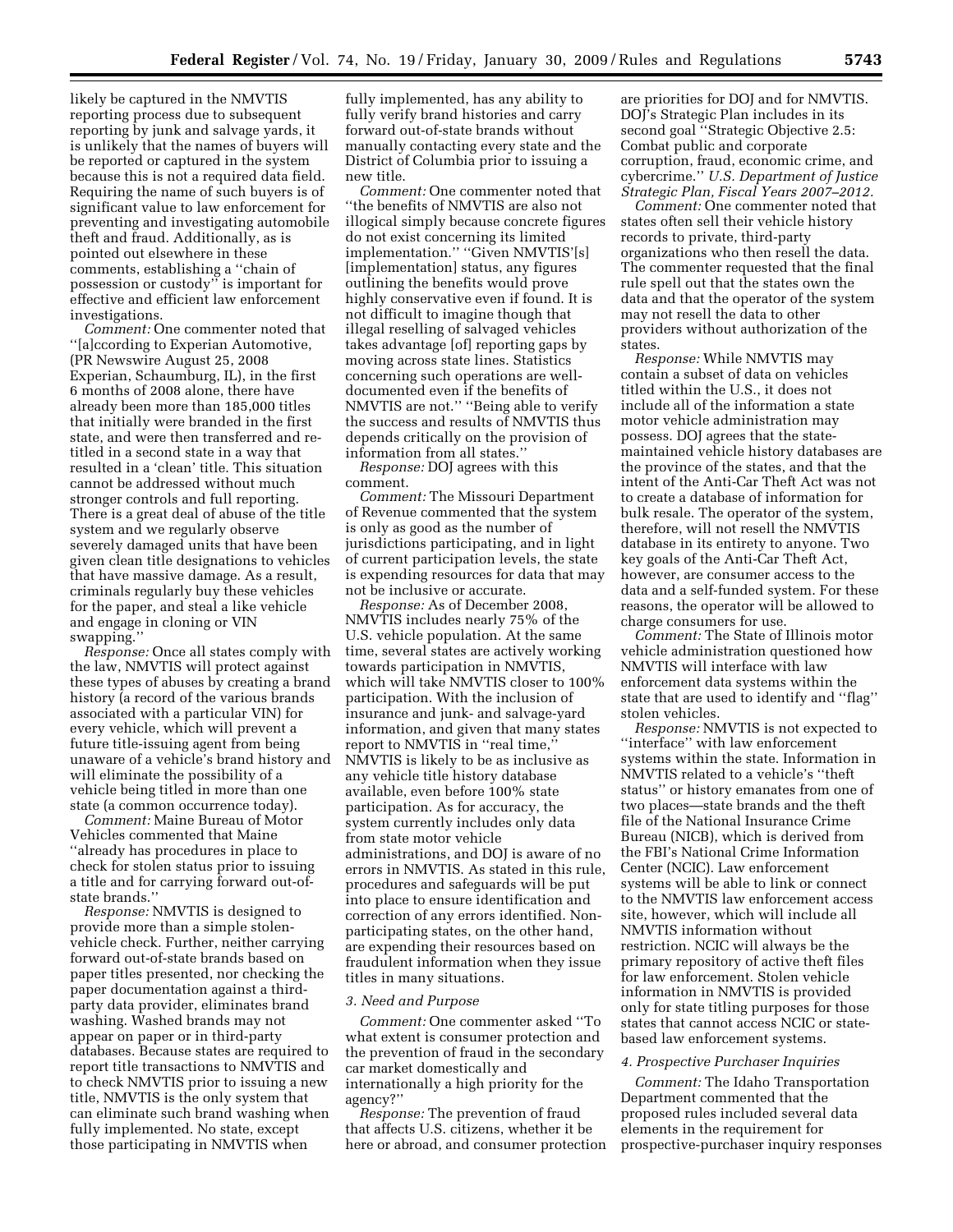or consumer access reports that would effectively eliminate the need for an actual state record to be requested by a consumer or prospective purchaser, thereby reducing state revenues realized from the sale of motor vehicle records.

*Response:* At a minimum, NMVTIS will provide the following pieces of information in response to an inquiry, if that data is present in NMVTIS: (a) The current state of title; (b) the brand history of the vehicle; (c) the latest reported odometer reading; and (d) information about the vehicle's reported appearance in the inventory of a covered junk or salvage yard or on any insurance carrier determination of total loss related to that vehicle. There are several reasons, however, why states are likely to continue to experience demand for their full title records. First, states often possess additional information that is not anticipated to be within NMVTIS but that is of interest to many purchasers. This information may include ownership information, lienholder information, registration information, safety-inspection data, and other details that the states may have but are not required to report to NMVTIS. Second, by providing consumers with the current state of title, NMVTIS actually serves as a nationwide pointer that will result in an increase in requests for state records. And DOJ will direct the operator to ensure that all consumer access portal providers provide consumers with a link to the state's site or to the state's designated vehicle history report access point, enabling consumers to purchase the full state record. Third, states are eligible to become portal providers, thereby capturing an opportunity to increase revenues by providing access to NMVTIS data and to the states' records for a state-determined fee.

*Comment:* The State of Nevada Department of Motor Vehicles commented that ''Nevada will not allow the unauthorized release of the title data we send to NMVTIS. Nevada statutes limit what data can be released and to whom. Will AAMVA have the capability and assume the responsibility of prescreening those who want to access Nevada title data to ensure the disclosure complies with Nevada statutes? Will AAMVA have the capability of collecting and forwarding the fees currently charged for accessing and receiving Nevada's title records without Nevada becoming a third party?''

*Response:* Neither NMVTIS nor the operator will be releasing any state's vehicle title records. The information that will be shared via NMVTIS is not a state's vehicle title record and is

generated from the index maintained by NMVTIS, with limited information on the identified vehicle, as authorized and directed by the Anti-Car Theft Act. This federal statute provides the necessary authorization and direction concerning what information will be shared, how it will be shared, and to whom it can be shared. After providing the NMVTIS information in response to a consumer inquiry, NMVTIS, through the thirdparty portal providers, will offer consumers the ability to be directed to the state of record's Web site in order to purchase the state's full vehicle title record from the current state of record. Once that ''handoff'' occurs, any decision by consumers to purchase the state's title record will be governed by applicable state statutes, policies, and processes, and by the state's vehiclehistory-report provider's policies and processes. NMVTIS prospective purchaser inquiry was designed in this way in an effort to point consumers to state Web sites for state vehicle title histories from that state should they be desired and available, thus enabling consumers to purchase the full record and generating revenues for the states.

*Comment:* Several motor vehicle administration agencies and other organizations commented that if personal information is released by NMVTIS to non-government organizations, it may be in conflict with the provisions of the Driver's Privacy Protection Act of 1994 (DPPA). Several of these commenters recommended that this information only be available to law enforcement or government organizations, while others indicated that they would be prohibited from sharing personal information with prospective purchasers.

*Response:* According to the DPPA, 18 U.S.C. 2721(b)(2), permitted uses of information protected by the DPPA include ''[f]or use in connection with matters of motor vehicle or driver safety and theft; motor vehicle emissions; motor vehicle product alterations, recalls, or advisories; performance monitoring of motor vehicles, motor vehicle parts and dealers; motor vehicle market research activities, including survey research; and removal of nonowner records from the original owner records of motor vehicle manufacturers.'' In addition, 18 U.S.C. 2721(b)(3) provides additional authorizations ''[f]or use in the normal course of business by a legitimate business or its agents, employees, [or] contractors.'' These exceptions include sufficient authorization for states to provide access to personal identifying information, and many commenters agreed. Nonetheless, NMVTIS includes

personal information primarily for the benefit of law enforcement agencies, including governmental regulatory and compliance-monitoring agencies that may not have immediate access to such data or to state motor vehicle-history files. NMVTIS will not provide personal information in the NMVTIS central file to individual prospective purchasers and may not provide access to any other type of user without securing DOJ approval of such access.

*Comment:* Several commenters, notably from the consumer-advocacy community, encouraged DOJ to ''minimize, to the greatest extent possible[,] any cost to consumers for accessing the data base.''

*Response:* By statute, the fees NMVTIS charges will not be more than the costs of operating the system. Although NMVTIS does not control what portal providers will charge for consumer access to the data, by making that data available to all potential portal providers at the same price, it will be difficult for any provider to charge too high a premium for access to that data.

*Comment:* One commenter noted that NMVTIS will make it possible for users to understand either what a state-issued brand (*i.e.*, statement of the condition or prior use of a vehicle) means or to which state they need to go to understand the brand's meaning. ''Even if in some circumstances NMVTIS can say nothing more than 'branded in jurisdiction X,' at least the NMVTIS user will know which [state] jurisdiction to consult.''

*Response:* Because neither the Anti-Car Theft Act nor NMVTIS creates universal brands, DOJ will direct the NMVTIS operator to ensure that consumer-access portal providers provide a link to brand definitions and any available related explanations, so that consumers can be aware of how brands may be defined. One of NMVTIS's benefits is that it will identify which states have branded a vehicle, informing consumers of which jurisdiction to consult for further information.

*Comment:* The State of Alaska commented that neither DOJ nor the NMVTIS operator should be permitted to discount transaction fees for volume purchasers. This commenter stated that not discounting the price will maximize revenue collected to offset NMVTIS operational costs, resulting in reduced rates charged to the states.

*Response:* The volume discounts established by the current operator have been more effective in securing consumer-access portal providers than the non-discounted rates. DOJ will continue to monitor the fee structure to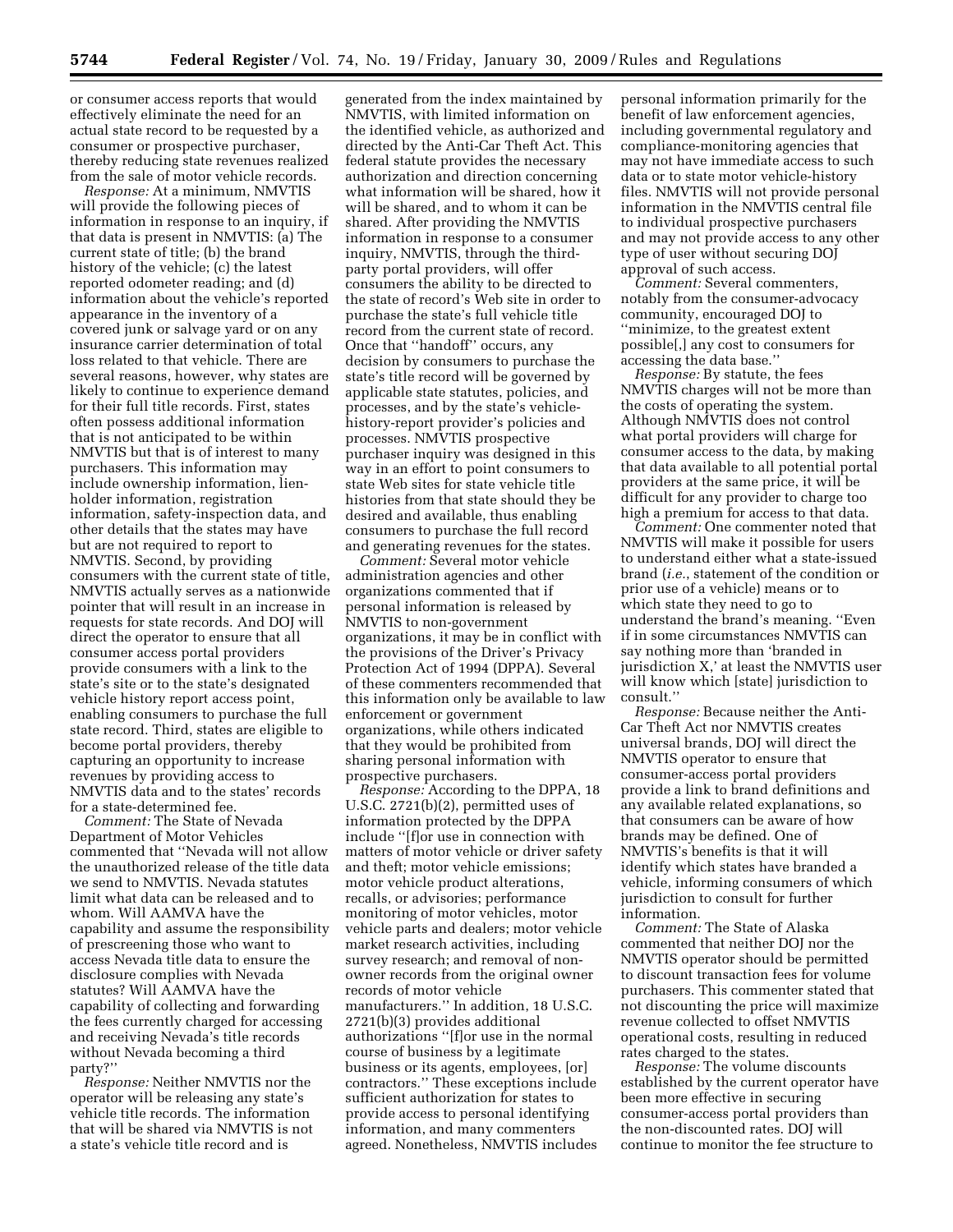ensure that it is effective in securing participating providers without increasing reliance on state fees. Fees generated through the portal providers will offset the financial impact on states.

*Comment:* One commenter noted that the NMVTIS prospective-purchaser inquiry is redundant of similar services that already exist.

*Response:* A significant number of consumer advocacy, law enforcement, and other organizations submitted comments arguing that NMVTIS's prospective-purchaser inquiry is not redundant with existing services. For example, NMVTIS receives certain state data more frequently than some of the third-party databases, and the data NMVTIS receives includes information that some of the third-party databases do not have.

*Comment:* The Institute of Scrap Recycling Industries, Inc. (ISRI) argued that the law does not give DOJ the authority to expand NMVTIS data collection to further the interests of a particular group of stakeholders. The ISRI expressed concern that certain stakeholders would promise smooth and easy implementation of the rule if DOJ were to demand collection of additional data for NMVTIS.

*Response:* No individual or entity has made such claims or promises, and DOJ has not expanded the scope of data to be collected beyond that which was intended or demonstrated to be necessary to accomplish the program's goals as set forth in statute.

#### *5. Privacy*

*Comment:* One commenter noted that ''[t]here are provisions in law in regards to privacy of individual identity that do not appear to be satisfactorily addressed in this document.'' Another commenter noted that it will not send any names to NMVTIS because names do not validate a title and because of concerns over compliance with the DPPA. The Virginia Department of Motor Vehicles commented that NMVTIS was intended as a pointer system, and it is not necessary for that pointer system to include all data fields, particularly private information. AAMVA also recommended against requiring owner name in the NMVTIS central file for privacy and cost reasons.

*Response:* DOJ takes these concerns very seriously and agrees that privacy interests must be protected. While names may not be needed to validate a title, names are relevant and necessary from a law enforcement perspective, and in certain other situations. To ensure the protection of privacy, however, DOJ has amended the rule to provide that no privacy fields shall be

available without DOJ approval to any NMVTIS user, other than state-titling, law enforcement, or other government agency. Additionally, the operator shall ensure that no individual prospective purchaser has access to any personal information. DOJ will require that the operator of NMVTIS have an approved privacy policy in place that describes how the operator will ensure adequate privacy protections, consistent with the DPPA and other relevant statutes.

*Comment:* NAEC noted that data privacy fields should be available for law enforcement purposes.

*Response:* DOJ agrees with this comment.

*Comment:* The Automotive Recyclers Association (ARA) and ISRI both emphasized that confidential business information, such as the number and type of automobiles processed by individual junk and salvage yards in a given period of time, the sources of those vehicles, and related information, should not be released to the public or other data providers.

*Response:* The operator will not disseminate this type of information to any non-governmental entity or individual, and this information will not be available to prospective purchasers. DOJ will closely monitor this aspect of the system to ensure that access to sensitive or personal data only proceeds with DOJ approval.

*Comment:* Several commenters requested clarification in the final rule on any liability or immunity for providing data to NMVTIS as the Anti-Car Theft Act requires.

*Response:* The Anti-Car Theft Act grants certain immunity for those reporting data to the system. The scope of this immunity is described in the Act at 49 U.S.C. 30502(f) and does not require clarification.

*Comment:* Several commenters recommended maintaining provisions for accessing personal information to qualified DPPA commercial consumers, so that entities that currently work with the states to access this information could continue to do so, which would benefit the states and NMVTIS.

*Response:* Providing continued access to these entities may facilitate effective and efficient service to the states, but such access may only occur with DOJ approval, and may also require compliance with state application and certification processes and procedures. In most cases, these entities will only use NMVTIS as a pointer to connect with and access the state's data, including personal information, if the state provides for that access.

## *6. Timely Reporting*

*Comment:* Several commenters, including several national consumeradvocacy organizations, requested that dispositions by insurance, junk, or salvage sales to other entities be reported at the time of the sale and include the identity of the buyer, which would support law enforcement investigations into fraud and theft. The National Salvage Vehicle Reporting Program also commented that salvage pools should be required to report sales within one business day of the sale in order to reduce fraud and theft.

*Response:* The reporting of dispositional information is critical and needs to be timely, but the DOJ cannot require that the reporting be anything other than monthly in accordance with the requirements of the Anti-Car Theft Act. DOJ has added a requirement for such entities to report the name of the primary buyer of such vehicles.

*Comment:* ARA and ISRI commented that junk- and salvage-yard operators have an interest in reporting efficiency and recommended that such entities be permitted to report the ultimate intended disposition of the vehicle at the time of initial reporting. ASPA also reported that requiring an entity to continuously report that a vehicle is in its inventory is inefficient and pointless.

*Response:* In cases where the ultimate disposition is known with certainty, junk- and salvage-yard operators now will be permitted to report disposition in their initial report. The reporting entity is responsible for ensuring that the vehicle is disposed of in the manner reported or for filing an updated report to account for a different disposition. In response to concerns of reporting inefficiency, DOJ notes that entities report once when the vehicle enters the inventory and are only required to report again on that vehicle if they need to update the record. Should the disposition be known at the time of initial reporting (*e.g.*, ''sale''), the entity would only be reporting once on each vehicle.

*Comment:* One state motor vehicle administration and other commenters asked that insurance carriers report more frequently. That state motor vehicle administration noted that ''if a vehicle is damaged on the 5th day of the month and the insurance carrier has already sent [its] file for the month, the state will not know of the damage until the following month's update.'' Several commenters representing nearly every stakeholder group noted that it was important for the reporting into NMVTIS to be timely, ideally in ''real time.'' Experian Automotive commented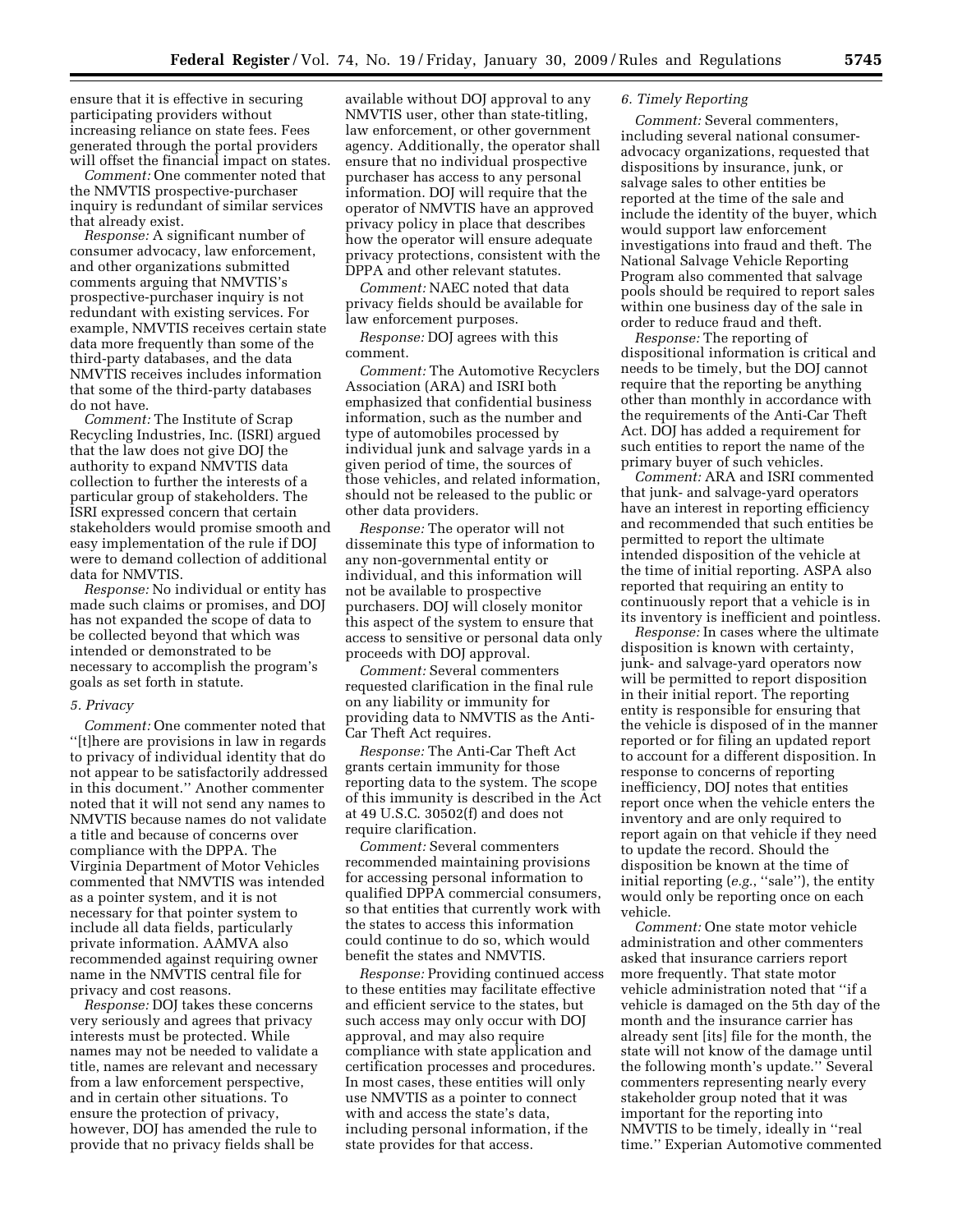that a monthly reporting requirement would be slower than the current industry practice for insurers.

*Response:* The 16-year-old language of the Anti-Car Theft Act is no longer consistent with business practices in an electronic age. Nonetheless, the language of the Anti-Car Theft Act provides no flexibility with regard to this reporting requirement. DOJ does strongly encourage, however, that all reporters provide data to the system as quickly as possible, preferably within 24 hours of acquisition, determination, or other reporting trigger. DOJ expects to highlight such reporting efficiencies and stakeholder participation on its official NMVTIS site, *[www.NMVTIS.gov.](http://www.NMVTIS.gov)* 

## *7. Third-Party Reporting and Reporting Exceptions*

*Comment:* Two commenters argued that an exception allowing junk- and salvage-yard reporting to occur through a state titling agency was flawed. One of these commenters suggested that all junk and salvage yards should be required to report directly into NMVTIS. The NADA also commented that allowing this exemption would only serve to create a loophole, particularly in cases of conflicting definitions among the states and between states and the Anti-Car Theft Act. Instead, NADA suggested allowing an exemption in cases where an insurance carrier reports to a third party that has no definitional restrictions, such as the NICB, that can transmit the information to NMVTIS without concern for conflicting definitions.

*Response:* While DOJ will take steps to ensure data integrity and quality, it would be unreasonable to prevent thirdparty reporting. Ultimately, insurance carriers and junk and salvage yards are responsible for their compliance with the Act, including the reporting of required information. These reporters must ensure that they are compliant with the reporting requirements for every vehicle handled. If such reporters cannot be certain of a third party's ability to provide the required information into NMVTIS, the reporter must report through a different thirdparty provider. Additionally, certain states require this reporting, and therefore, a duplicate reporting structure would continue to exist even if DOJ did not allow junk or salvage yards to report through states. For purposes of clarification, however, the Anti-Car Theft Act does not provide a specific exemption for insurance carriers to report through states, as it does for junkand salvage-yard operators. Instead, DOJ has provided an exemption for insurance carriers to report to NMVTIS

through an identified third party that is approved by the system operator. DOJ and the operator have attempted to identify potential third parties that can report to NMVTIS who already receive this type of information from insurance carriers and junk- and salvage-yard operators.

*Comment:* ARA commented that pursuant to the Act, ''junk and salvage yard operators are not required to report on a vehicle when they are issued a verification stating that the automobile or parts from the automobile are not reported as stolen.'' ARA argued against the exemption's implement on the grounds that the exemption is 'completely unworkable" without time limits on the verification and other controls, and because the exemption creates a ''significant loophole that could foster additional illegal activity.''

*Response:* Pursuant to the Anti-Car Theft Act, a junk or salvage yard that is issued a verification under 49 U.S.C. 33110 stating that an automobile or parts from that automobile are not reported as stolen is not required to report to NMVTIS. Therefore, the Department has retained this exemption from NMVTIS reporting in these regulations.

*Comment:* The ARA commented that it appreciates attempts to exempt reporting by junk and salvage yards that already report to a third-party organization that is sharing its information with NMVTIS. The ARA further commented, however, that yards not currently participating with a cooperating third party will need a separate reporting mechanism that is labor efficient and economical in order to report NMVTIS information.

*Response:* DOJ agrees. The operator will designate at least three third-party organizations that have expressed a willingness to share with NMVTIS information that they receive from insurers and junk and salvage yards. In addition, DOJ will endeavor to identify a reporting mechanism that is ''sector'' and ''stakeholder'' neutral. Third-party providers need to be identified who will provide the information to the stakeholders or allow such third-party providers to charge a nominal fee for collecting and reporting the information on behalf of junk and salvage yards. DOJ hopes to identify providers that do not charge fees, but this is difficult with sector-or stakeholder-neutral providers.

*Comment:* Several state motor vehicle administrations commented on the third-party exemptions provided in the proposed rule. One state motor vehicle administration commented that it currently has some but not all of the information required for junk and

salvage reporting. The state suggested that it does not have the resources available to accept and report all of the information required from junk and salvage yards. Another state motor vehicle administration made a similar point and stated that the requirements effectively establish an inefficient dualreporting requirement. Another suggested that the phrase ''or cause to be provided on its behalf'' be clarified so that it is clear that states do not have a responsibility to report insurance, junk, or salvage information to NMVTIS on behalf of these organizations. The State of New York commented that it receives reports from junk and salvage yards in paper, that it does not process all of the reports received, and that the processing time may be beyond the reporting timeframes required of junk and salvage yards. Another asked that entities reporting to states as their chosen method of compliance be required to certify that they are meeting their reporting requirements by reporting to a specific state or states.

*Response:* A state's willingness to make such alterations to accommodate third-party reporting is strictly voluntary. Junk and salvage yards in states that cannot accommodate thirdparty reporting as required by the Anti-Car Theft Act and the rules will have other options for compliance reporting. While DOJ is committed to avoiding inefficient processes, DOJ is not able to eliminate data fields for the sake of efficiency alone and is not willing to impose additional requirements on the states to expand data collection and reporting on behalf of junk- and salvageyard operators.

*Comment:* ASPA commented that while the proposed rule allows states to share junk and salvage information with NMVTIS, the inclusion of this data in state title information systems would be based on the state's definition of ''salvage'' and ''junk'' vehicles. ASPA questioned how the state would report data that it may not have because that state does not require submission of that data.

*Response:* The rule requires that junkand salvage-yard reporting by or through states must include all of the data that junk- and salvage-yard operators are required to report. State definitions of ''salvage'' or ''junk'' do not alter a junk-or salvage-yard operator's responsibility to report vehicles in its inventory. If junk- and salvage-yard operators are not reporting all of the required data to the state, or the state is not able to report all of the data to NMVTIS as required of the yard, the junk or salvage yard must report independently of the state.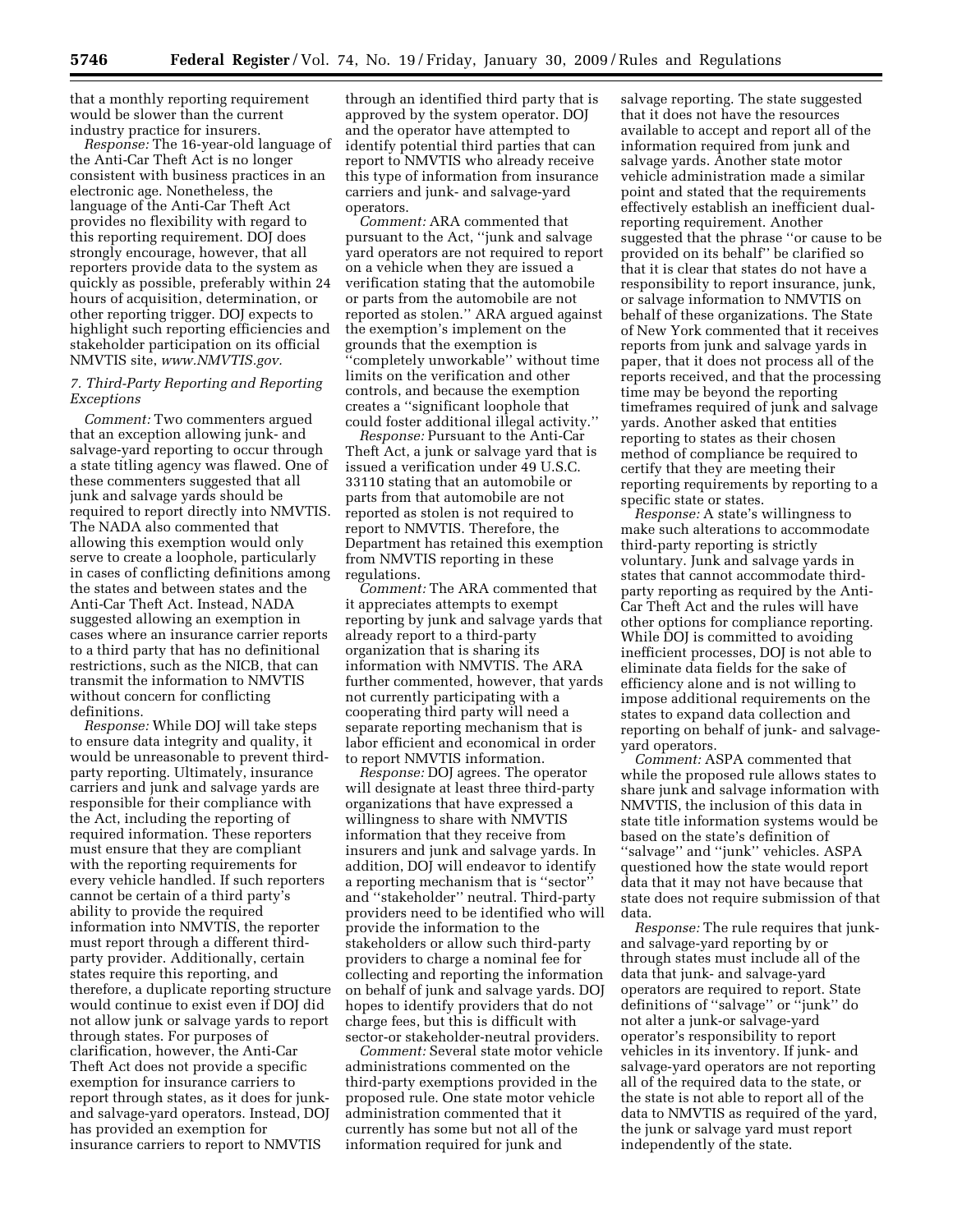*Comment:* ASPA contended that the provisions of the proposed rule with regard to the direct-reporting exemptions for junk or salvage yards that already report inventories to the states appear to conflict with the wording of the statute that ASPA described as ''only requir[ing] the reporting of acquisition'' of such vehicles.

*Response:* The Act specifically spells out what information is to be reported by junk and salvage yards and requires junk and salvage yards to report more than the mere acquisition of the vehicle.

## *8. Total Loss Definition/Fair Salvage Value*

*Comment:* One commenter expressed concern at the reference to ''fair salvage value.'' Any vehicle with a high salvage value will be totaled with a lower damage appraisal, and any vehicle with a low salvage value will be totaled with a high damage appraisal. The commenter noted that without uniformity as to the assignment of the salvage declaration, consumer protection cannot be guaranteed. The commenter argued for a more uniform definition of total loss that is not driven by the salvage value, noting that ''[t]his proposed market assessment of the vehicle value can either make or break the rule.'' Others commented positively on the use of a ''value-based'' definition.

*Response:* DOJ used this reference because it was required by the Anti-Car Theft Act. DOJ understands that there are different ways or bases for determining total loss, and that different stakeholders may argue for different standards based on their interests.

*Comment:* Nationwide Mutual Insurance Company commented that Congress specifically granted the DOJ authority to collect information from insurers on vehicles that such insurers have ''obtained possession of'' and determined to be ''junk automobiles or salvage automobiles.'' Nationwide further commented that ''[i]t is not logical that declaring a vehicle a total loss should trigger reporting of the total loss automobiles as salvage and/or junk. The determination of [a] vehicle as a total loss can be based upon other economic considerations not reflective solely on the actual cost of reporting the vehicle. Therefore, we assert that the inclusion of total loss information in the proposed rule is inconsistent with our understanding of the intent of the statute.''

*Response:* DOJ disagrees. DOJ is mandated to require reporting of ''salvage'' vehicles, which DOJ has determined to include those vehicles determined to be a ''total loss.'' DOJ

recognizes that, in certain circumstances, the decision to declare a vehicle a ''total loss'' may be based on other determinations, such as the fact that a vehicle has been stolen. To address this issue, insurance carriers are strongly encouraged to include with ''total loss'' reporting the primary reason for the determination. Doing so not only would provide a better position for insurance carriers, but it also would allow the consumer to be aware of the specific circumstances for the determination. DOJ does not agree that ''obtained'' should be defined in such a limited way to include only ownership.

*Comment:* Nationwide Mutual Insurance Company commented that DOJ should clarify the definitions of junk and salvage by requiring insurers to report on those automobiles titled as ''junk'' or ''salvage'' under the laws of the state where the insurer obtains title to the motor vehicle.

*Response:* DOJ disagrees and notes that not even half of the states require such titles or brands (see Texas's comment below). Such a definition, therefore, would create a significant loophole that would be counter to the consumer-protection intentions of the Anti-Car Theft Act.

*Comment:* The State of Texas Department of Transportation commented that '' 'Total loss' is not a term used in Texas salvage motor vehicle law and has no bearing on whether a vehicle is determined to be a salvage vehicle. A vehicle can be considered a 'total loss' by an insurance company, but not be branded as salvage because the vehicle does not meet the definition of salvage in the title state. \* \* \* Use of this term could be problematic if NMVTIS shows a vehicle as a total loss and the Texas records indicate nothing.''

*Response:* The requirement for insurance carriers to report ''total loss'' information is put in place for exactly this reason—vehicles that are salvage may not be branded as salvage by many states. To resolve this discrepancy, NMVTIS blends reported information from multiple sources so that prospective purchasers are aware of the vehicle's true history and can avoid being defrauded and placed in an unsafe vehicle. The presence of ''total loss'' information in the absence of a state salvage brand will need to be explained by portal providers, so that prospective purchasers (and others) are aware of what the apparent discrepancy means, and how it occurs. DOJ does not expect states to take any action based on this information that is not authorized in state law and does not believe that it

was the intention of the Anti-Car Theft Act to require them to do so.

*Comment:* Several insurance-related associations commented that ''[t]he statute requires that insurers report junk and salvage automobiles, yet the regulation would require reporting of 'total losses,' a term that would include some automobiles that are not junk or salvage. It is axiomatic that a regulation cannot expand the limits of a statute, and especially if in doing so, the regulation imposes added burdens and costs. Not only is such expansion inconsistent with the underlying statute but there is also nothing in the Court's order in *Public Citizen et al.* v. *Michael Mukasey* that mandates or authorizes any such expansion of the statutory definition of automobiles to be reported.''

These commenters further noted ''that the statutory definitions of 'junk' and 'salvage' in 49 U.S.C. 30501 are not used by most state or insurance carriers. To enable consistency with the existing state laws and data systems and thereby to expeditiously implement NMVTIS, we request that the last sentence of Section 25.55(a) be amended to read in the final regulation: 'An insurance carrier shall report on any automobile that it has determined to be a junk or salvage automobile under the law of the applicable jurisdiction.' This approach makes sense because since the Congress enacted this statute in 1992, most states have defined the meaning of 'junk' or 'salvage.' These state laws represent the best understanding of these terms today. Requiring their use by regulation would implement the spirit of the law in a practical way. Data reported by insurers in this manner will also be consistent with data reported by the states.''

Opposing this view, consumeradvocate litigators commented that ''[t]he Insurers comment that 'any expansion via regulation of the categories of automobiles for which reporting is mandated \* \* \* would be unauthorized. \* \* \*' However, they do not suggest that it is outside the scope of the Department's authority to provide construction for such terms in the statutes. It is obviously the duty and the province of the Department to use its broad discretion in construing these terms.'' The consumer-advocate litigators further commented that the rule's enabling of electronic reporting through third parties that may already have access to the data addresses the need for reporting in the leastburdensome and least-costly fashion. These commenters further argued that ''[t]he Insurers take issue with the Department's proposal to provide that a vehicle treated as a total loss is deemed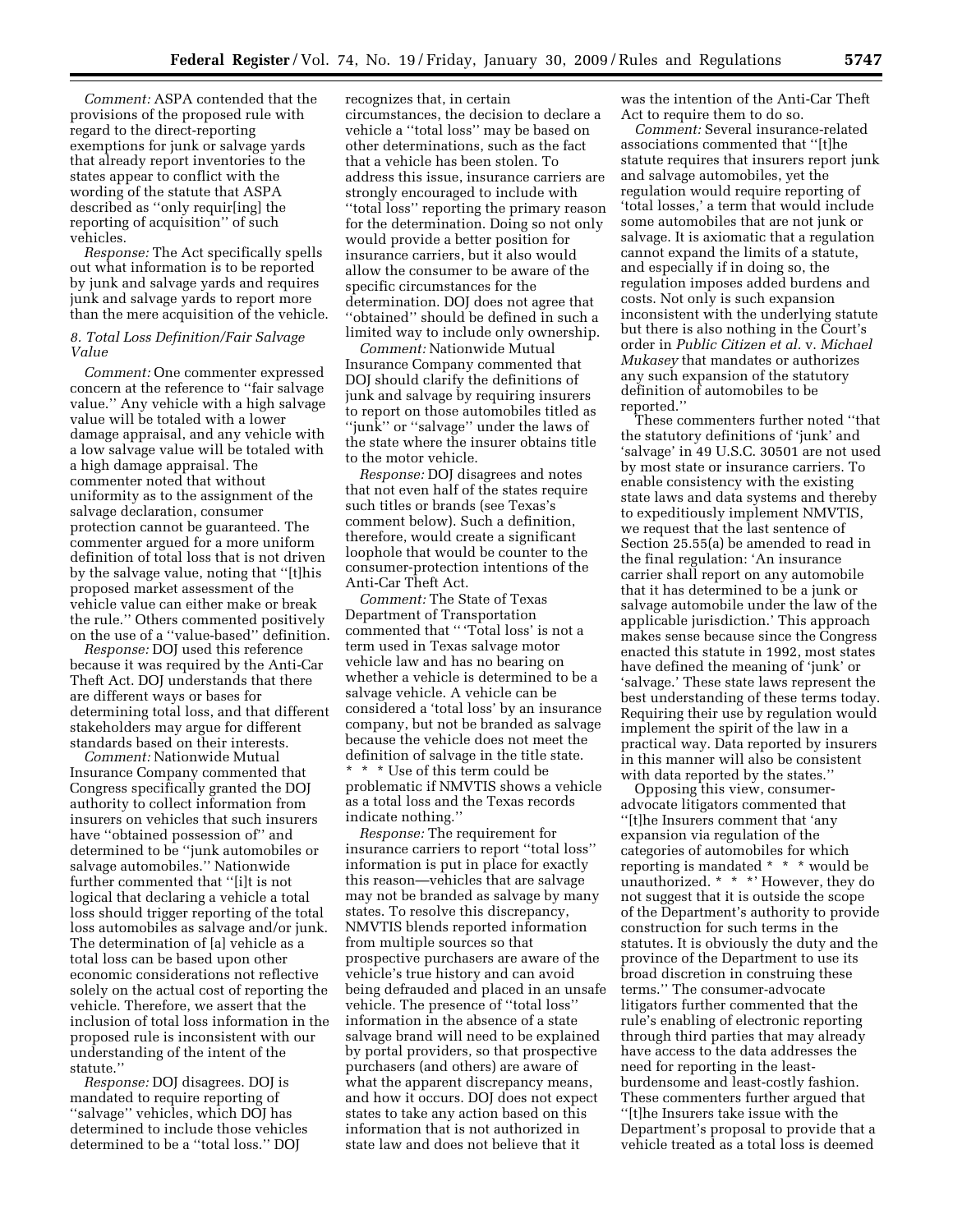a salvage vehicle. However, it is squarely with the Department's province to make the determination that the fact that a vehicle has been treated as a total loss indeed is evidence that it is a 'salvage' vehicle, and that both legally and practically the vehicle is a 'salvage' vehicle. Similarly, it is necessary, in carrying out the clear protective purposes of the statutes, that this construction be given to these terms. \* \* \* The Insurers next propose amending the last line of § 25.55(a) to state 'An insurance carrier shall report on any automobile that it has determined to be a junk or salvage automobile under the law of the applicable jurisdiction.' Such a change would incorporate the limitation they seek of disregarding total loss vehicles. It also appears to be an attempt to require that state definitions of 'junk' or 'salvage' be *substituted* for the definitions in the statutes, rather than *additional to* and supplementary of them. That would be entirely improper, of course, defeating the central purpose of providing a national definition of 'salvage' that sets a *floor* for reporting, not a *ceiling.*'' These commenters further noted the ''extraordinary patchwork of state laws regarding title 'brands' and even the terms used for labeling 'salvage' or 'total loss' vehicles. The uniform minimal reporting standard provided by the NMVTIS statutes is of critical importance.''

*Response:* DOJ agrees that it possesses authority and responsibility to provide the definition of these terms. Additionally, in order to meet the requirements of the Act with regard to providing prospective purchasers with the information needed to make an informed purchase decision, and in order to inform state title administrations and law enforcement of that vehicle's history, full disclosure of total-loss information is needed regardless of a state's action or inaction on that vehicle.

*Comment:* Several insurance-related organizations and associations commented that ''[s]ection 25.55(a) states that the insurer must report automobiles that it has obtained 'possession of *and* has decided are junk automobiles or salvage automobiles.' The term possession is not clear. To be workable, 'possession' should be construed as 'the titled owner' as represented on the certificate of title, because insurers would only be able to report on those automobiles to which they are titled owners. Otherwise, they do not record 'possession' of automobiles and could not report them.''

The insurance-related organizations further commented that ''[r]eplacing 'possession' in the regulation with 'titled owner' would also be workable and consistent with the remainder of the sentence which requires that insurers must report automobiles which they possess *and* have decided they are junk or salvage automobiles. Both the 'possession' and 'decision' are manifested by re-titling, which is reportable by insurers in an efficient manner. Therefore, the language would read, 'a report that contains an inventory of all automobiles of the current model year or any of the four prior model years, that the carrier during the past month is the titled owner and has decided are junk automobiles or salvage automobiles.' ''

Opposing this view, several consumer-advocate litigators commented that while the term is not clear and needs construction in furtherance of the protective purposes of the statute, they disagreed with the insurers' proposed substitution of ''is the titled owner of'' for ''has obtained possession of'' in section 25.55(a). These commenters further noted that the effect of the insurers' comments would be to ''eliminate any reporting requirement of salvage vehicles by insurance carriers whatsoever for all but those vehicles that they do in fact actually title in their name. There are innumerable reasons why, and methods by which, they may legally in many instances not obtain titles to salvage vehicles in their names under the existing hole-laden patchwork of state laws. In addition, if this change were made, and if they blatantly violated a state law by failing to get a salvage title issued in their names, they would appear not to be in violation of the federal law by not reporting to NMVTIS, because they would not have been the 'titled owner.' The opposite construction of 'possession' is crucial. In fact, the very example they provide of a salvage vehicle that comes into their possession but that they do not title shows how NMVTIS *should* work to be effective: They should report such vehicles. If there are multiple reports on the same vehicle, there is no harm done; but if such salvage vehicles are not reported, there is every harm done.'' Other consumer advocates commented that ''possession'' should be defined to include both actual and constructive possession and should include exercising control over an automobile directly or indirectly.

*Response:* Limiting insurance reporting to those vehicles owned by insurance companies would create a large loophole through which total-loss or salvage vehicles would remain under

''clean title.'' Such a loophole was clearly not intended to exist under NMVTIS, and in order to provide consumer protection against fraud, insurance carriers must be required to report on all vehicles that they determine to be a total loss.

*Comment:* Several insurance-related organizations and associations commented that ''[s]ection 25.55(b) sets forth the mandatory data elements. We believe that applying the following interpretations will allow a reporting system to be put in place that complies with all aspects of the statute, including the 'least burdensome and costly' directive and that can reasonably meet the Court's deadline in *Public Citizen et al.* v. *Mukasey*.

''a. VIN. This can be reported.

''b. The date on which the automobile was obtained or designated as a junk or salvage automobile. Again, interpreting this requirement to mean the date on which the automobile was re-titled 'junk' or 'salvage' comports with legal and practical considerations and would be most cost effective.

''c. The name of the individual or entity from whom the automobile was obtained or who possessed it when the automobile was designated as a junk or salvage automobile. Again, as set forth above, the only cost effective way for insurers to meet this obligation is to construe it to mean the name of the insurer when the automobile was retitled. Providing the name of the individual or entity from whom the automobile was obtained does not provide useful information to law enforcement or consumers.

''d. The name of the owner of the automobile at the time of the filing of the report. In most instances, this will be the buyer of the salvage or junk automobile, or the insurance company when the insurance company retains ownership, for instance to crush a junk vehicle.''

Opposing this view, several consumer-advocate litigators commented that the insurers suggest 'that the regulations should provide that they do *not* have to report the name of the person from whom a salvage vehicle was obtained. This is directly contrary to 49 U.S.C. 30504(b)(3). The ownership trail of all of these vehicles is critical for law enforcement and consumer investigative purposes, and Congress noted that by writing it into law.'''

The consumer-advocate litigators further commented that ''[t]he Insurers also suggest that the 'owner of the automobile at the time of the filing of the report' would normally be the buyer of the salvage vehicle, and would only be the insurance carrier if it retained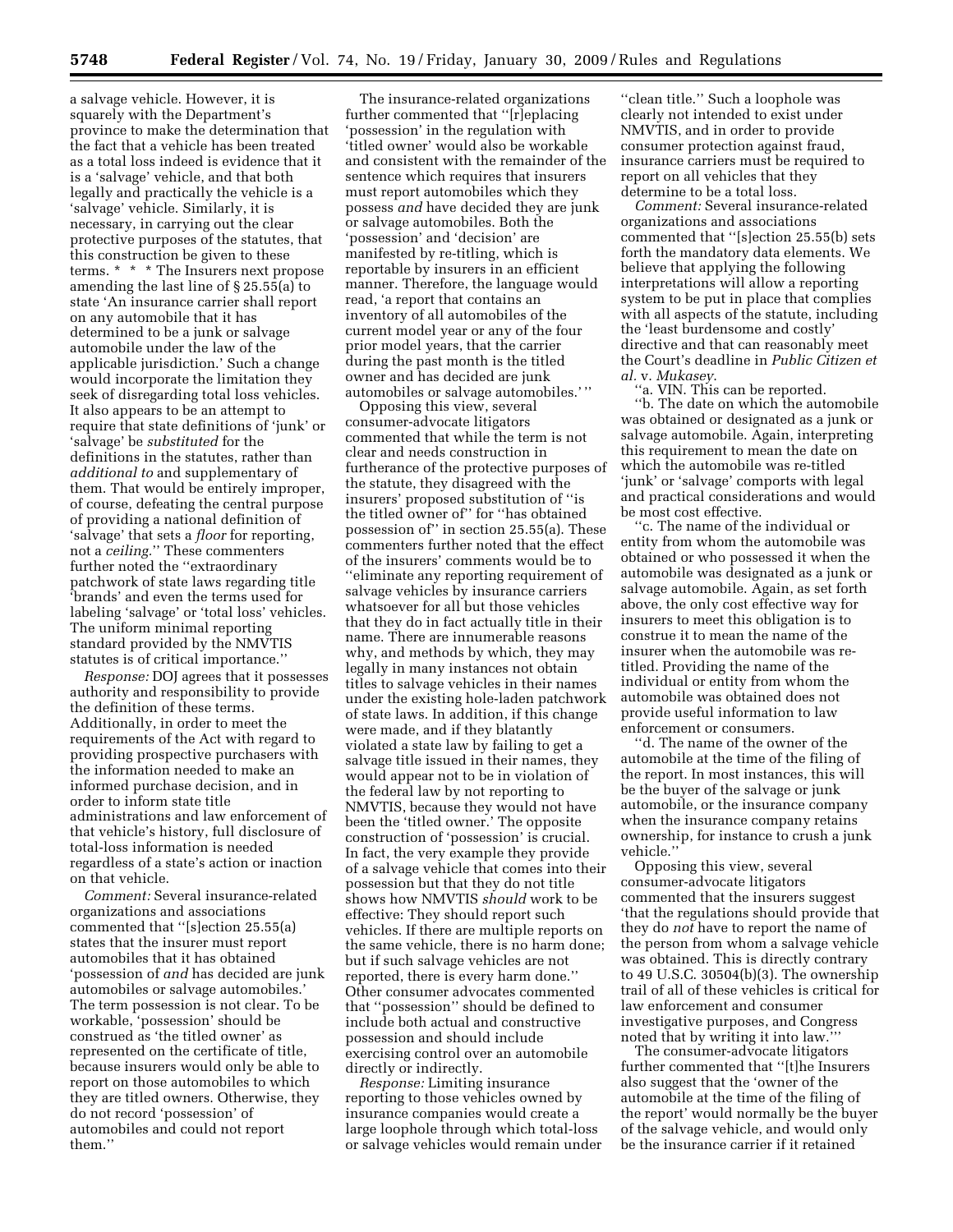ownership to crush a vehicle. I submit that it is important that both the buyer and the insurance carrier be identified under the regulations.''

*Response:* DOJ agrees with the comments of the consumer-advocacy organizations and has retained the totalloss reporting requirements that were included in the proposed rule.

*Comment:* Several commenters, including the NADA, ARA, Experian Automotive, the National Salvage Vehicle Reporting Program, insurance services organizations, consumer advocate attorneys, and others, expressed strong support for DOJ's ''modernization and clarification of language found in the Anti-Car Theft Act related to salvage and junk vehicles, to include within this the requirement to report on all total loss vehicles, including those recognized by the state and those not recognized by the state but determined a total loss by an insurance carrier.'' Several of these commenters also pointed out that many total-loss vehicles do not receive salvage brands due to varied and unreliable state definitions and criteria. Relying on state definitions of ''salvage,'' therefore, would be highly inconsistent, would perpetuate fraud and theft, and would fail to accomplish the objective. Comments submitted by Amica Mutual Insurance Co. underscore the need to collect ''total loss'' data. Such data provides additional consumer protection, potentially decreases fraudulent activity, and reduces the number of unsafe vehicles in the marketplace.

*Response:* DOJ agrees with these comments.

*Comment:* The NADA, ARA, National Salvage Vehicle Reporting Program, several national consumer-advocacy organizations, and other organizations commented that the proposed rules fail to require insurance carriers to report all vehicles that they declare a total loss, including those retained by insureds. Often, individuals who retain possession of their ''total loss'' vehicle can avoid disclosure, or they may not apply for salvage titles. The NADA commented that the final rule should be revised to eliminate the concept of possession and instead focus on those insured motor vehicles that the insurance company declares, or the applicable jurisdiction defines, to be a ''total loss.''

*Response:* DOJ disagrees that the proposed rule puts such a limitation in place. DOJ requires that insurance carriers who declare a vehicle a total loss and allow the insured to retain the vehicle must still be required to report such declarations.

*Comment:* The NADA commented that ''total loss'' should be defined broadly to capture all total-loss vehicles. ''The final rule should not define 'total loss' in Section 25.52, but rather should define 'total loss motor vehicle' as 'those motor vehicles determined to be a total loss under the laws of the applicable jurisdictions and those designated as a total loss by each insurance company under the terms of its policies.' ''

*Response:* DOJ appreciates this clarification and agrees that ''total loss'' includes all total-loss vehicles.

*Comment:* ASPA commented that ''[w]hen an automobile is classified as a total loss by an insurance company, it does not necessarily mean that the automobile is a 'salvage automobile.' On page 54546 of the **Federal Register**, in Section 2 'Insurance Carriers,' the explanation of the Proposed Rule expands the definition of 'salvage automobiles' when it states: 'For purposes of clarification, the Department of Justice has determined that this definition [salvage automobiles] includes all automobiles found to be a total loss under the laws of the applicable jurisdiction or designated as a total loss by the insurance carrier under the terms of its policies.'"

''In common usage, 'salvage' is not synonymous with 'total loss.' There are many circumstances in which an insurance company may declare a vehicle a 'total loss,' but the vehicle does not meet the 'salvage' definition of the relevant state. If a stolen vehicle is not recovered quickly, the insured may be paid for the missing vehicle. If the vehicle is later recovered in a largely undamaged condition, the vehicle, although a 'total loss' due to its late recovery, may not meet the relevant 'salvage' definition and, often, is sold by the insurer with a 'clear' (*i.e.,* not branded) title. The definition in the Proposed Rule lumps this undamaged theft recovery into the 'salvage' definition, thus devaluing the vehicle and, again, creating confusion about the applicability of the laws of the relevant state.''

ASPA further commented that ''[m]ore generally, pursuant to 49 U.S.C. 30501(7), 'salvage automobile' is clearly defined as 'an automobile that is damaged by collision, fire, flood, accident, trespass, or other event, to the extent that its fair salvage value plus the cost of repairing the automobile for legal operation on public streets, roads, and highways would be more than the fair market value of the automobile immediately before the event that caused the damage.' This definition is both clear and unambiguous on its face

and, therefore, requires no 'clarification.' ''

''In the Proposed Rule, the DOJ is attempting to expand the definition of salvage automobile '[f]or purposes of clarification' to include automobiles determined to be a total loss under the law of the applicable jurisdiction or designated as a total loss by the insurer under the terms of its policies. We contend that this significant expansion of the definition is not necessary, and that the proposed definition actually contradicts accepted custom and usage within the insurance and salvage industries.

''The DOJ's proposed amendment to the definition of salvage automobile would subject many clear title automobiles to the reporting requirements of NMVTIS. This is problematic, and is clearly not what Congress envisioned when it created the definition for salvage automobile. In *Chevron U.S.A., Inc.* v. *Natural Resources Defense Council, Inc.,* 467 U.S. 837 (1984), the Court implemented a two-part analysis to determine the appropriate standard of review towards a government agency that attempts to amend statutory language. Here, since the current definition of salvage automobile is not ambiguous, the proposed 'clarification' by the DOJ is not based on a permissible construction of the statute and should not be allowed.''

*Response:* DOJ disagrees. Total-loss vehicles are just that—a total loss—at the time the determination is made. Total-loss vehicles fall within the definition of ''salvage'' and must be reported. In response to other comments, DOJ notes that insurance carriers are strongly encouraged by the final rule to report to NMVTIS the primary reason for the determination of total loss, addressing this commenter's concerns specifically and providing much-improved disclosure for consumers.

*Comment:* One submission argues for ''the necessity of all states to adhere to the Uniform Certificate of Title Act.'' ''If the state has a different definition of a Salvage vehicle the branding now becomes an arbitrary issue.''

*Response:* The Uniform Certificate of Title Act and the benefits of uniform titling procedures aside, the Anti-Car Theft Act does not require States to adopt standard brand labels or definitions. NMVTIS has a process in place to record each state's unique brand label and to relate it to one of the 78 brand types used in the NMVTIS database. The state's brand labels and definitions remain unchanged in NMVTIS.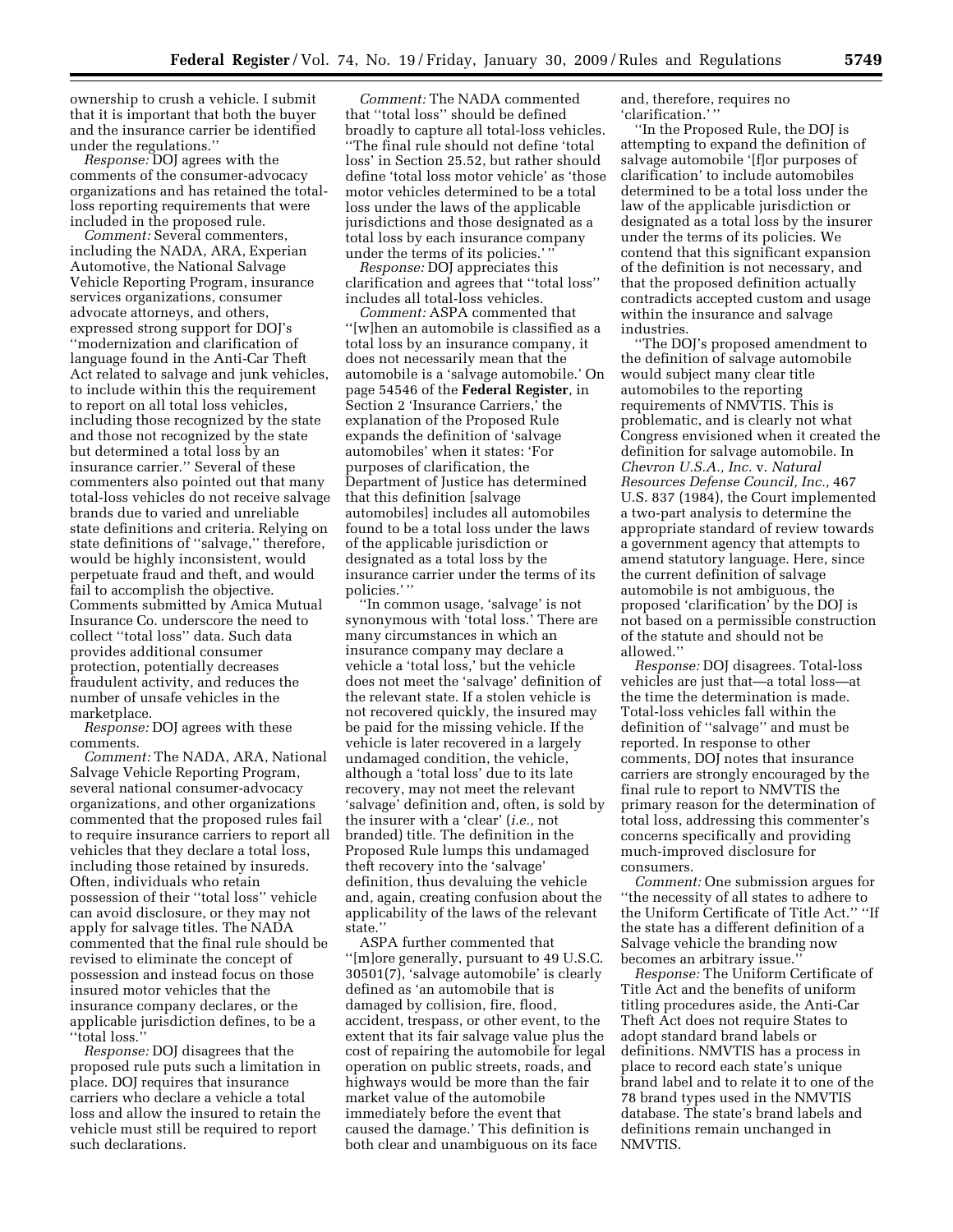## *9. Chain of Custody/Names of Those Who Provided/Those Who Purchased*

*Comment:* One commenter noted that ''[t]he reporting requirement of the junk and salvage yards may need some change. There are many different routes for a vehicle to come into a yard, very often it is not by the 'owner of record' or the titled owner. A more definitive approach to recording the information of the entity placing the vehicle into the salvage yard should be taken, more identifying information regarding the entity placing the vehicle into the salvage yard should be captured. \* \* \* How does the system handle this in a manner that will notify the title State of a cancel record and provide a bona-fide chain of events leading to the yard?''

*Response:* The reporting requirement for junk and salvage yards applies to every vehicle regardless of what ''route'' it took into the yard or who brought in the vehicle. Further, it is the responsibility of the junk or salvage yard to provide, among other data, the name of the individual or entity from whom the automobile was obtained. The NMVITIS reporting requirements do not affect existing state-level requirements for junk- and salvage-yard operators to provide states with a notice of title or record cancellation and any data fields required in such notifications. NMVTIS will not issue such notifications to states, but states will be able to view the reported salvage- or junk-yard status of any vehicle at any time. With the cumulative vehicle histories constructed in NMVTIS, states and law enforcement can identify the ''chain of events'' with reliability once there is full system participation.

*Comment:* One commenter noted that ''stolen'' designations or notifications sometimes are not made when a vehicle is first reported stolen. In these instances, the commenter suggested that law enforcement may receive a false negative response on a stolen check due to this delay. The commenter suggested that the system provide a notification to law enforcement officers filing a report on a stolen vehicle that a prior stop and ''stolen'' check was made on the vehicle, providing notification and an investigative lead to the reporting officer of where the vehicle was stopped and who made the stolen inquiry. Another commenter noted that stolen-vehicle information is not required to be in NMVTIS, and nothing in the regulations requires a state to check NCIC before issuing a title.

*Response:* NMVTIS is not intended or expected to replace the information or services available to law enforcement

through NCIC. NCIC is and will remain the primary system used and relied upon by local law enforcement to check the ''stolen'' status of a vehicle. NMVTIS's capturing of ''stolen'' status and history information is to inform state titling agencies and others who may not have access to NCIC that a vehicle was at one time reported as ''stolen.'' Stolen vehicle information is included in NMVTIS via NICB so that states that do not have access to NCIC can be apprised of a vehicle's questionable status before issuing a new title.

*Comment:* The National Auto Auction Association commented that ''NMVTIS should include lien holder names and license plate numbers'' for various reasons.

*Response:* While DOJ will authorize the operator to seek additional information for NMVTIS as may be necessary to accomplish program goals, DOJ will not require these data fields to be included in NMVTIS.

*Comment:* The National Auto Auction Association commented that DOJ should clarify in the final rule whether data maintained in the NMVTIS central file is to be considered the official legal record of a jurisdiction's data.

*Response:* The official record for any vehicle will be determined by the state. However, NMVTIS is expected to be a reliable source of title information that users can rely on to make decisions.

## *10. Brand Definitions*

*Comment:* One commenter asked, ''[h]ow is the branding procedure determined? Is there a preexisting national standard for what brands exist and how a vehicle is classified under such brands or is the determination made on a state-by-state basis? If the standard is national (which would make sense given the national objective), maybe a list of definitions of the applicable brands should be placed in the rule's definition section.'' Another commenter noted that the development of standardized definitions and brands for all states would be extremely beneficial in ensuring that the intent of NMVTIS is fully recognized. Several state motor vehicle administrations pointed out that the definitions of ''salvage'' and ''total loss'' in the proposed rule are different from state definitions. Another commenter noted that to add information based on the definitions in the proposed rule will conflict with State definitions of brands, compromise the integrity of the NMVTIS database, and reduce the value of the information in the database.

*Response:* NMVTIS does not affect state branding procedures, and the AntiCar Theft Act did not require a national standard for branding. Although differing definitions may create complexity in deciphering a vehicle's brand history, NMVTIS will accept any official state brand and will share that brand with other states, thereby relating that brand to a brand type or ''NMVTIS Brand.'' Users of NMVTIS will notice state brands as well as a separate category for insurance, junk, and salvage information, if any is available. The differences in these reporting streams also will be defined so that users will know if a vehicle has been or is a junk or salvage automobile by virtue of a state brand indicating such, or by an insurer's determination that the vehicle was a total loss. Consumers and others also will be advised if a vehicle has been in the possession of a junk or salvage yard. Information is reported by multiple data sources and is reported in a segregated fashion with links for explanations.

*Comment:* ASPA provided the following example as evidence of the problems that would be created by the proposed rule: ''Michigan's salvage law covers current model year passenger vehicles and those of the preceding five model years. Therefore, a 2002 passenger motor vehicle does not become a 'salvage vehicle' or a 'scrap vehicle' in Michigan, regardless of the fact that the vehicle has been damaged and 'totaled' by an insurance carrier. In this situation, Michigan, when reporting to NMVTIS, presumably would not include the car in the state's branded title submissions. An insurance carrier reporting to NMVTIS presumably would not include the car because it is outside of the age limitations applicable to insurance carriers. However, a salvage yard or junk yard, using the definitions in the Proposed Rule, presumably would report the vehicle as a 'salvage automobile' or a 'junk automobile,' when reporting to NMVTIS. So, for a state or other inquirer of NMVTIS, NMVTIS will show that the vehicle has a salvage or junk history. This occurs regardless of the fact that the relevant state did not deem the vehicle salvage or scrap.''

*Response:* This comment offers an excellent example of how NMVTIS reporting will fill the holes that currently allow salvage or junk vehicles to remain unbranded, creating opportunities for theft and consumer fraud.

#### *11. Brand Washing*

*Comment:* One commenter asked ''if brand information is already collected by states, how exactly would brand 'washing' occur? If the retitling state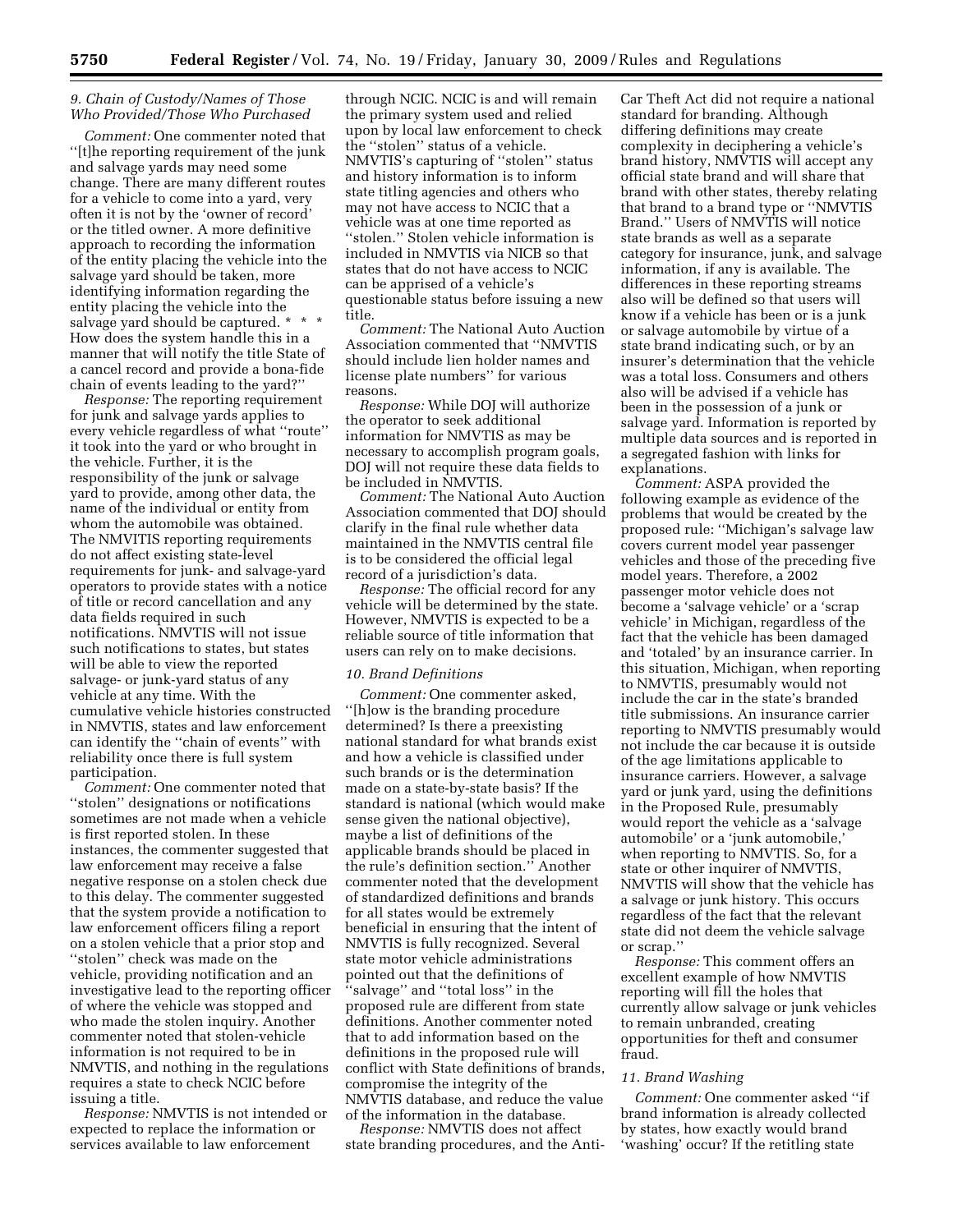checks the title of the previous state wouldn't that information be included with the title?'' Another commenter recommended that NMVTIS retain a prior state's brand history even when a state does not accept a previous state's brand.

*Response:* Brand histories or designations are not always carried forward by the states. Retitling states do not necessarily check with the previous states before issuing a new title. In some states, the paper title from the previous state of record is accepted as the basis for the new title to be issued. Because of the reliance in some states on paper titles as evidence of prior titling history, and because not all states check with the prior states of record, brand washing occurs regularly. NMVTIS will create a nationwide brand history for every vehicle, requiring that all states check with NMVTIS rather than simply relying on paper documentation. Brand washing will be significantly reduced, if not eliminated. A state's decision not to acknowledge a prior state's branding will not affect the NMVTIS brand history.

## *12. Self Insurers Included in the Definition*

*Comment:* Several commenters expressed disappointment that self insurers were left out of the rule. One commenter noted that the definitions should encompass a ''self insurer,'' be it a municipality, lease company, or large corporation, and that this is a current ''hole'' in the system.

*Response:* DOJ agrees that the Anti-Car Theft Act's definition of ''insurance carrier'' includes entities that underwrite their own insurance, such as certain rental car companies. The definition, however, excludes any organization that does not underwrite its own insurance.

#### *13. Salvage Automobile Defined*

*Comment:* One commentator noted that the definition of a ''salvage automobile'' should also include any automobile that an insurance company has taken ownership of in settlement of a claim and any vehicle that a state has issued a title to an insurer for. Another commenter noted that ''[t]he responsibilities of the insurance carriers should include, in the area of the reporting, if the insurance company obtained a title from the state in their name, the state in which they obtained it and the type of title.'' Several consumer-advocacy organizations commented that every automobile obtained by a salvage yard or junk yard that the salvage yard or junk yard knows, or has reason to know, has come

from an insurance carrier, or from any person or entity in connection with the resolution of insurance claims, should be deemed as a salvage automobile or junk automobile and must be reported as such. These commenters suggested that the rules should provide for a presumption that any automobile obtained or sold by a salvage or junk yard, and that has known unrepaired wreck or flood damage, is either a salvage automobile or junk automobile, and that such a vehicle must be reported as such. Similarly, the rules should include a presumption that any automobile obtained or sold by a salvage yard or junk yard, without knowledge as to the automobile's physical condition, is either a salvage automobile or junk automobile, and must be reported as such. This would prevent salvage yards or junk yards from maintaining an ''empty head'' to avoid compliance. The commenters suggested that ''these presumptions (as to automobiles not obtained from insurers) can be overcome if and only if the salvage or junk yard has qualified appraisal personnel employees or others acting solely on its behalf, entirely independent of any other persons or entities, perform a good-faith physical and value appraisal of the automobile and determine that the automobile does not meet the definition of 'salvage' or 'junk.' ''

*Response:* Based on the proposed rule, a ''salvage auto'' is defined as ''an automobile that is damaged by collision, fire, flood, accident, trespass, or other event, to the extent that its fair salvage value plus the cost of repairing the automobile for legal operation on public streets, roads, and highways would be more than the fair market value of the automobile immediately before the event that caused the damage.'' 49 U.S.C. 30501(7).

For purposes of clarification, the Department of Justice has determined that this definition *includes* all automobiles found to be a total loss under the laws of the applicable jurisdiction or designated as a total loss by the insurance carrier under the terms of its policies. By definition, this would mean that every automobile obtained by a salvage yard or junk yard that the salvage yard or junk yard knows, or has reason to know, has come from an insurance carrier, or from any person or entity in connection with the resolution of insurance claims, should be deemed as a salvage automobile or junk automobile and must be reported as such. DOJ does not agree that any automobile with unknown damage or any automobile obtained without knowledge of its physical condition

should be considered a junk or salvage automobile. DOJ agrees that a junk or salvage yard may be excepted from reporting any vehicle that a qualified independent appraiser determines does not meet the definition of a salvage or junk automobile. This determination by the appraiser must be in writing and made after performing a good-faith physical and value appraisal. Although not required, the Department recommends that junk and salvage yards retain the reports and written appraisals for a period of ten years from the date of the report. Additionally, a salvage auction or salvage pool that does not handle any vehicles from or on behalf of insurance carriers is categorically exempted from this rule until such time as they may handle a vehicle from an insurance carrier.

*Comment:* One commenter noted that the lack of common terms will undermine the clarity and usefulness of the information provided: ''How will NMVTIS reconcile the differences in law as to what constitutes a 'total loss?' How will this undermine or effect achievement of NMVTIS'[s] goals? How will NMVTIS reconcile the differences amongst insurance company policies as to what constitutes a 'total loss?' How will this undermine or effect achievement of NMVTIS'[s] goals?'' The West Virginia Department of Transportation also commented that the rule should establish a standard for establishing total loss as opposed to relying on the rules of insurance carriers and states.

*Response:* NMVTIS will not attempt to ''reconcile'' differences in definitions. Rather, NMVTIS recognizes that different definitions and criteria are in place within different insurance companies and states. NMVTIS accepts these ''native'' determinations and notifies users that ''X company'' or ''X state'' has made a determination that the vehicle is a ''total loss,'' ''salvage vehicle,'' etc. NMVTIS will provide all users with full disclosure and explanation on the differences in definitions and determinations and how this may or may not affect a vehicle. NMVTIS's mandate is to notify users of the determinations made in a vehicle's history, not to make such determinations uniform or conforming.

#### *14. Junk Yard Definition*

*Comment:* ISRI commented that it objects to the presumption in the rule that vehicle recyclers operate only one of two things, a ''junk yard'' or a ''salvage yard,'' and suggests that DOJ clarify the full scope of entities to be included under the general heading of ''junk or salvage yards.''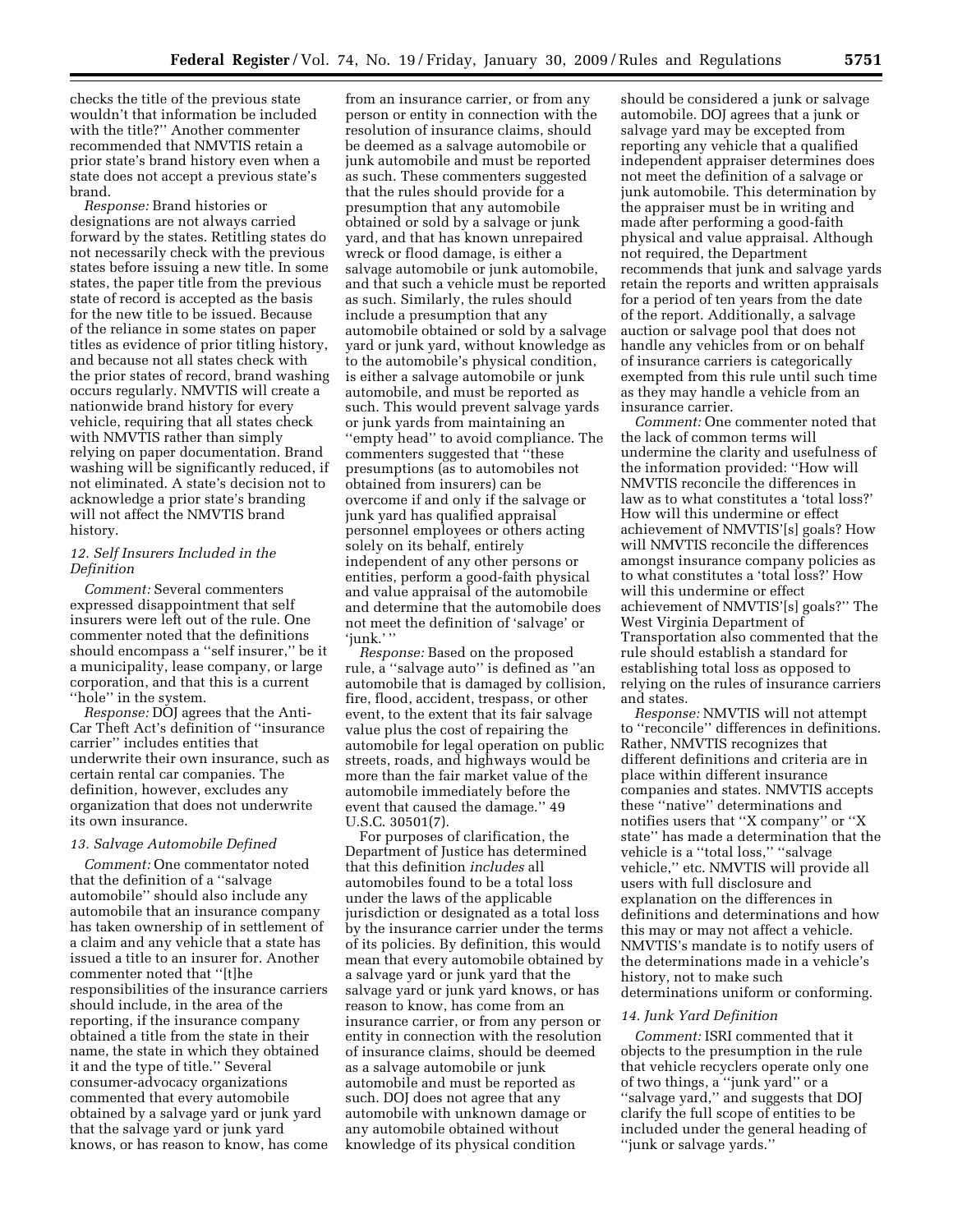*Response:* While DOJ relied upon the language in the Anti-Car Theft Act to describe the category of required entities, DOJ acknowledges that the terms do not adequately reflect the professional and varied nature of the vehicle-recycling industry. In general terms, any entity that owns, controls, handles, or acquires salvage vehicles is included in the reporting requirements of this rule, which is consistent with current business practices. Similarly, scrap-vehicle shredders, scrap-metal processors, ''pull- or pick-apart yards,'' salvage pools, salvage auctions, and other types of auctions handling salvage vehicles (including vehicles declared a ''total loss'') are included in the definition of ''junk or salvage yards.''

Comment: ISRI also requested that new definitions of ''scrap vehicle,'' ''scrap-vehicle shredder,'' and ''scrapmetal processor'' be added to the rule to exclude these entities from the reporting requirement.

*Response:* DOJ has clarified the rule, but rather than eliminate the reporting requirements for these entities, DOJ revised the regulations to establish an exemption that would cover prohibitive reporting circumstances that these entities face.

*Comment:* One commenter argued that the definition of ''junk yard'' is too broad and may unnecessarily include used car dealers and others who may rebuild vehicles with the intention of reselling them. The commenter suggested that having such entities report these vehicles into NMVTIS would potentially label these vehicles as ''junk or salvage'' and preclude the vehicles from being retitled in some states.

*Response:* One of the main purposes of NMVTIS is to provide prospective purchasers and others with reliable histories of a vehicle's previous and current condition as it relates to salvage and loss. Vehicles reported as having been in the possession of a ''junk'' or ''salvage yard'' may not be viewed in the same way that vehicles with a ''junk'' or ''salvage'' brand may be viewed in state titling processes. Each state will continue to make its own determinations regarding vehicle titling based on state law. Although any individual or business engaged in the business of acquiring ''junk'' or ''salvage'' automobiles (which includes motor vehicles determined by an insurance carrier to be a ''total loss'') generally must by law report such vehicles to NMVTIS, there are two exceptions to this requirement. First, an automobile that is determined to not meet the definition of salvage or junk after a good-faith physical and value

appraisal conducted by a qualified independent appraiser is not required to be reported. Second, DOJ has added a clarification that individuals and entities that handle less than five salvage or total-loss vehicles per year need not report under the salvage-yard requirements, which is consistent with existing standards that used car dealers are familiar with.

*Comment:* Many commenters, including Iowa Attorney General Thomas J. Miller, noted that the inclusion of salvage pools in the reporting requirements for junk and salvage yards ''will help close a significant loophole'' and will ''further deter fraudulent used car sales, vehicle theft,'' and other crimes.

*Response:* Requiring salvage pools or auto auctions to report on salvage or insurance claim vehicles will increase the effectiveness of the program, ensuring that consumers and others are not defrauded by sellers who conceal salvage or "total loss" histories.

*Comment:* Several commenters, including the ISRI, the Virginia Department of Motor Vehicle Administrators, and other industry associations and representatives, commented that the proposed rules do not clearly indicate that scrap-metal processors, shredders, pull-apart yards, and others who often receive and demolish many end-of-life vehicles are included in the reporting requirements.

*Response:* The regulations have been revised to clarify that the definition of junk and salvage yards includes not only salvage pools, but also scrap-metal processors, shredders, pull-apart yards, and others who handle or control totalloss, junk, or salvage automobiles, otherwise described as end-of-life vehicles.

*Comment:* ASPA commented that DOJ should recognize that VIN inspections conducted in most states would make a salvage automobile an unattractive choice for criminals, and that cloning a salvage vehicle would result in the cloned vehicle having a ''salvage'' branded title.

*Response:* DOJ recognizes that some states require vehicle inspections upon retitling, and some states place a "brand" on salvage vehicles. In these states, a salvage vehicle may not make an attractive choice for VIN cloning. However, not every state has these requirements, and VIN inspections typically do not inspect or verify hidden VINs. As a result, cloned vehicles go undetected. Even electronic diagnostic modules that would otherwise display the VIN can be defeated, allowing the clone to be virtually undetectable. Most often, the criminal activity that DOJ

referred to in the proposed rule is related to total-loss or ''end-of-life'' vehicles that are purchased because they have a ''clean title'' that is then fraudulently connected with a stolen vehicle, which ''clones'' the stolen vehicle to the non-stolen, ''clean title'' vehicle. Because the non-stolen vehicle was destroyed and sold to an individual, it no longer appears on the road and no notification of its destruction may be made to the current state of title.

*Comment:* Copart, Inc. argued that because salvage pools do not own the vehicles sold at salvage pools or auto auctions, and therefore by definition do not ''resell'' them, they do not meet the definition of salvage yard and are therefore not required to report. Copart further contended that salvage pools should be required to report only those vehicles that they purchase for resale, and that any other interpretation goes beyond the plain language of the statute.

*Response:* DOJ disagrees with this interpretation and notes that salvage pools do in fact handle and cause to be resold (on behalf of their current owner, who ''bought'' the vehicle from another) salvage and total-loss vehicles.

*Comment:* Copart, Inc. argued that salvage pools do not typically have access to the information needed to determine whether a vehicle meets the NMVTIS definition of junk vehicle or salvage vehicle. Copart further contended that junk and salvage yards should only be required to report to NMVTIS those vehicles sold on a salvage or junk certificate under applicable state law.

*Response:* Allowing junk and salvage yards to report only on vehicles with salvage titles would perpetuate the problems described elsewhere, including fraud and theft. Nonetheless, DOJ has addressed this issue in the definition of a ''salvage auto'' that now includes exceptions for vehicles that are not salvage, including total-loss vehicles.

*Comment:* Copart, Inc. argued that requiring salvage pools to report to NMVTIS is wasteful and duplicative because they function as an intermediary between other entities that are required to report, such as insurance carriers, dismantlers, and scrap-metal processors.

*Response:* Criminal organizations exploit salvage-pool services, purchasing total-loss vehicles with ''clean titles'' to facilitate the cloning and resale of stolen vehicles. To address this issue, law enforcement and other organizations require information on the vehicles handled by salvage pools. Additionally, many if not most vehicles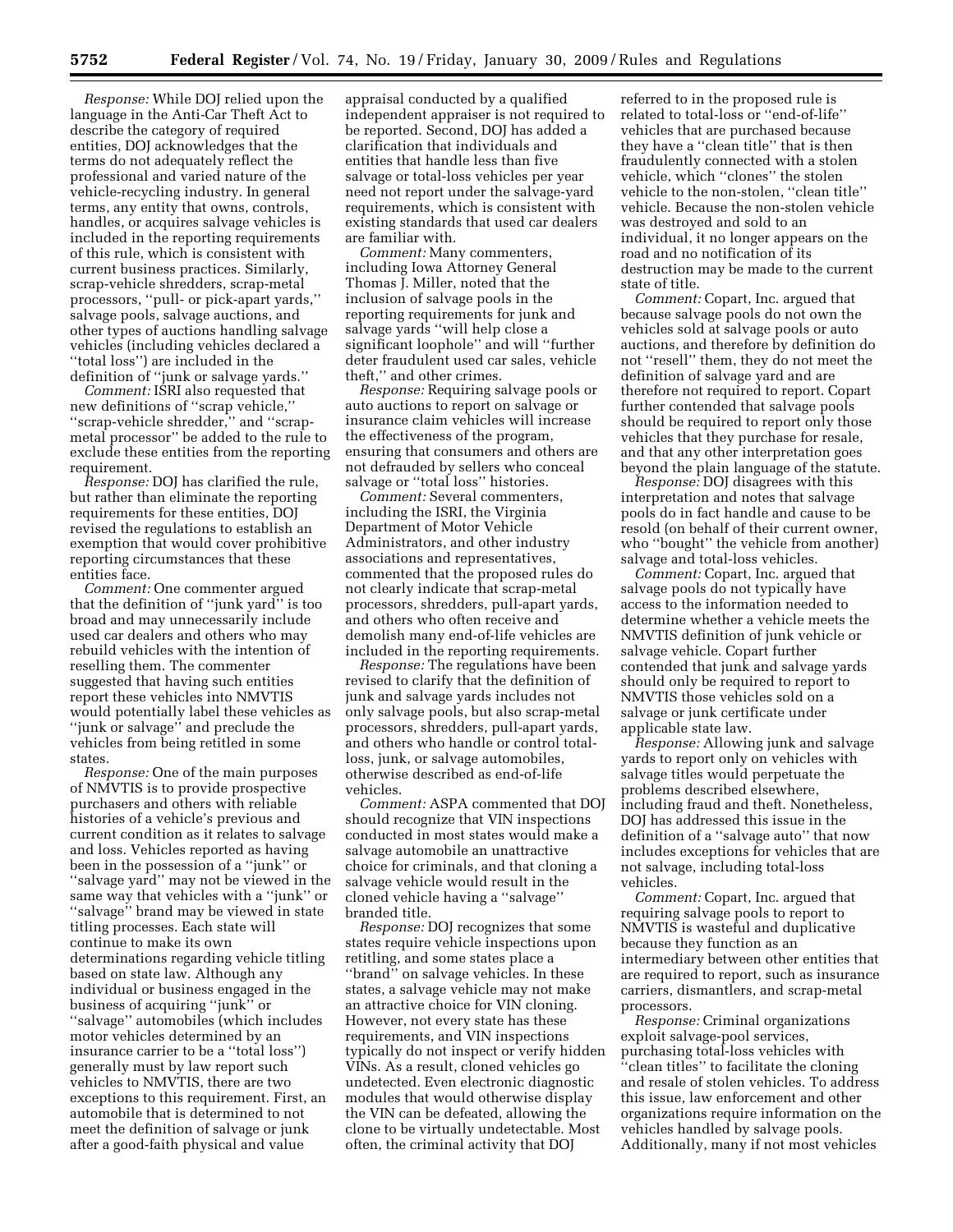sold by salvage pools do not end up in a junk or salvage yard, and not all vehicles sold by salvage pools, including those with significant damage, are determined to be a total loss by insurance carriers. For these reasons, it is essential that salvage pools report to NMVTIS.

*Comment:* Copart, Inc. argued that DOJ should interpret ''junk yard'' and ''salvage yard'' to include all vehicle auction companies so as not to discriminate against ''salvage pools'' that sell both clean-titled and salvage vehicles.

*Response:* All vehicle auction companies should not be required to report on all vehicles handled or in their inventory. Instead, those organizations that handle or resell vehicles on behalf of insurance carriers after a determination of total loss, regardless of salvage title, should be required to report. This should hold true regardless of whether the entity operates as a ''salvage pool'' or refers to itself as an ''auto auction,'' ''salvage auction,'' ''abandoned-vehicle auction,'' ''tow-lot auction,'' ''scratch-and-dent'' sale or auction, etc. As the National Salvage Vehicle Reporting Program noted, ''the recommended guideline for determining that an entity is required to report \* \* \* should be if the entity owns or acquires, [or handles] total loss/salvage vehicles in whole or in part.'' Under such circumstances, it should be required to report all vehicles to NMVTIS. DOJ will clarify this requirement in the final rule.

#### *15. Salvage Brand*

*Comment:* One commenter noted that ''[i]f the NMVTIS project is to succeed it would be a reasonable assumption to require a uniform approach to the assignment of the 'salvage' brand by any member state. The system is only as good as the data in it, if the data is not applicable to uniform situations there will always be discrepancies.''

*Response:* A uniform approach to branding would be advantageous in many respects. The Anti-Car Theft Act, however, does not provide the authority for DOJ to develop or mandate uniform branding, which would be a significant and potentially costly change for states to implement. As each state makes its own determinations, and NMVTIS relates state brands to an aggregated brand or brand category within NMVTIS, the non-uniform approach does not create an insurmountable problem. DOJ will ensure that those who access NMVTIS information have the opportunity to learn about the different state brands that exist and the impact of other reporting on these

brands to create greater awareness and understanding of their meaning.

### *16. Definition of Automobile*

*Comment:* NAEC argued that the rule should require the inclusion of ''trucks, SUVs and other non-automobiles as prescribed by the Federal Anti-Car Theft Act for Parts Marking'' because of their popularity with vehicle thieves. Other organizations, including the Idaho Transportation Department, contended that ''NMVTIS records should also include all vehicles that a state may title, and not be limited to standard types of vehicles.'' The Minnesota Department of Public Safety stated that if it is required to report on all vehicles in its database, ''it might well grind to a halt,'' and costs would increase considerably.

*Response:* Although DOJ cannot extend the Act's definition to include all motor vehicles, it is important to note that many states currently include such vehicles in their reporting to NMVTIS. DOJ strongly encourages this continued reporting practice in light of supporting comments, the value to law enforcement, and the need to protect citizens against fraud and theft. Moreover, it may be more costly or burdensome for states to filter out those vehicles not meeting the statutory requirement than to submit all motor vehicles to NMVTIS.

*Comment:* One commenter recommended that DOJ clarify when a vehicle is no longer a vehicle for purposes of reporting, especially in junk or salvage yards that often do not receive a complete vehicle.

*Response:* DOJ offers two clarifications in response to this comment. First, a vehicle is thought to be present for reporting purposes when a vehicle frame is present. Similarly, in cases where questions as to the ''true VIN'' of a vehicle arise, DOJ has determined that the true VIN for NMVTIS's purposes is the VIN on the frame of the vehicle.

## **State Responsibilities**

#### *17. Start Dates*

*Comment:* In reference to the proposed June 1, 2009, start date for state reporting and inquiries into the system, several states and AAMVA noted that the states would have difficulty meeting this date. One state commented that ''[t]he requirement to budget, upgrade and work to complete compliance requirements for NMVTIS cannot be met by this timeline—it is simply not doable even with the political will and funds available. To arbitrarily select a date that is not

workable in any manner is unfair and unrealistic.'' Other commenters noted that it would take time to accomplish the necessary statutory and regulatory changes that may be required, and that their states had not budgeted for NMVTIS and could not pay NMVTIS fees in light of current economic circumstances. AAMVA further commented that DOJ should establish a process for approving ''temporary exemptions from the deadline where a reasonable timeline for compliance is presented and approved by the Department.'' The State of California proposed a ''phasing in'' of participants. The dates proposed by states as alternative start dates ranged from 2010 to ''1 year from the date funding is secured'' by the state.

*Response:* Although DOJ has worked closely with the system operator to reduce the need for state system modifications, and although the requirements of the Act have been in place since 1992, DOJ understands that it will take time for states to implement some provisions of the regulation. To provide relief in this regard, DOJ has elected to extend the compliance date for states not yet participating to January 1, 2010. By this date, all states and the District of Columbia will be required to provide daily title transaction updates to NMVTIS, make inquiries into NMVTIS before issuing a title on a vehicle coming in from out-of-state, and paying any user fees that may be billed by the operator. The Department believes that the states can comply by that date. Similarly, DOJ has decided against a ''phasing in'' approach to state participation commencement because there is no equitable way of selecting phasing dates and participants in each phase. DOJ points out that most of the provisions required to be implemented by January 1, 2010, are essentially the same requirements that have been a part of the Anti-Car Theft Act since either 1992 or 1996, and states, therefore, have had at least 12 years to implement the provisions of the Act. Thirteen states have already done so without regulations in place.

*Comment:* One commenter noted that the proposed start date is just prior to an AAMVA-announced decision to continue as the operator of the system and therefore creates a conflict for states should AAMVA decide not to continue as the operator.

*Response:* AAMVA has assured DOJ that should a decision be made in August of 2009 to discontinue its role as the operator, AAMVA will continue to provide transition services and continuity until a new operator is identified and is able to assist states that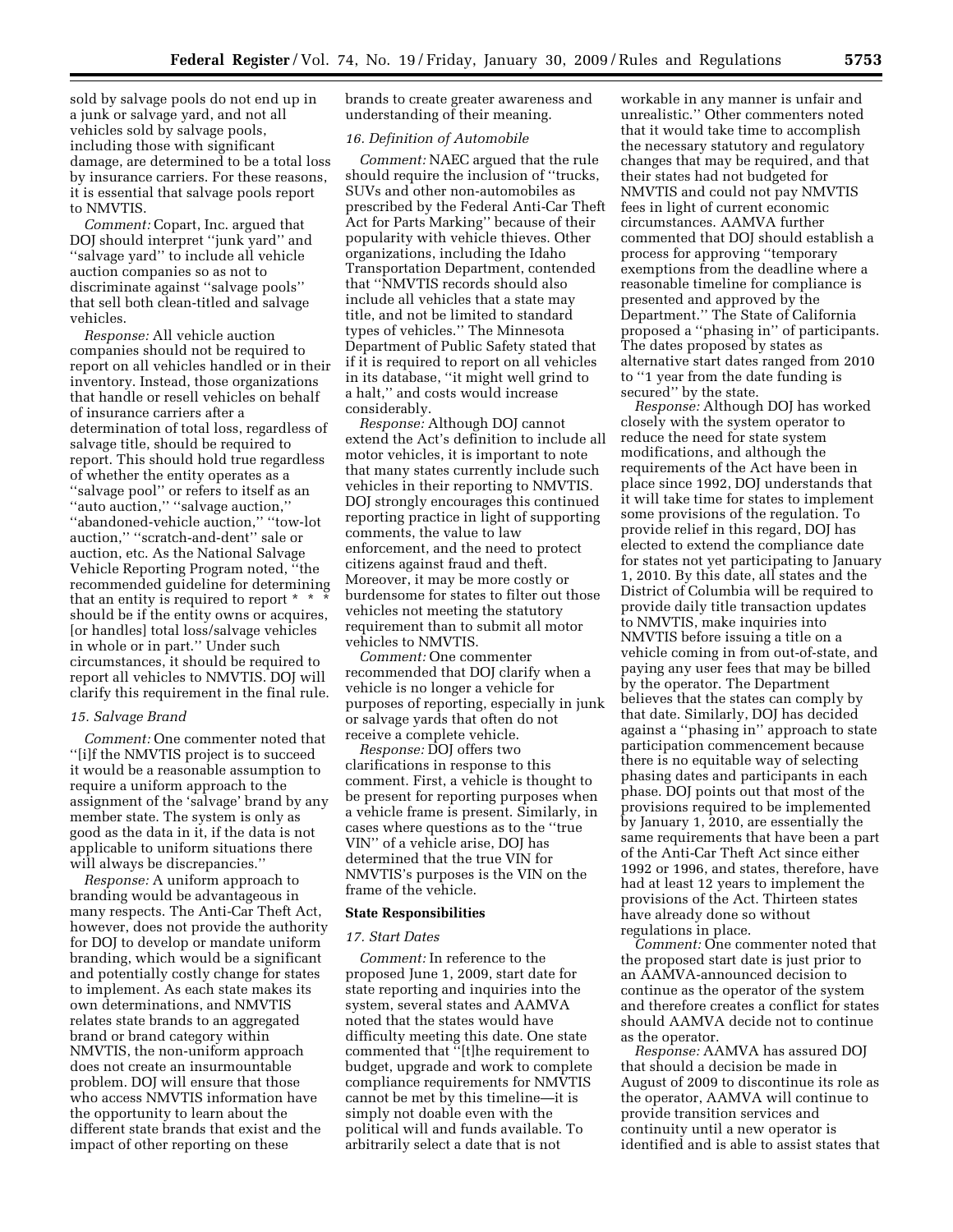rely on NMVTIS in their daily operations.

*Comment:* One commenter asked how the proposed start date had been determined and has requested justification for the date. The commented wrote that in the absence of this justification, the date appears arbitrary. The State of Illinois motor vehicle administration maintained that ''the proposed timeframe for implementing the NMVTIS program under these rules is unrealistic to the point of being absurd.'' Although that Illinois agency conceded that the start date was likely driven by ongoing litigation and a court order, the commenter noted ''that [the] order is either currently under appeal and a stay of enforcement should be sought pending appeal, or the Department of Justice [may have] chose[n] not to seek an appeal.''

*Response:* The proposed start date was chosen after an analysis of historical timelines to provide batch data to the system, the number of states that currently have implementation funding from DOJ either directly or through AAMVA, the number of states that have indicated previously that they were working towards implementation already, and an expected release of stand-alone access to facilitate title verifications. As noted previously, however, the Anti-Car Theft Act has been in place for over 16 years, and many states have already implemented the provisions beyond the minimum specifications. Finally, the court order does not affect the state-implementation date in any way, and in fact is not even mentioned in that order.

*Comment:* Several state motor vehicle administrations asked what penalties are in place for states that do not implement prior to the required start date and what provisions will be made for jurisdictions that are in process or intend to implement at a later date.

*Response:* While DOJ will place its priority on supporting state implementation, DOJ would review state refusals to participate to determine the proper response. DOJ also will work with state officials in support of NMVTIS to encourage state compliance. This outreach could include contacts with state legislatures, governors, consumer-action networks, and law enforcement associations.

*Comment:* One commenter suggested that DOJ publish a map of participating and non-participating states, so that citizens can observe the participation status of every state.

*Response:* DOJ will make this map available on *[www.NMVTIS.gov](http://www.NMVTIS.gov)* and also will notify every consumer that accesses the site which states are not participating.

*Comment:* The State of Alaska commented that ''there should be a process in place that allows states to continue to issue titles when NMVTIS is not operational during states' normal business days and hours.'' Alaska recommended that states be permitted to ''issue titles when NMVTIS is not operational, hold the inquiries in a queue and submit the queued inquiries when NMVTIS is operational. If a problem is detected with a title, it would be revoked.'' The State of Illinois commented that standards of performance should be established to address these issues.

*Response:* While NMVTIS is typically only down for various reasons between 1 a.m. and 6 a.m. Eastern Time and one Sunday morning each month, there are processes in place for unexpected down time during state business hours. While specific processes vary by state according to state business processes, there are methods of continuing offline, such as mailing the new title at a later time, issuing a temporary title, etc. DOJ cannot alter the Anti-Car Theft Act's requirement to make a NMVTIS inquiry prior to issuing a new title. Therefore, new titles should not issue when NMVTIS is unavailable. Current system response time is less than three seconds per inquiry, and the number of unexpected system down times has been minimal. DOJ notes that the NMVTIS connection has not been ''down'' for 30 minutes or more at any time during the last three years, demonstrating that it is a reliable connection and service.

*Comment:* A state motor vehicle administration agency suggested that the requirement for an ''instant title verification check'' is problematic for states that do not issue titles over-thecounter. The commenter suggested that the word ''instant'' be removed from the final rule.

*Response:* Some states do not issue titles ''instantly.'' The ''instant title verification check,'' therefore, may take place after the customer has left the title administration agency but before a new title is issued. In these cases, states may make the NMVTIS inquiry when appropriate in the titling process, so long as the inquiry is made and title verified before a new permanent title issues.

*Comment:* One commenter asked if a title-verification check would need to be performed on a state title that was being reassigned after being purchased from an out-of-state dealer.

*Response:* It is unclear from the comment if the commenter was referring

to a title being transferred out-of-state or into the state. States are required to check incoming titles related to vehicles from out-of-state. States are not required to check titles being transferred out of the state. With regard to the need to verify titles during dealer reassignment or the transfer of vehicles from one dealer to another, the Act requires that states verify the title of any automobile coming from another state, which DOJ has determined includes dealer reassignments when involving dealers in different states.

*Comment:* One commenter argued that the system should provide state motor vehicle titling agencies with sufficient information to resolve discrepancies during the titleverification process.

*Response:* NMVTIS provides state motor vehicle-title administrations with all relevant data in the system and a seamless and secure electronic connection to other online state title records. NMVTIS will make available any additional information within NMVTIS that may be needed to resolve such discrepancies. In the last year alone, the system generated 45 million secure messages and notifications and made 18.4 million update transactions.

*Comment:* One commenter noted that information gleaned from a state's ''instant title verification,'' such as reports of prior removal of a vehicle from the vehicle population by export, destruction, reported existence in a salvage or junk yard, or other indication that the vehicle should not be present, should result in a physical inspection of the vehicle to determine the validity of the title and the vehicle.

*Response:* While DOJ agrees that such reports or results will flag for states the title transactions and vehicles that should be further reviewed prior to undertaking a new title transaction, DOJ cannot require such inspections. It is each state's responsibility to institute policies and procedures for resolving such concerns. This comment does illustrate how NMVTIS can ''flag'' for states those vehicles and transactions that should be carefully reviewed to prevent fraud and theft.

*Comment:* One state motor vehicle administration asked how NMVTIS will obtain data from the insurance companies and junk and salvage yards.

*Response:* Insurance carriers, junk yards, and salvage yards are required to report the data enumerated in the Act and regulations. The operator will identify more than one reporting mechanism for electronic reporting, in a format prescribed by the operator. AAMVA and DOJ will identify the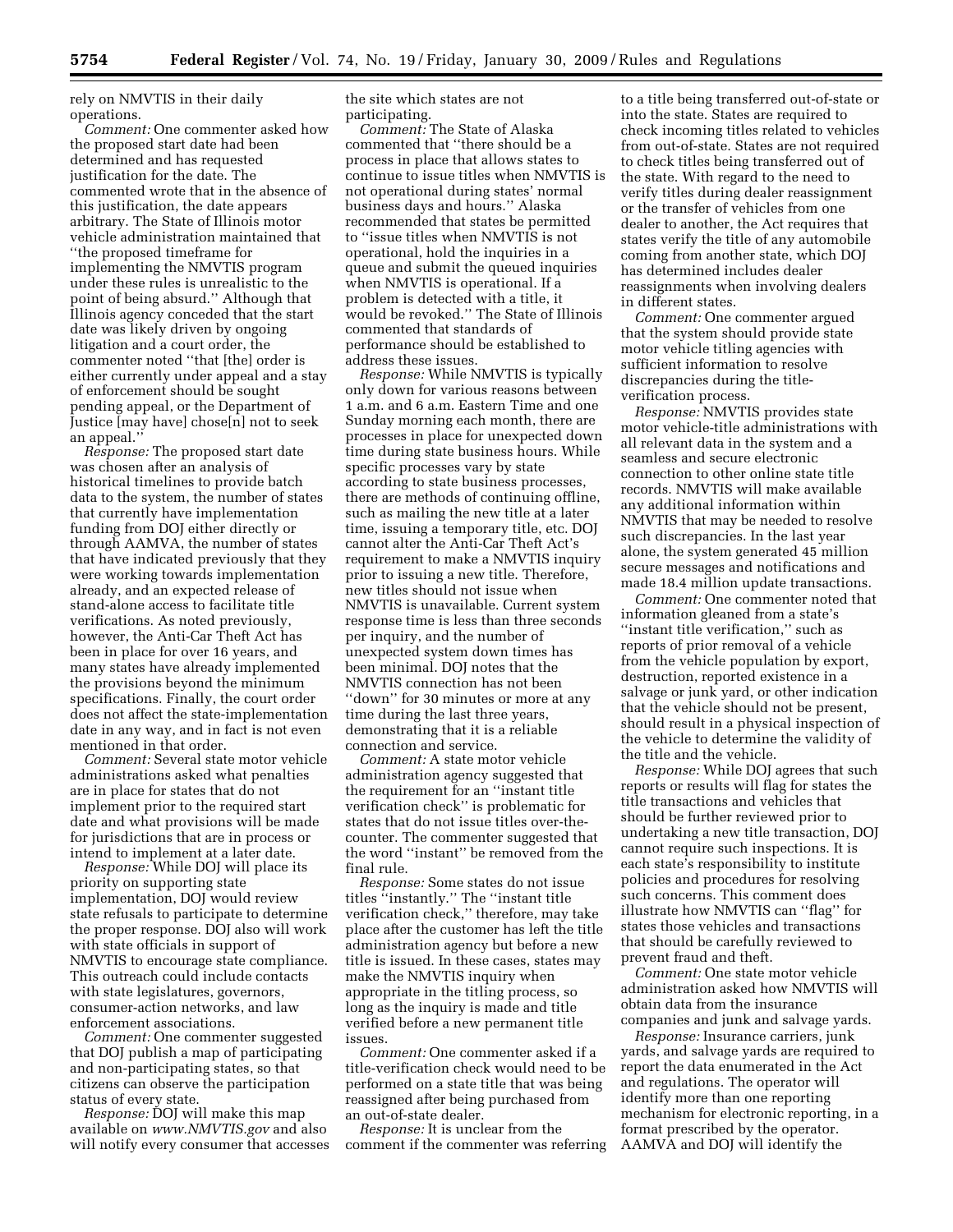official reporting mechanisms and processes via *[www.NMVTIS.gov](http://www.NMVTIS.gov)*.

*Comment:* The Nevada Department of Motor Vehicles complained that requiring states to provide ''the date the vehicle was obtained is an expensive and time consuming process'' and that states should be permitted to continue sending the title-issue date instead.

*Response:* There is no requirement proposed for states to submit the date a vehicle was obtained. This requirement is in relation to insurance carrier and junk and salvage reporting.

*Comment:* The Oregon Department of Motor Vehicles commented that it currently only collects odometer information on those vehicles subject to federal odometer requirements and would be burdened to collect such information on all vehicles. The National Salvage Vehicle Reporting Program argued that states and insurers should be required to include mileage reporting in their data provided to NMVTIS.

*Response:* States are only required to provide odometer information on those vehicles subject to federal odometer requirements, 49 U.S.C. 32705, and not on all vehicles unless already recorded by the state. States are required to provide to NMVTIS the most recent odometer reading for such vehicles and any later odometer information contained within state title records. DOJ strongly encourages all reporting entities to include odometer readings where available.

*Comment:* One commenter recommended that the final rules spell out what is actually required from the states and how (*i.e.*, in which format) this information is to be provided. Another commenter, the California State Motor Vehicle Title Administration, recommended that the rule be revised to require information that is consistently available across all states and that only information held by state titling agencies be subject to reporting requirements.

*Response:* DOJ will clarify what is required of each state and will describe format issues to the extent practical and appropriate. DOJ cannot simply choose to use only information that is available in every state consistently for purposes of populating the system, as doing so would limit the included data and significantly reduce the system's value.

*Comment:* One commenter recommended that DOJ require that the operator be responsible for developing at least two approaches for NMVTIS inquiries and that DOJ should prepare a cost study relating to the expenses associated with the fully integrated, online approach to compliance.

*Response:* There are already at least two approaches for state compliance with NMVTIS: (1) A fully integrated, online approach, whereby a state's title information system automatically queries NMVTIS, and NMVTIS provides real-time updates to both states involved in the transaction; and (2) a stand-alone approach, whereby title clerks send inquiries to NMVTIS via a web access point, and their state sends daily updates through a batch upload. A third option, serving central site states, entailing a process whereby verifications are performed via batch inquiry, will be explored and may be implemented soon. However, DOJ disagrees with the need to prepare a cost study because an extensive cost-benefit study of this issue already exists, and cost data from other state implementations is already available for estimation purposes.

*Comment:* The NADA and at least one state motor vehicle administration commented that DOJ should clarify that states are required to submit all brands to NMVTIS for all automobiles titled within the state.

*Response:* DOJ agrees and has clarified this requirement under 25.54(a)(2), consistent with statutory requirements.

*Comment:* The Minnesota Department of Public Safety argued that states should be required to provide title numbers, ''since it would be nearly impossible to establish the 'validity and status' of purported titles without them.''

*Response:* Participating states already have access through NMVTIS to observe the full title of record, including the title numbers and other information needed to establish the validity and status of titles presented. However, DOJ encourages the states to voluntarily submit that information to NMVTIS with the approval of the operator and the Department.

*Comment:* The Minnesota Department of Public Safety commented that ''the proposed rule also would require states to provide ['t]he name of the state that issued the most recent certificate of title' and '[t]he name of the individual or entity to whom [it] was issued' when making an inquiry to NMVTIS. This information is not, and cannot be, recorded in MnDVS' current title information system.''

*Response:* This language was taken from the Anti-Car Theft Act to describe what information would be needed in order for states to make an inquiry into NMVTIS. Since the passage of the Anti-Car Theft Act, and with the very recent development of a standalone access model that only requires a VIN to

search, these requirements have changed and this information is no longer needed. At the present time, only the VIN is needed to make an inquiry. This update will be reflected in the final rule.

*Comment:* The West Virginia Department of Transportation argued that some states exempt vehicles that reach a certain age from the requirements of titling, and that these vehicles should be exempt from reporting.

*Response:* The rule requires states to report on all automobiles included in the states' titling systems, regardless of age. However, if state law exempts certain vehicles from titling, those vehicles need not be reported to NMVTIS. The state should make the operator aware of these exceptions, however, so that consumers in the state and in other states are advised of this exception, which they may take into account when checking the history of vehicles through NMVTIS.

## *18. Unfunded Mandate*

*Comment:* Commenters argued that the mandate for NMVTIS has not been funded, and that the requirement for compliance has not been applied or enforced for the 15 years of this process. On the other hand, one commenter noted that NMVTIS is not an unfunded mandate in view of DOJ's investment of over \$15 million in the system since its inception and in view of DOJ grants to states to support system participation.

*Response:* The Anti-Car Theft Act explicitly requires that user fees, rather than federal funding, sustain NMVTIS. Although no funds have been appropriated to DOJ for NMVTIS, DOJ has invested over \$15 million in NMVTIS, with a substantial portion going to states to assist them with compliance. The U.S. Department of Transportation previously provided funding during the period it was responsible for the system, which ended in 1996.

*Comment:* One commenter noted that DOJ's determination that the rule does not meet the threshold cost or burden requirements of the Unfunded Mandate Reform Act of 1995 is not sufficient in and of itself to satisfy the legal responsibilities. Specifically, the commenter noted that ''[t]he fact that the Department of Justice (DOJ) has decided that it is a small enough amount of money that the Unfunded Mandate Reform Act of 1995 does not apply, or that the DOJ has determined that per Executive Order 13132, the cost imposed does not provide sufficient cause for a Federalism issue, is not sufficient.''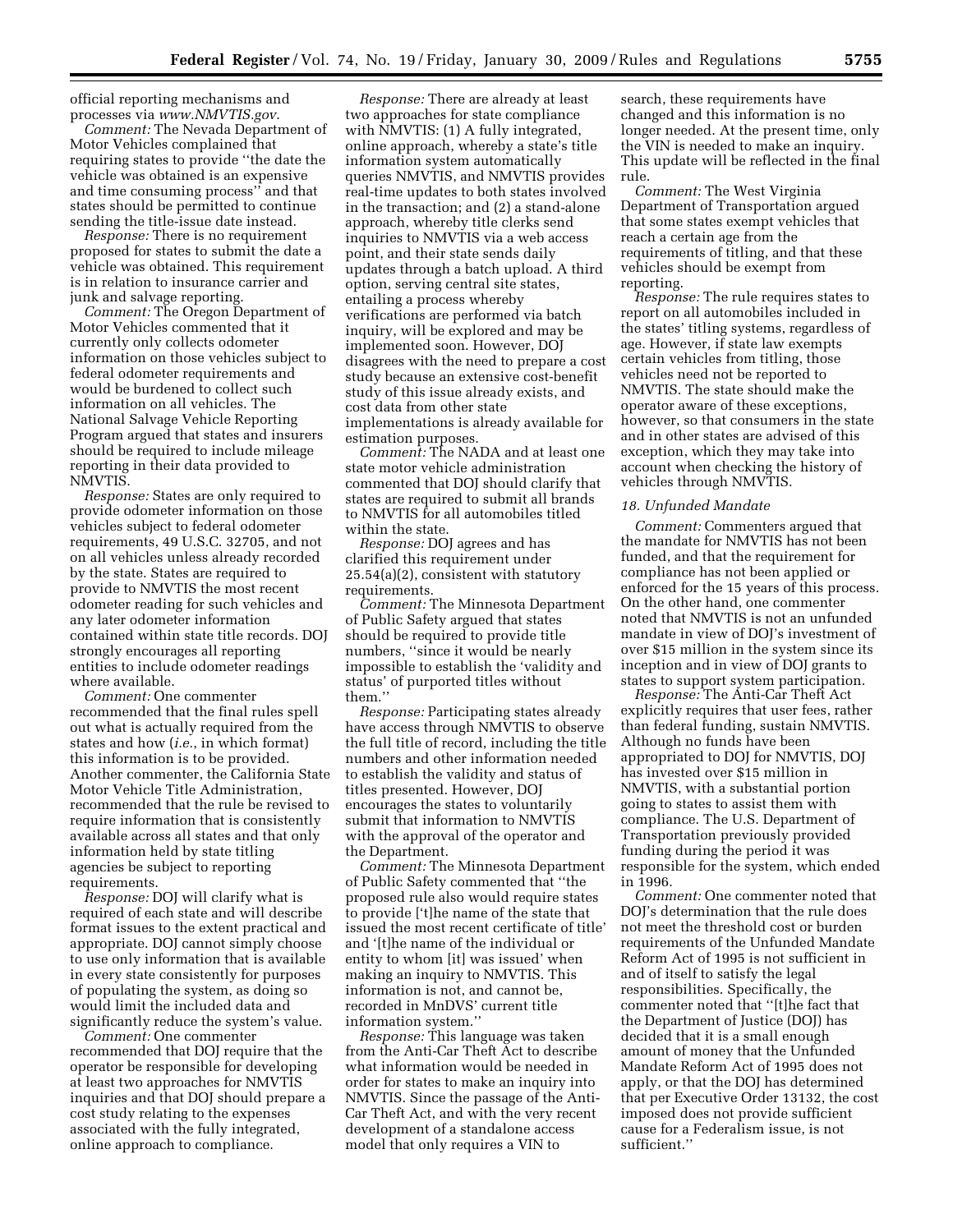*Response:* The Department of Justice, based on its own analysis, made appropriate determinations based on law and regulation. The White House Office of Management and Budget reviewed and approved this analysis.

*Comment:* The City and County of Honolulu Division of Motor Vehicle, Licensing and Permits disagreed with the aggregate amount estimated by DOJ in the ''Unfunded Mandates Reform Act of 1995'' section of the proposed rule ''because their estimate is based on the less expensive standalone web solution which operationally degrades customer service and increases the work of our over-the-counter staff.'' The commenter further noted that the aggregate amount should ''factor in the development and deployment of the much more costly integrated on-line solution option that will ultimately be the final solution that states will move towards'' and should include the additional costs that will result ''from the increased load on the system to each jurisdiction when all jurisdictions, insurance companies, salvage yards, consumers, law enforcement, etc. are given access to the system.'' The commenter concluded by stating that using this methodology, the aggregate costs will ''easily exceed the \$100 million resulting in the applicability of the Unfunded Mandates Reform Act.''

*Response:* The methodology employed to calculate the aggregate costs of the program uses the minimum requirements for system participation. DOJ sees no purpose in using a level of participation not required by DOJ as the basis for the cost calculations. While states ultimately may move towards an integrated, online solution for efficiency, and although this method of participation does benefit NMVTIS, DOJ does not require it for compliance. It is DOJ's responsibility to determine the least-costly, most-effective way for implementing the solution, and that is the methodology used in the proposed rule. Further, a fully implemented system, with all jurisdictions, insurance carriers, junk and salvage yards, consumers, and law enforcement personnel accessing and reporting, does not translate directly into an increase in costs for states. In fact, it could very well decrease state costs through offset fees.

*Comment:* The City and County of Honolulu Division of Motor Vehicle, Licensing and Permits further maintained that because the combined city/county government is a ''small'' government, it is uniquely impacted by the regulations and is entitled to relief. Additionally, this commenter contended that the operator's

requirements for extracting and mapping the required data are burdensome, and that should the operator undertake these responsibilities, batch data submission would be much easier to achieve.

*Response:* The Unfunded Mandates Reform Act and 5 U.S.C. 601(5) define ''small governmental jurisdiction'' generally as rural jurisdictions, those with populations under 50,000, and areas of limited revenues. Based on this definition, the city/county identified by the commenter would not appear to qualify as a ''small governmental jurisdiction.'' In terms of the operator's requirements and the burden associated with such requirements, DOJ will continue to direct the operator to provide as much flexibility in requirements as is feasible, and DOJ will continue to provide technical assistance upon request to identify alternative solutions where necessary.

## *19. Inquiring Into NMVTIS Versus Other Systems*

*Comment:* More than one state motor vehicle administration commented that NMVTIS will not provide a more substantial benefit than checking thirdparty vehicle history databases which some states already check. One state motor vehicle administration suggested that the law was unclear as to whether the Anti-Car Theft Act required states to check NMVTIS or another third-party database, stating that ''[t]he previous intent was to provide a system that a state may utilize to verify title before titling a vehicle. This left open the use of other systems, such as Carfax, to research titles. The requirement to mandate use of NMVTIS to verify titles is unrealistic, unworkable and unfair. The intent of the process is to protect citizens against fraud. NMVTIS is not the only system that supports this intent. Limiting research to this system could also lead to misinformation and misapplication of process.''

*Response:* The Anti-Car Theft Act requires states to verify titles through NMVTIS. No other system, public or private, can provide the same level of assurance as NMVTIS once full compliance is reached. DOJ also points to comments submitted by several organizations that highlighted concerns with the reliability of third-party databases. States wishing to provide increased protections for consumers are encouraged to continue to check such private databases in addition to making the NMVTIS inquiry as required by federal law.

*Comment:* One commenter noted that ''the fully implemented system \* \* \* will also provide consumers with a

source of comprehensive information. Current services such as Carfax have partially filled the need for information, but these providers do not offer as current and complete titling information as the proposed NMVTIS system.''

*Response:* NMVTIS provides a unique service in terms of the source of its data, its comprehensiveness, and its timeliness. Services such as CARFAX will continue to provide information to the public that is not intended to be included in NMVTIS, such as vehicle repair histories, etc. For this reason, these private services will continue to offer unique and beneficial services.

## *20. Time Lags*

*Comment:* Several commenters noted that allowing states to upload data (*e.g.*, batch uploading) may create a ''time lag'' that could impact law enforcement investigations and impede the ability of the system to accomplish its goals. One commenter suggested that it would be better to wait until states secure the necessary funding before proceeding with implementation.

*Response:* DOJ has examined this issue closely with the system operator and with third-party vehicle-history providers. While many third-party databases experience lag time of several weeks or months in getting state updated data, NMVTIS is designed to significantly reduce or eliminate the lag time entirely to provide reliable information to users. For this reason, states choosing the stand-alone method of participation and batch uploads will be required after initial set-up to establish batch updates *at least* every 24 hours. This requirement will greatly diminish the possibility of exploitation of lag time and provide a more up-todate vehicle history check than is currently available. States do have the option of implementing in fully online mode where data transmission is in real time. DOJ does not have the flexibility to delay implementation until states have funding to implement the fully online mode. Pursuant to a federal district court order, DOJ is required to have the rules published and system available by January 30, 2009.

*Comment:* One state motor vehicle administration noted that when using the stand-alone method of making inquiries before issuing a new title on out-of-state vehicles, an impact on customer service is expected. Specifically, the commenter stated that an additional ''three to five minutes of processing time'' is expected due to the fact that title clerks in this administration are using a mainframe that does not allow simultaneous internet access, and that to make such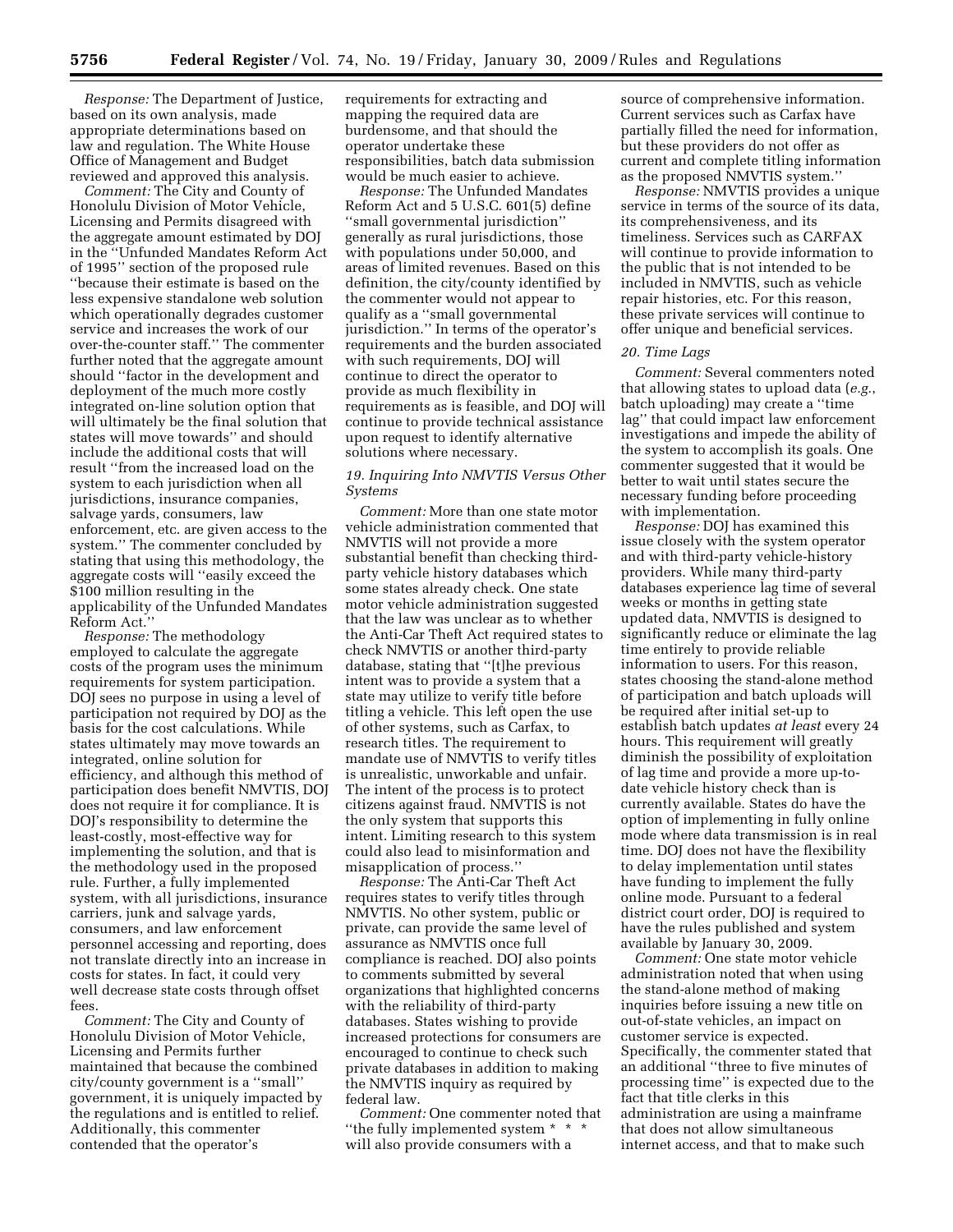a check, the clerk would have to log out, make the NMVTIS inquiry, and log back in to the mainframe for each out-of-state title transfer.

*Response:* The lower cost stand-alone method of participation is not as timely as the fully integrated online method. DOJ is committed to working with states and the operator to identify new alternative methods to reduce or eliminate such inefficiencies, such as dedicating one internet-capable PC that could be available to all clerks with the NMVTIS page continuously running. With system response time currently at three seconds or less, this alternative may impact customer service less. Ultimately, however, although the stand-alone method of making inquiries is far less costly for states to implement, it may be less efficient than the fully integrated, online method.

*Comment:* One state motor vehicle administration recommended that ''all surrendered titles should be verified when being transferred[,] and the rule should not limit this requirement only to 'purchased' vehicles. Without verifying all surrendered titles it is not known whether the title surrendered is the latest title issued[,] and there are many reasons titles are transferred other than through a sale.''

*Response:* DOJ agrees with this recommendation and notes that the final rule clarifies that the requirement to make verifications pertains to any title or vehicle coming in from another state, including transfers. States are also strongly encouraged to perform such verifications on every title transaction, which is most effective when implementing via the online, integrated approach.

*Comment:* One state motor vehicle administrator asked if manufacturers' certificates of origin (MCOs) must be verified as well.

*Response:* Because MCOs are not vehicle titles per se, states are not required to verify MCOs in NMVTIS. However, DOJ strongly recommends that state motor vehicle administrators make inquiries on all title transactions, including initial registration of an MCO, to identify and eliminate fraud and to protect consumers.

## **Insurance Carriers**

#### *21. Reporting on Recent-Year Vehicles*

*Comment:* One commenter asked ''[w]hat is the reason to require insurance carriers to report only vehicles manufactured within the past five model years that they consider junk or salvage? If these vehicles will always go directly to junk or salvage yards, won't the vehicle be reported there

anyway? Conversely if there is an opportunity for other disposal of the vehicles, shouldn't the insurance carriers be required to report all vehicles since the VINs could still be stolen for swapping?'' Other commenters noted that vehicles older than five years are often involved in consumer fraud and encouraged provisions for the database to cover the same ten-year age range as is used for odometer reporting.

*Response:* The Anti-Car Theft Act only required insurance carriers to report vehicles in the current and four prior model years. DOJ is not able to reverse or alter this limitation by increasing the reporting parameters. Junk and salvage yards later may report some vehicles that insurance carriers are not required to report. The Department, however, encourages insurance carriers to report older vehicles.

*Comment:* ASPA commented that section 25.55(b)(3) of the proposed rule requires insurance carriers to report ''the name of the individual or entity from whom the automobile was obtained or who possessed it when the automobile was designated as a junk or salvage automobile,'' which would seem to be two different individuals or entities in most cases. Further, ASPA notes that it is unclear if the insurance carrier would know the name of the owner when it files the report.

*Response:* Although the proposed rule required reporting of the name of the individual or entity either from whom the automobile was obtained or who possessed it when the automobile was designated as a junk, salvage, or totalloss automobile, the Anti-Car Theft Act specifically states that both names are required. Reporting both names is necessary to establish a ''chain of custody'' and for other law enforcement and consumer-protection purposes. DOJ changed this language in the final rule to require both names pursuant to the Anti-Car Theft Act. In reference to the concern that insurers may not know the name of the owner, most carriers do possess this information, as this would be the owner of the automobile at the time the vehicle was determined a total loss, salvage, or junk.

*Comment:* Farmers Insurance commented that the ''trigger'' for insurance-carrier reporting should be when the insurance carrier sells the vehicle or when the customer determines it will retain ownership of the vehicle, because such dispositions may not be known for as much as 90 days after the loss occurs.

*Response:* Because disposition may not be known at the time of initial reporting, this rule allows the insurance carrier to file a supplemental

disposition or update. Many comments emphasized the importance of timely reporting, even when the named owner in the initial report is the insurance company.

*Comment:* Farmers Insurance suggested that a 12-month grace period should be granted for insurance reporting to begin in light of ''proper system upgrades'' that may be required.

*Response:* DOJ is not able to provide a grace period, as the court has ordered the reporting to begin by March 31, 2009. Additionally, because DOJ aims to enable third-party reporting through organizations that may already receive such data from insurance carriers, the burden of any system changes should be minimal.

#### *22. Non-Required Data*

*Comment:* One commenter argued that ''[t]he proposed rule overstates the benefits provided to consumers. Particularly, the fact that insurance carriers are only 'strongly encouraged to provide \* \* \* other information relevant to a motor vehicle's title' undermines the broad benefits implied by the rule.'' ''The type of information not reported includes the reason why the insurance carrier may have obtained possession of the motor vehicle—flood, water, collision, fire damage, or theft.'' The NADA further recommended that the rule should require insurers to report the reasons they obtained possession of the vehicle to prevent brand washing and fraud. Additionally, this information would assist in cases where a vehicle is considered a total loss for purely economic reasons (*e.g.*, theft). Several insurance-related organizations contended that for any voluntary reporting that may be contemplated, immunity provisions must apply to this voluntary reporting as well.

*Response:* DOJ disagrees that the rule overstates the benefits of NMVTIS. DOJ does agree, however, that the reason for the total-loss or salvage designation by insurance carriers may be of importance to a prospective purchaser and to others. Not only does this protect the consumer's interest, but the additional reporting criteria also benefit insurance carriers. Therefore, the Department strongly encourages insurance carriers to report this data element.

*Comment:* AAMVA commented that unless the rule requires ''junk and salvage dealers'' to report the percentage of damage sustained by each vehicle in their inventories to the states, the states would not be able to consider applying a state junk or salvage brand on these vehicles.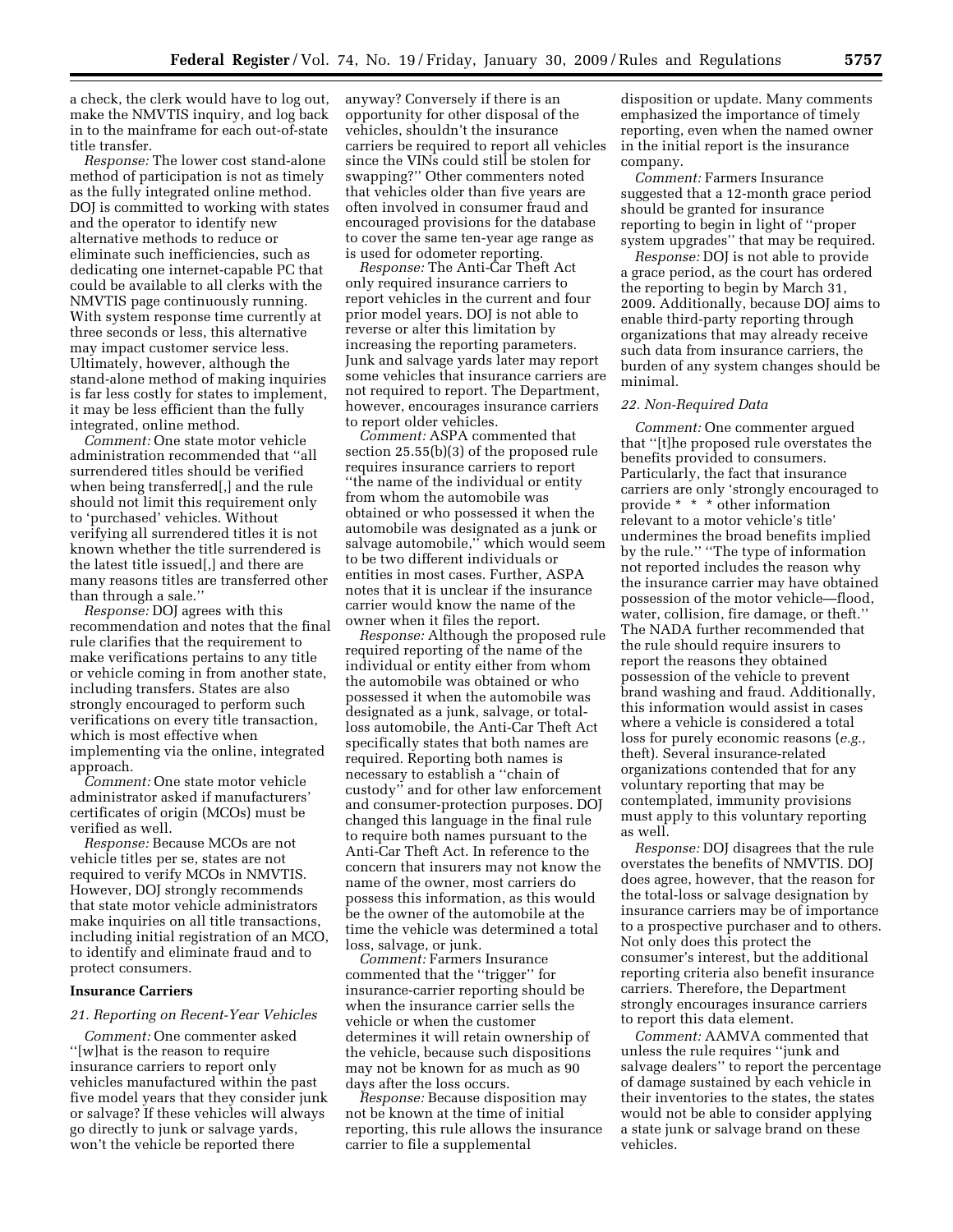*Response:* States will not be in a position to make such judgments based on junk- and salvage-yard operator reporting. Insurance carriers have ready access to this information, which is the typical basis for a state's designation. Although the reporting of junk- and salvage-yard inventories was likely not intended to support state-branding decisions, reporting of junk- and salvage-yard inventories may be helpful to states in making brand decisions, but likely not conclusive. Although such vehicles may not end up branded by the states, consumers and other states have the benefit of knowing that the vehicle was in the possession of a junk or salvage yard and therefore may wish to inspect the vehicle or to require an inspection before making purchase or titling decisions. DOJ is not in a position to require reporting of the percentage of damage. However, insurance carriers and others are encouraged to report this information.

*Comment:* One commenter asked ''[h]ow will DOJ know which states, junk, salvage, and insurance companies are reporting information and reporting all the information that is required? Will someone audit their reports? I recommend that the system operator and the DOJ both make a list of who is reporting and publish that list \* \* \* and audit reporting compliance.'' The commenter also suggested that DOJ require entities to report the company name, address, and phone number for any reports submitted. Another commenter asked who would inform insurance carriers and junk and salvage yards of the requirement to report information to NMVTIS, and who would identify those organizations required to report.

*Response:* DOJ will instruct the operator to publish and maintain a list of the entities reporting information to NMVTIS. The list will include the name of the reporting entity, city and state of the reporting entity, the date that data was last submitted by the entity, and any contact information for the reporting entity. With regard to who would inform reporting entities of the requirements, DOJ will work with the operator, state-licensing authorities, and affected associations and advocacy organizations to ensure proper outreach and education.

*Comment:* Several state motor vehicle administrations argued that DOJ should limit what non-required data the operator could ask for and receive (*e.g.*, address of the vehicle owner). Another believed that the value of encouraging non-required data is unknown, and that reporting may only increase the number of discrepancies or errors. ISRI

contended that DOJ should limit the ability of the operator to request additional, non-required data, because the current operator would be encouraged to request additional information that would generate revenues to the benefit of the association and its members, creating a conflict of interest. The Minnesota Department of Vehicle Services (MnDVS) argued that the provisions of section 25.53(c), which allow the providers of non-required data to query the system if beneficial in addressing motor vehicle theft, ''exceeds the authority conferred by Congress, is overly broad, and as such represents an arbitrary and capricious exercise of rulemaking power.'' Other commenters, however, reported that other data may be needed for specific purposes and argued in support of this flexibility.

*Response:* It would be difficult to describe what data the operator is restricted from asking for or accepting, other than social security number, dates of birth, and addresses. DOJ points out that states need not provide data that is not specifically required in these regulations or the Act, and DOJ will need to approve the acceptance of nonrequired data. Moreover, the nonrequired data that is readily available would add great value to some consumers, to law enforcement, and to others (*e.g.*, NICB flood vehicle database, vehicle export data, other North American vehicle history records, NICB theft file, etc.). While more data always increases the chances of discrepancies, DOJ does not want to discourage this voluntary reporting. While the current operator does have the best interests of its membership in mind, however, it also has expressed concern for others affected by the rule and will represent the concerns of all stakeholders, not as a trade association, but as the operator of a DOJ system. In response to MnDVS's comment, DOJ is of the opinion that if not in violation of the Anti-Car Theft Act or other federal privacy statutes, such cooperation is necessary and not arbitrary or capricious.

*Comment:* Several commenters, including at least one from the state motor vehicle administration community, encouraged the inclusion of lien-holder information in the data provided to NMVTIS in light of the difficulty of obtaining this information on out-of-state titles and the associated budget impact on states. Other commenters, including insurancerelated organizations, Assurant Solutions, and the NADA, suggested that additional data (including lienholder information) will provide a

crosscheck of information, close up loopholes, and improve NMVTIS.

*Response:* This comment demonstrates the importance of allowing the operator of the system to request and accept additional information beyond the NMVTIS requirements. While states and others are not required to comply, there may be good reason to do so that would result in cost savings among the stakeholders. In terms of lien-holder information, while DOJ is not in a position to require that lien-holder information be included in the central file, DOJ notes that the existing secure network could be used in conjunction with the NMVTIS central-file information to query the current state of record and to access lien-holder information in that state's title record through the secure network provided by the current operator. Queries of and access to the actual state records should only be permitted when a state has agreed to provide such access, when any state application or certification procedures are completed, and when such access is in conformance with the Anti-Car Theft Act, the DPPA, etc.

*Comment:* One commenter suggested that DOJ include registration information in the list of required data as a means to ensure accurate tracking of vehicle ownership.

*Response:* Including registration information is beyond the scope of NMVTIS. Although it may be useful, DOJ cannot require such information.

*Comment:* The National Salvage Vehicle Reporting Program commented that insurance-carrier reporting should commence on or before March 31, 2009, as required by the federal district court, and that initial reporting by all covered entities should include historical data to the extent available, so that NMVTIS is complete beginning on March 31. Several insurance-related organizations or associations reported that ''[t]he start date for insurers should be clarified. We believe the best approach is to provide that the system applies to automobiles declared junk or salvage on or after April 1, 2009, [and that] the system must be established by March 31, 2009. However, we prefer that more time is provided for insurers to comply.''

*Response:* DOJ will require that all vehicles declared junk or salvage (including ''total loss'') on or after April 1, 2009, be reported to NMVTIS. However, DOJ strongly encourages insurance carriers and junk- and salvage-yard operators to provide data on vehicles that were declared junk, salvage, or total loss before that date and as far back as 1992, if such data is available.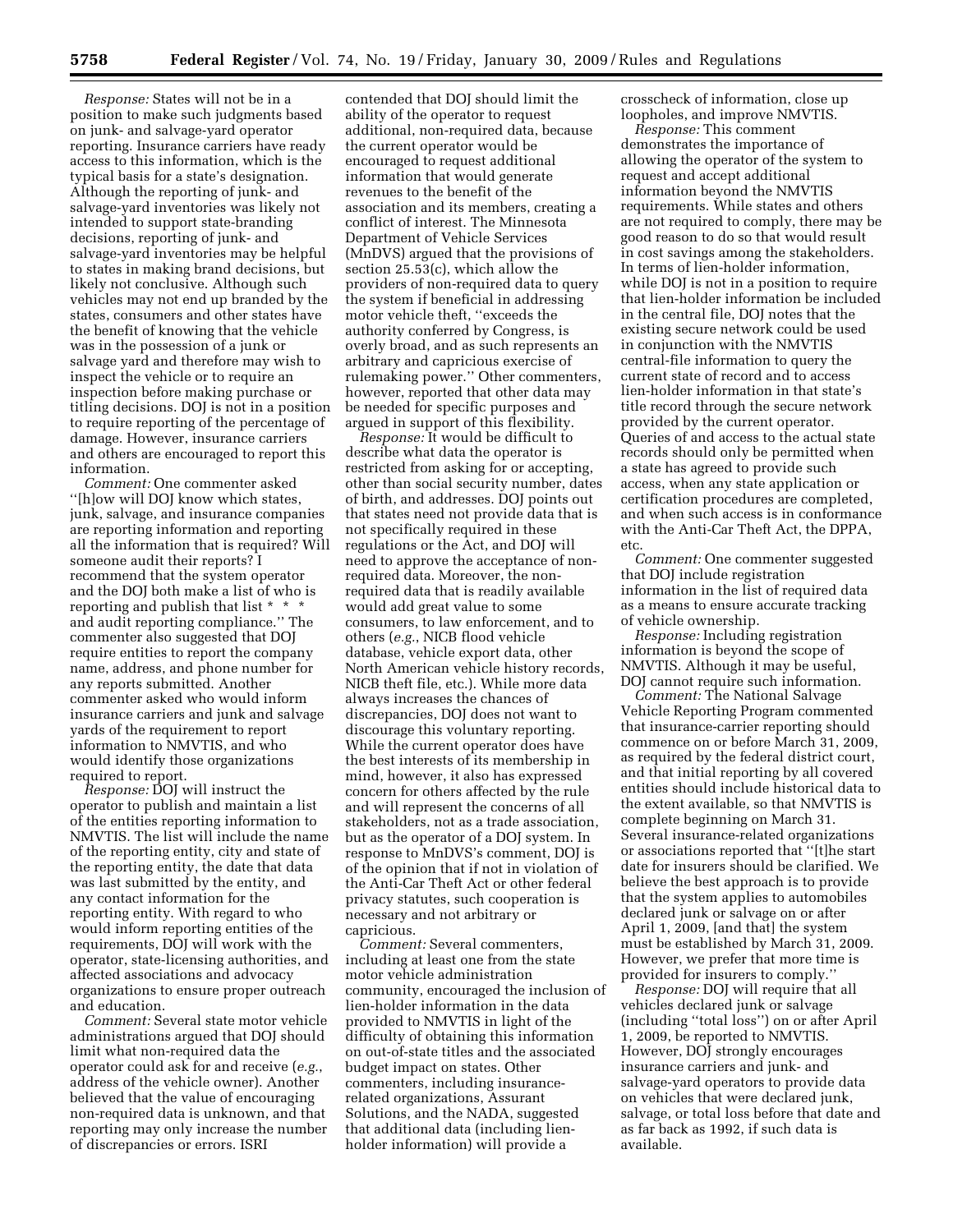*Comment:* The National Salvage Vehicle Reporting Program commented that ''NSVRP strongly endorses the inclusion in the rules of 3rd party enhanced standards that allow for data generators to report to NMVTIS more completely and more frequently than minimally specified in the rules.''

*Response:* While DOJ is not in a position to articulate data-reporting requirements or standards regarding data that is not statutorily or otherwise required, DOJ notes that the National Salvage Vehicle Reporting Program has worked with nearly every stakeholder group affected by NMVTIS to develop standards for voluntary reporting to NMVTIS that would benefit states, law enforcement, consumers, and others. DOJ applauds the National Salvage Vehicle Reporting Program and strongly encourages the operator to adopt these standards as suggested voluntary compliance standards. While the standards cannot be mandated on any reporting entity, those entities that adopt the standards and report voluntarily in a manner that is consistent with the standards will be providing a significant public benefit.

*Comment:* The National Salvage Vehicle Reporting Program commented that NMVTIS must support the electronic MCO process and should serve as a catalyst for implementation of the electronic MCO system nationwide.

*Response:* DOJ is in favor of supporting an electronic MCO process as a way of eliminating and preventing fraud and reducing theft. In addition to NMVTIS, the use of the secure AAMVAnet communications network for states would likely be necessary, and it would be AAMVA's responsibility to authorize its use for this purpose.

#### **Junk Yards and Salvage Yards**

#### *23. Salvage Pools*

*Comment:* Several law enforcement and related commenters strongly agreed with the assessment that Salvage Pools are one of the most significant sources used by criminal groups as a source of paperwork and as a way to fund their operations. These commenters agree that Salvage Pools must report vehicles to NMVTIS both when they receive vehicles for sale, and when they sell those vehicles. These commenters further noted that such salvage pools have sophisticated technological capabilities and should not have any problem meeting the reporting requirements. Several of these commenters noted that in some cases, individuals purchase severely damaged units at or via these pools and then steal a similar make and model for cloning

purposes. For this reason, these commenters also recommended reporting the buyer's name for these vehicles. Several national consumeradvocacy organizations also supported the constructive definition including salvage pools and the requirement to add buyer name in the reporting requirements.

*Response:* DOJ reaffirms its determination to include ''salvage pools'' and ''salvage auctions'' in the definition of junk or salvage yards, thereby requiring them to comply with the corresponding reporting requirements. The name of the buyer is not reported elsewhere despite being very valuable for law enforcement and other purposes. DOJ, therefore, added the name of the buyer as required data to report. Because many of the purchasers are reportedly international buyers, some of whom have been linked to fraud and theft rings that purchase such vehicles for clean paper to use on stolen vehicles in the U.S., DOJ also will add to the requirements an indication whether the vehicle is intended for export.

*Comment:* The Nevada Department of Motor Vehicles commented that by statute, Nevada requires wreckers and salvage pools to apply and transfer their salvage titles, junk certificates, and nonrepairable certificates within 10 to 30 days. Nevada suggested that these organizations should be exempt from reporting because the DMV already sends this data to NMVTIS.

*Response:* Junk and salvage yards, including salvage pools, are not required to report data to NMVTIS if the state already reports the required junkand salvage-yard information to NMVTIS pursuant to this regulation.

*Comment:* One commenter asked whether ''the definitions of junk yard and salvage yard, which include even a single individual, [are] a substantial overstep?'' Several consumer-protection organizations also suggested that, with respect to the definition of ''in the business of,'' junk and salvage yards should be defined as any entity or individual meeting the description in the definition that acquires or owns five or more salvage or junk automobiles within the preceding 12 months, which is analogous to other similar reporting standards.

*Response:* DOJ modified the final rule consistent with the comment from the consumer-protection organizations. The qualifier of five or more vehicles is taken from federal odometer law, and its definition of ''car dealers'' from 49 U.S.C. 32702(2).

*Comment:* One commenter (CARS of Wisconsin) argued that ''information

about who owned the vehicle prior to it being junked is unnecessary.'' The Wisconsin Department of Transportation contended that requiring junk and salvage yards to report the name of the vehicle supplier is unnecessary, as is the disposition of such vehicles. Wisconsin DOT commented that because these vehicles are scrapped or destroyed by these entities and cannot be returned to road use, it is unnecessary to report this information.

*Response:* Comments from law enforcement entities on the proposed rule demonstrates that this information is of significant value. Additionally, even when a vehicle cannot return to the road, the VIN can be used to clone a stolen vehicle. In states that do not have the same junk-branding requirements as Wisconsin, a junked vehicle can ''live on'' through a cloned stolen vehicle, which will only cease once NMVTIS is fully implemented.

*Comment:* The Virginia Department of Motor Vehicles expressed concern that the proposed rule seemed to encourage junk- and salvage-yard operators to submit data via FTP or facsimile that potentially would include personal identifying information.

*Response:* DOJ encourages all reporters to report electronically whenever possible. In cases where electronic reporting is not an option, DOJ will direct the operator to identify a reporting procedure to accommodate the situation. Regardless of the reporting method, DOJ and the operator will ensure that all possible safeguard measures are taken, including secure FTP wherever possible.

*Comment:* One commenter requested that DOJ require the operator to accept junk- and salvage-yard data from any junk or salvage yard directly or through a third party on their behalf to minimize administrative burden.

*Response:* DOJ has provided the operator with flexibility in identifying the specific methods of reporting to NMVTIS. It is not in the system's best interest for all required reporters to report directly into the system, due to technical and business reasons. The operator is expected to identify three or more different methods of transmitting information to NMVTIS and will make this information available via its Web site, as will DOJ via *[www.NMVTIS.gov.](http://www.NMVTIS.gov)* 

*Comment:* Several commenters have noted that, similar to insurance-carrier reporting, junk and salvage reporting of vehicle presence in inventory on a 30 day basis leaves a significant amount of time for fraud and theft to occur. These commenters recommended that DOJ require reporting of not only presence in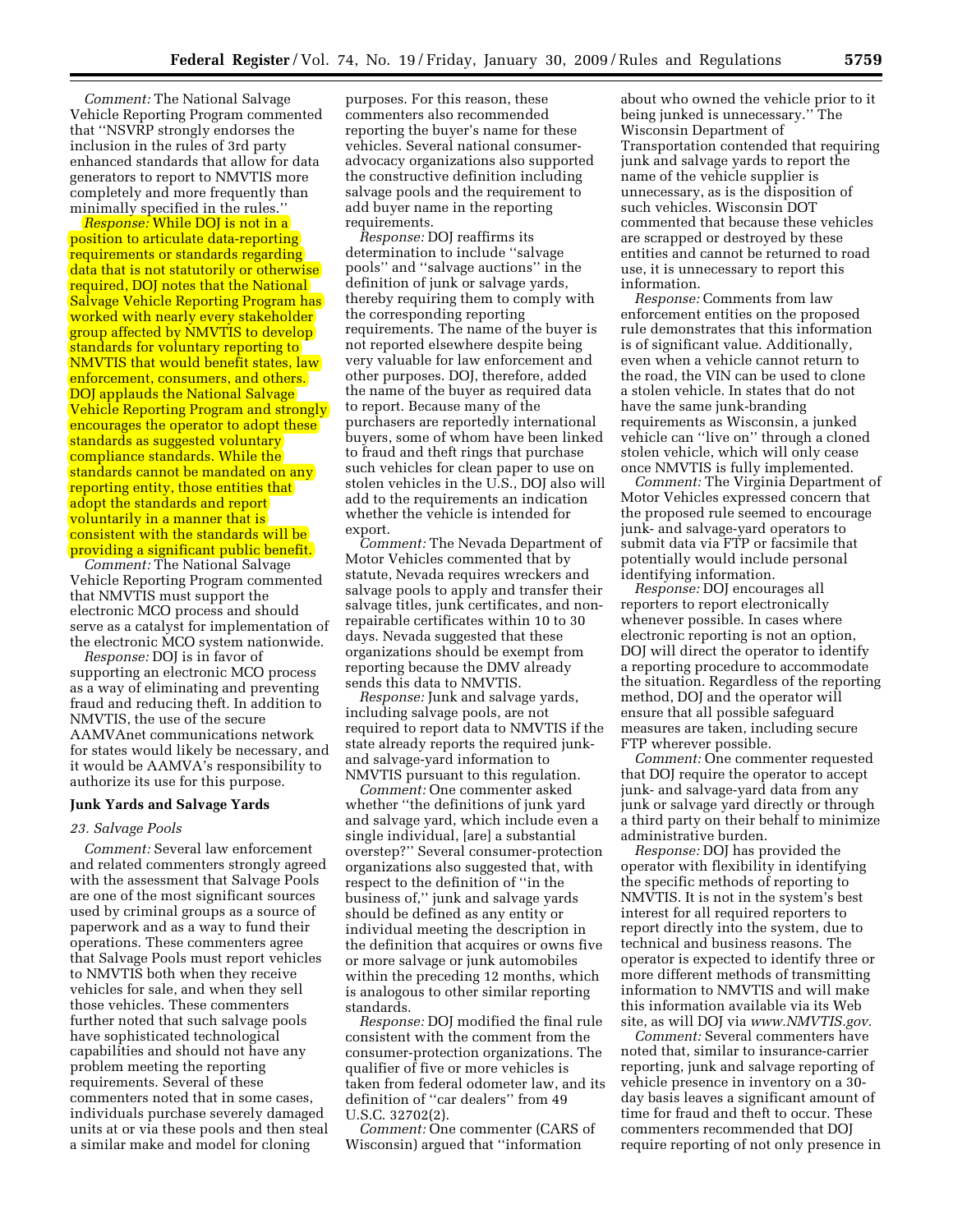inventory, but also disposition of the vehicle. The recommendations for the revised reporting timeline varied in the recommendations from immediately to several business days.

*Response:* The Anti-Car Theft Act defines the reporting timeline, and, therefore, DOJ can only require reporting on a monthly basis. DOJ does strongly encourage all reporters to report data as soon as possible or on a daily basis.

*Comment:* ASPA commented that ''while 'salvage pools' were not included by Congress in the 'Anti-Car Theft Act of 1992' as an entity with reporting requirements, the DOJ sweeps our industry into the group which has these reporting requirements. \* \* \* The salvage pool industry wants to be helpful in combating vehicle theft, but we want to insure that any reporting requirements imposed on our industry are reasonable, in light of the fact that Congress did not specifically place reporting requirements on salvage pools.''

*Response:* DOJ appreciates ASPA's declaration and will work to ensure that reporting requirements on every industry are reasonable. The reporting requirements proposed for salvage pools are the same requirements placed on salvage yards, which also handle salvage vehicles. Because a salvage pool is in the business of acquiring (constructively defined to include handling or controlling on behalf of) salvage automobiles for resale, it fits well within the statutory definition of salvage yards.

*Comment:* ASPA commented that because salvage pools generally serve as ''agents'' for insurance carriers, salvage pools should only be subject to the reporting requirements of insurance carriers as they relate to the age of automobile to be reported.

*Response:* DOJ disagrees with this recommendation because salvage pools are included in the definition of salvage yards, as opposed to insurance carriers.

*Comment:* ISRI and the National Salvage Vehicle Reporting Program both suggested an exemption from reporting for vehicles acquired from an entity that is obligated to meet the reporting requirements of the Act and rule. They argued that this exemption is necessary, not because of the burden of double reporting, but because, in the case of the scrap-metal-recycling industry, many vehicles are acquired after being flattened or crushed to an extent that a VIN cannot be reasonably obtained.

*Response:* Many scrap-metal processors and shredders do receive flattened and bundled vehicles and vehicle parts. In those cases, recording

a VIN for every vehicle is nearly impossible. Both ISRI and the National Salvage Vehicle Reporting Program assert that such entities are at the ''end of the line'' in handling end-of-life vehicles, and almost always receive vehicles from those who are required to report on the vehicle before it is crushed or bundled. Additionally, with scrapmetal processors and shredders, there is no possibility that the vehicle will be subsequently purchased for operation on public roads by an unsuspecting consumer. However, cloning and destruction of stolen vehicles remain a threat. For these reasons, DOJ created an exception for reporting to NMVTIS in cases where a scrap-metal processor or shredder confirms that the vehicle supplier reported the required data to NMVTIS. Scrap-metal processors and shredders that receive automobiles for recycling in a condition that prevents identification of the VINs need not report the vehicles to the operator if the source of each vehicle has already reported the vehicle to NMVTIS. In cases where a supplier's compliance with NMVTIS cannot be ascertained, however, scrap-metal processors and shredders must report these vehicles to the operator based on a visual inspection, if possible. If the VIN cannot be determined based on this inspection, scrap-metal processors and shredders may rely on primary documentation (*i.e.*, title documents) provided by the vehicle supplier.

#### **Lenders and Automobile Dealers**

*Comment:* Iowa Attorney General Thomas J. Miller supported the DOJ proposal that lenders and auto dealers have access to NMVTIS in order to further NMVTIS's goals of reducing crime, especially fraud.

*Response:* Commercial consumers will have access to NMVTIS.

*Comment:* Assurant Solutions argued that lenders and dealers need not only the ability to query NMVTIS for information, but also need the ability to communicate and electronically exchange motor vehicle information to achieve greater efficiencies in title processing, and to limit the number and type of paper-based transactions as a strategy to significantly decrease fraud. Specifically, the commenter suggested that lenders and dealers communicate errors or changes to NMVTIS.

*Response:* Communication to and from NMVTIS is currently facilitated through the use of the current operator's secure and proprietary network, AAMVANet. This network is not a component of NMVTIS *per se*, and therefore the operator governs use of this network for communication

between NMVTIS and its users. In terms of providing lenders and dealers with the ability to make corrections and changes, DOJ notes that it has concerns with authorizing any user other than a state motor vehicle administration or its agents (where applicable) to make corrections directly or changes to NMVTIS data. However, DOJ directed the operator to develop a process for reporting possible errors and requesting changes that may also be used by lenders and dealers.

## **Responsibilities of the Operator of NMVTIS**

### *24. Consumer Access Methods*

*Comment:* One commenter argued that ''[t]he Web-based access should be open to private individuals who wish to check the status of a prospective purchase.'' And the NADA supported the provisions in the proposed rule allowing dealers to access NMVTIS as prospective purchasers, which is likely to help thwart motor vehicle-title fraud. A consumer-advocate attorney commented that if this information becomes widely and readily available, the vehicle-fraud industry will be significantly reduced.

*Response:* Prospective purchasers (including dealers who purchase vehicles for resale) are required to have access to information necessary to make an informed purchase decision, and DOJ will require that consumer access be available by January 30, 2009.

*Comment:* Experian Automotive argued that DOJ should not overlook the significant costs involved in marketing and distributing vehicle-history information, and suggested that these costs are beyond what the operator can provide.

*Response:* These costs are significant. Under the model of third-party portal providers (as opposed to a single, operator-provided consumer access model), the third parties, not the operator or DOJ, will bear the most significant marketing and distribution costs. It is partly because of these costs that the third-party model was selected.

*Comment:* Experian Automotive argued that NMVTIS is not chartered to provide the level of information and support that Experian or other private vehicle-history report companies provide.

*Response:* DOJ has no intention of competing with private vehicle-historyreport companies. Those private services possess data that NMVTIS does not intend to provide (*e.g.*, vehicle repair and service histories). NMVTIS is simply intended as a governmentsponsored service to verify the title and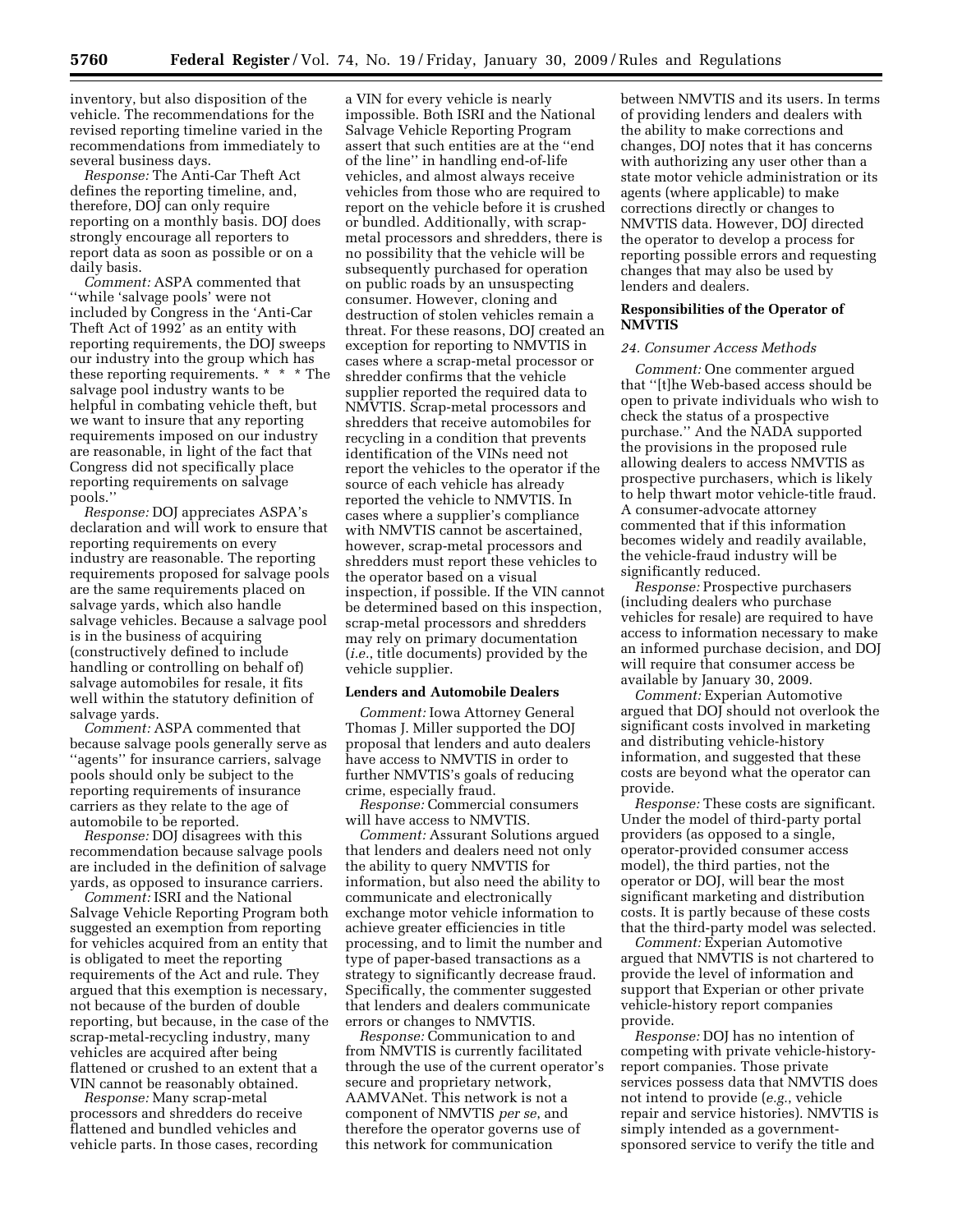brand history of a vehicle reliably, thereby preventing fraud and theft.

*Comment:* Several motor vehicle administrations and one services organization argued that the operator should not be permitted to sell bulk vehicle data from any state, which would effectively allow private information resellers to bypass contractual agreements and seek the state's database from the NMVTIS operator. Additionally, at least one state motor vehicle administration suggested that the operator should conduct regular program and security audits and should screen potential access providers.

*Response:* The operator will not sell the NMVTIS central file or any particular state's dataset (*i.e.*, all VINs from a particular state). All information provided will be in response to VIN queries, except in cases of law enforcement queries, which could include searches of NMVTIS by reporting entity name, names associated with reports, location, etc. Data provided to NMVTIS will remain in the possession of the operator and any contractors supporting the operator (*i.e.*, data center hosting or backup). Consumer-access providers are restricted from downloading and storing bulk NMVTIS data for resale or reuse and must use data in accordance with the Anti-Car Theft Act. Any entity using NMVTIS data in a manner inconsistent with these regulations may not be covered under the Act's immunity provisions. The operator shall conduct regular reviews and audits of security arrangements and program compliance and shall work with DOJ to establish access-provider standards to ensure that the access providers are professional and reputable, and that information and access are provided according to the Act.

*Comment:* One commenter argued that ''[t]he responsibilities of the operator of the NMVTIS system are confusing in subsection (b)(3) and (b)(5), [as] they appear to have the same meaning and impact.''

*Response:* These subsections describe what the operator of NMVTIS is statutorily required to provide to users of the system, including information regarding a vehicle's current or past status as a junk or salvage vehicle. In other words, NMVTIS will make information about vehicle history available to consumers, state titling agencies, law enforcement, and others through an electronic (*e.g.*, Web-based) inquiry. Although subsections (b)(3) and (b)(5) overlap somewhat, it is possible that the operator may have information indicating that a vehicle has been branded a junk or salvage that did not

arise from a report submitted by a junk or salvage yard or insurance carrier.

*Comment:* One commenter noted that ''[w]ith the expected low implementation costs for this consumer system, there are major benefits to centralizing the system within a government Web site in order to reduce further consumer misinformation. In the alternative, a detailed scheme prohibiting third-parties from charging certain fees for accessing the system'' would be desirable. The commenter further emphasized the importance of regulating third-party involvement.

*Response:* Third-party involvement will be regulated and monitored by the operator and DOJ. DOJ believes that this is the most sensible manner of implementing consumer access. DOJ has established *[www.NMVTIS.gov](http://www.NMVTIS.gov)* as a central source of reliable information concerning NMVTIS, providers, requirements, etc.

*Comment:* One commenter suggested that the operator be required to establish a data-quality plan that may rely on technological tools to scan for and flag errors in VINs that may be reported to the system.

*Response:* DOJ agrees with this comment and will direct the operator to adopt all reasonable strategies and techniques for ensuring data quality.

*Comment:* In response to DOJ's request for comments on methods of NMVTIS access, several commenters agreed that third-party providers may be better suited for handling information access than a single provider. The Minnesota Department of Public Safety argued, however, that private third parties should not be permitted to have access to NMVTIS data in the manner proposed, with little oversight, or to generate profit from the data contributed by the states. Additionally, the commenter stated that this would violate the provisions of the Anti-Car Theft Act that restrict the operator from taking a profit from its role as the NMVTIS operator.

*Response:* The third-party providers are not given open access to NMVTIS data. Rather, they are only provided access to that data that the Anti-Car Theft Act requires to be available to prospective purchasers. Additionally, the operator will maintain much more than ''little'' oversight over these contractors. Last, while the Anti-Car Theft Act restricts the operator from making a profit, the Anti-Car Theft Act provides no restrictions on third-party contractors, including states that wish to be a portal provider. DOJ will move forward with a third-party provider approach to consumer access.

*Comment:* The NADA commented on the importance of providing access to NMVTIS information for the wholesale vehicle market: ''If wholesale auctions have access to NMVTIS data, fraudulently titled vehicles could be easily flagged and reported to law enforcement officials expeditiously and efficiently. \* \* \* Transparency at the wholesale level will only help to deter motor vehicle title fraud and enhance the NMVTIS system.''

*Response:* DOJ agrees and notes that enabling this type of access also will assist in generating revenues to sustain the system and possibly offset or eliminate state fees. So long as this access is on an inquiry basis, and NMVTIS data is not sold in bulk as previously described, DOJ will authorize and direct the operator to provide such access to dealers and other commercial consumers, consistent with the Anti-Car Theft Act.

*Comment:* Several commenters expressed concern that the operator must provide robust security protections for the information to be included in NMVTIS.

*Response:* DOJ will ensure that the operator relies on industry-standard security and related protections, including any relevant policy recommendations of the Global Justice Information Sharing Initiative that relate to security and privacy protections of information systems used in the criminal-justice environment.

*Comment:* ISRI argued that DOJ's authorization for the operator to identify third-party organizations to receive and provide data to NMVTIS in lieu of allowing all required entities to report directly to NMVTIS is problematic. ISRI believes that allowing third-party organizations to handle the information creates a security risk, provides an opportunity for market participants to access confidential business information, and could create a cost burden for reporting entities. ISRI recommended additional security protections and restrictions that would prevent these potential problems.

*Response:* The current operator's information architecture is not designed to allow hundreds, and possibly thousands, of reporting entities to report directly to NMVTIS. In light of this, and because many of the covered reporting entities are already reporting to thirdparty entities, such as the Insurance Services Office (ISO), allowing a third party to receive and provide the required information is effective and reduces burden on reporting entities by allowing their current reporting to be used in NMVTIS compliance. DOJ will require the operator to designate at least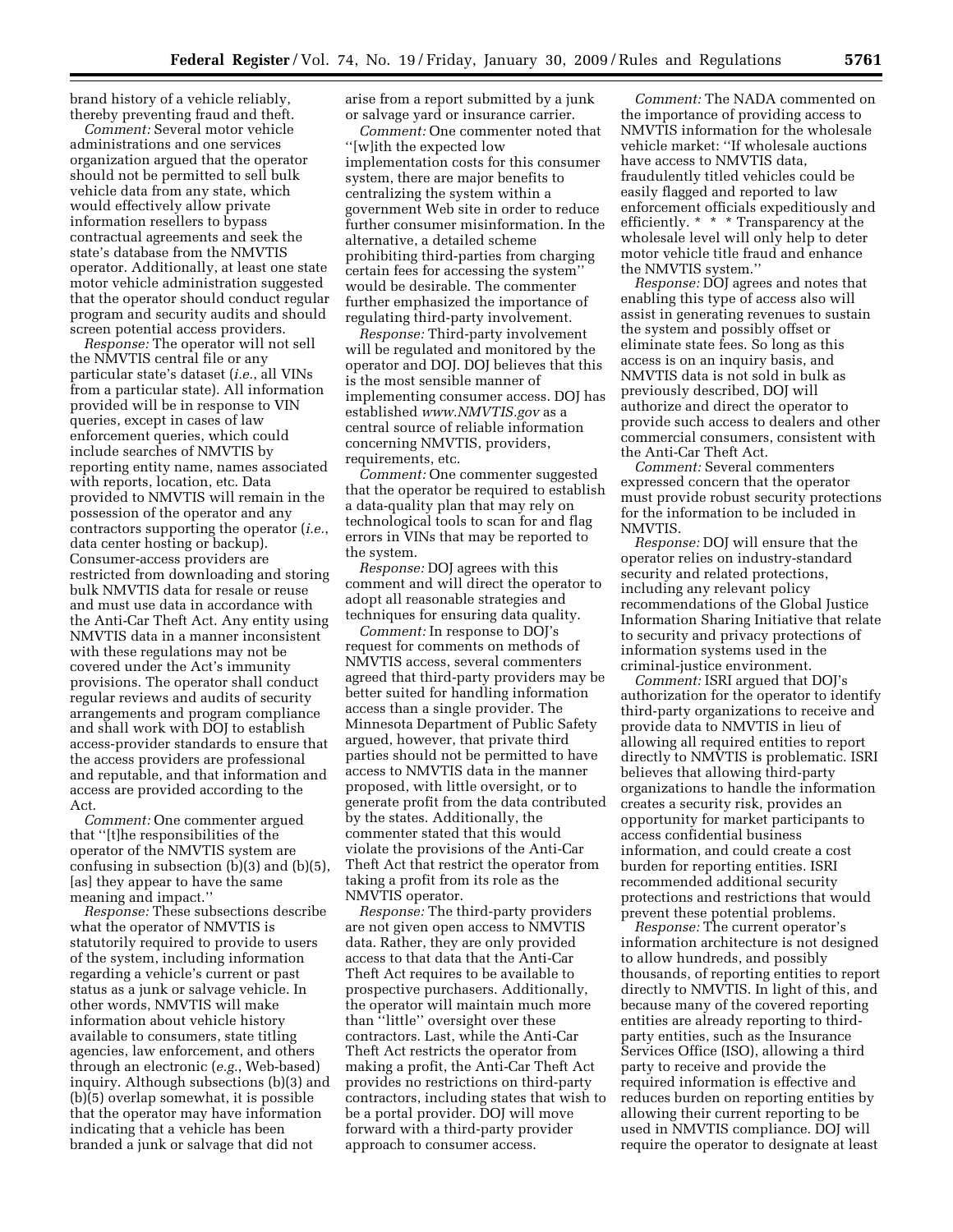three third-party organizations for reporting purposes, so that covered entities can choose which third party they are most comfortable with. Additionally, any third-party organization that develops a reporting application at the operator's request will agree to terms and conditions restricting the sale or use of the data, consistent with the Anti-Car Theft Act.

*Comment:* Auto Data Direct, Inc. suggested creating a policy to prevent free dissemination of prospectivepurchaser-inquiry data by any entity and suggested charging all consumeraccess providers the same fees in order to maintain a level playing field.

*Response:* DOJ agrees and will direct the operator to ensure that all consumeraccess portal providers are charged the same fees for NMVTIS information, notwithstanding volume discounts. Consumer-access providers, however, are currently not restricted in what they can charge the end user (prospective purchaser) for an inquiry, as DOJ has determined that the ''market'' can determine this better than any artificial caps or minimums.

*Comment:* The Minnesota Department of Public Safety commented that section 30504 of the Act requires DOJ to prescribe by regulation the procedures and practices to facilitate reporting to NMVTIS. The commenter suggests that DOJ is merely placing this burden on the operator to circumvent the DOJ's own responsibilities.

*Response:* DOJ strongly disagrees with this assessment. Requiring that these procedures, which are subject to change and modification as technology advances, be published in federal regulations is unwise and inefficient and would only serve to restrict the states and other covered participants from working with the operator to improve reporting practices. It is in everyone's best interest that such detailed procedures are not codified in regulation beyond the procedures and practices that are described herein (*i.e.*, third-party reporting, reporting via batch upload or realtime, etc.).

*Comment:* AAMVA asserted that it cannot support the development and implementation of a third-party reporting mechanism to support insurance, junk, and salvage reporting. AAMVA reports that to establish this connection with the required two or three third-party organizations would require \$1 million to \$1.5 million in development costs and up to \$400,000 in annual operating costs from federal funds to implement this provision.

*Response:* DOJ is under court order to establish this mechanism by March 31, 2009. DOJ has recently provided

AAMVA with federal funds of nearly \$300,000, and AAMVA expects to receive approximately \$1,500,000 in user fees by end of year 2008. Much of these funds are spent on other activities, including and especially support for currently participating states. DOJ expects to work with AAMVA on cost controls and to intervene to ensure that the basic connection is established as required by the court. The Anti-Car Theft Act specifies that NMVTIS will not depend on federal funds and is to be supported by user fees.

*Comment:* The National Salvage Vehicle Reporting Program commented that commercial consumers such as auto dealers would desire the ability to inquire on multiple VINs at the same time in a ''batch'' format at an appropriate cost. Consumer-advocate attorney Bernard Brown commented that ''such broad access to NMVTIS data should be provided for all of these businesses and entities to level the playing field'' in the competitive market place. Other consumer-advocacy organizations commented that such commercial consumers should not be permitted to provide the NMVTIS vehicle history to other consumers without also notifying such consumers of the NMVTIS disclaimers and warnings.

*Response:* Similar to the need for central-issue states to inquire against multiple VINs at the same time, commercial consumers should have the same service available at a cost commensurate with the service. Because DOJ is directing the operator to make such a batch-inquiry process available for central-issue states, this same service should be available to dealers and other commercial consumers. DOJ points out, however, that these searches will require a VIN for each vehicle to be searched. That is, no bulk data will be made available to any consumers. DOJ will require the operator to require all third-party portal providers to make a NMVTIS Notice and Disclaimer available to all consumers accessing the system. Additionally, DOJ has collaborated with the Federal Trade Commission on its Used Car Buyers Guide regulations to ensure that the FTC is aware of NMVTIS and the accompanying notice and disclaimer.

*Comment:* Several commenters, including the National Salvage Vehicle Reporting Program, stated that the inclusion of specific disclaimers for limitations to the data reported by the system is essential for consumer protection purposes.

*Response:* DOJ agrees and will work collaboratively with the operator and

others to ensure that appropriate notices and disclaimers are in place.

*Comment:* One commenter noted the need for proactive efforts by DOJ and the operator in the areas of public awareness and education on NMVTIS and the issues it addresses.

*Response:* DOJ will work with the operator and the various stakeholder communities to develop and distribute information through *[www.NMVTIS.gov](http://www.NMVTIS.gov)*  and other means.

*Comment:* Several consumeradvocacy organizations argued that consumers should be provided access either at no cost or nominal cost without onerous access requirements and allowed to make multiple inquiries for a fixed price. Similarly, these organizations contended that consumers who have completed vehicle purchases should be able to verify their vehicles' history, and that the Department should take into account consumers' lack of access to credit and the ''digital divide.''

*Response:* DOJ agrees that consumers should be able to access NMVTIS at nominal cost, that there should be no onerous access requirements, and that any consumer—including those who recently purchased a vehicle and those who may be considering purchasing a vehicle in the future—should be permitted access. DOJ will take into account the comments on pricing structures and the issues of credit access and ''digital divide'' while working with the operator to establish the consumeraccess provisions.

#### *25. Operator Accountability*

*Comment:* Several state departments of Motor Vehicle Administration argued that the operator must provide a reasonable and timely process for correction and amendment of records that contain errors, and that the operator must take responsibility for notifying users of the erroneous information. Another asked who would be responsible for working with insurance carriers and junk and salvage yards when their data is questionable or incorrect. The commenter also asked how the data would be corrected.

*Response:* DOJ agrees that an errorverification and correction process is vital to the success of the program. However, in some circumstances, it may be impossible to fully verify the facts of some situations (*e.g.*, vehicles disposed of). The operator will be required to work with data reporters to identify and resolve potential data errors, to note within the central file any discrepancies reported or the findings of any investigations of errors, and to notify those who accessed the information of any confirmed erroneous information.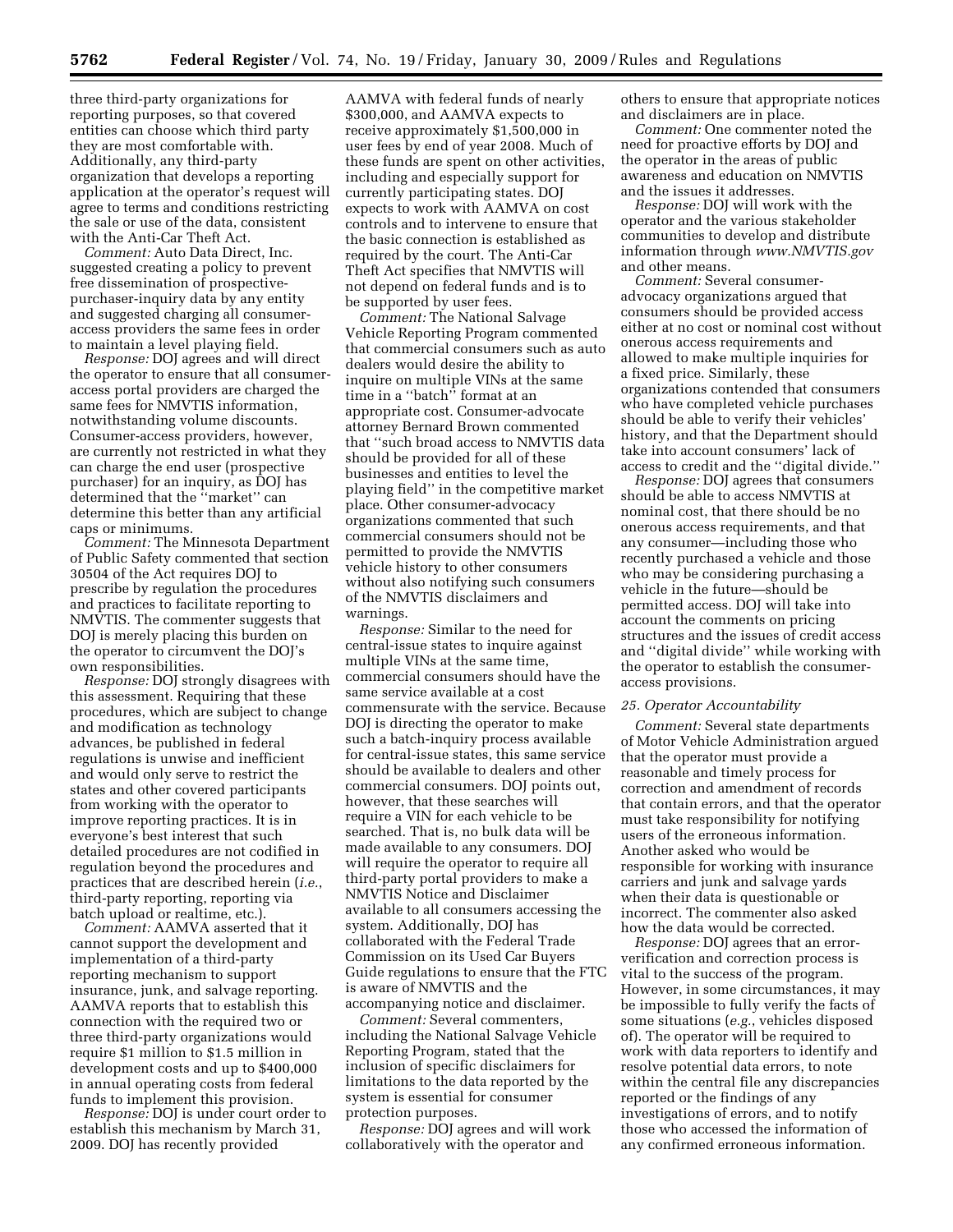No entity, including the operator, may remove any data reported by another organization, and only state motor vehicle-title administrations can unilaterally change their data, which will update in NMVTIS. Insurance carriers and junk- and salvage-yard operators do not have access to modify data in the system, but are required to notify the operator immediately of erroneous information that they previously reported and to immediately report corrected information, which will be flagged or noted in the system as an update. Although the erroneous information may be retained in the file, it will be noted as corrected via update, and the updated, correct information will be available. In releasing insurance, junk, or salvage information, the operator may include the name of the reporting organization and its contact information, so that anyone questioning the validity of the report can go directly to the source of the information. It is important to point out that while NMVTIS is authorized to serve as a data repository and data provider, NMVTIS was not expected to serve as an arbitrator of questionable or even conflicting information. It is the responsibility of the data reporters (including states and insurance, junk, and salvage organizations) to provide correct information, and to provide updates and corrections as soon as they are identified. Although the operator should not remove previously reported information, the operator can add a ''note'' to the record regarding the corrected information, along with the corrected information. Additionally, DOJ added a section to the regulation (section 25.57) that provides for error correction in exceptional circumstances.

*Comment:* One commenter stated that ''[t]he GAO report stated that there have been problems with funding NMVTIS through AAMVA, including: excessive consultant fees; lack of documentation for payments; failing to maintain records supporting financial reports; and failing to adequately administer contractual arrangements with the states. *GAO report at 10*. How has the track record for management of NMVTIS improved since then? What type of financial oversight is expected for the system? And what type of compensation structure does NMVTIS propose for its labor costs?''

*Response:* Because the current operator (AAMVA) has received grant funding from DOJ, the operator is responsible for complying with all grant requirements, including financial and programmatic requirements relating to contracting, documentation, and performance. Also, DOJ will play an

active role in overseeing the administration of the system. DOJ also has added requirements for the operator to publish an annual report to include revenues and expenses by category. DOJ leaves operator labor cost structures up to the operator to determine what is most advantageous and cost-effective while complying with DOJ financial requirements. DOJ also has added a requirement (should DOJ not be the operator) for an annual independent audit of NMVTIS revenues and expenses, the results of which will be publicly available. DOJ also may terminate the operator status of any organization (if not the Department of Justice) for cause, should that be necessary. DOJ also has coordinated with another federal agency, the Office of the Inspector General (OIG), which recently completed audits of the operator's financial recordkeeping and practices and will continue to monitor these issues. DOJ also notes that the GAO study was completed many years ago, and that AAMVA has undergone many changes since that time.

*Comment:* One commenter asked ''to what extent is the potential for corruption of those who manage the system a concern? What internal controls will be implemented? Is this why access provided by the operator to users of NMVTIS must be approved by the Department of Justice? § 25.53(d).''

*Response:* DOJ has no basis for any concerns of corruption. The internal controls in place to protect the integrity of the system are many and varied, including technological controls, transparency, and oversight from a variety of stakeholders.

*Comment:* One commenter noted that ''[t]he estimates in the regulations give the impression that the operator doesn't know exactly how much the system costs to operate[.] The estimates provided all seem pretty high. Why does it cost so much to operate the system? Is DOJ sure that the operator has the experience and ability to run the system well?''

*Response:* DOJ is very concerned about current system costs. DOJ will continue to monitor and encourage costsaving options and will look to the annual independent audits to inform the operator and DOJ of additional costsaving strategies. DOJ notes that the current operator, AAMVA, already administers other federal-state systems successfully. DOJ will continue to encourage AAMVA to seek cost savings by outsourcing technological solutions as appropriate and by adopting current and less-costly technological solutions.

*Comment:* One commenter asked ''[h]ow will DOJ oversee the program

and the operator? Because these questions are obvious and because others have already asked questions about the same issues, I recommend that DOJ create some kind of governance model to oversee the project. The current operator has close ties to the states, but other groups required to participate don't have a seat at the table. A board of governors that has people from the groups that use the system or need the system is definitely needed.'' Similarly, one state motor vehicle administration noted that ''the proposed rules and the options AAMVA is willing to provide do not match. The lack of flexibility on the part of AAMVA results in many options set forth in the proposed rule not actually being available to the states.'' The California motor vehicle administration commented that a board or commission made up of state representatives, DOJ, and the operator should be engaged to discuss and agree upon the requirements relating to consumer access. Other commenters also recommended the establishment of a steering committee to govern operation of NMVTIS outside of the rules.

*Response:* It is DOJ's responsibility to oversee the program and make or approve all policy decisions regarding the implementation of NMVTIS. To ensure input from all stakeholders, the Department may establish a NMVTIS Advisory Board to make recommendations to DOJ regarding the system and its operation.

*Comment:* Several commenters recommended that DOJ publish the NMVTIS system budget on an annual basis for review as a part of an annual report, and another commented that the operator should be required to provide quarterly reports on the number of vehicles reported on during each quarter, along with dispositional information, in order to give better insight into the effectiveness and compliance rates within the system. Another state motor vehicle-title administration recommended that the operator be required to have procured an independent audit of the fees generated and expenses incurred on an annual basis.

*Response:* DOJ will require the operator (if not the Department of Justice) to prepare and publish electronically a detailed annual report that includes many of these items, and DOJ also will require an annual independent audit of NMVTIS revenues, costs, expenditures, and financial controls and practices, which shall also be available.

*Comment:* The California motor vehicle administration suggested that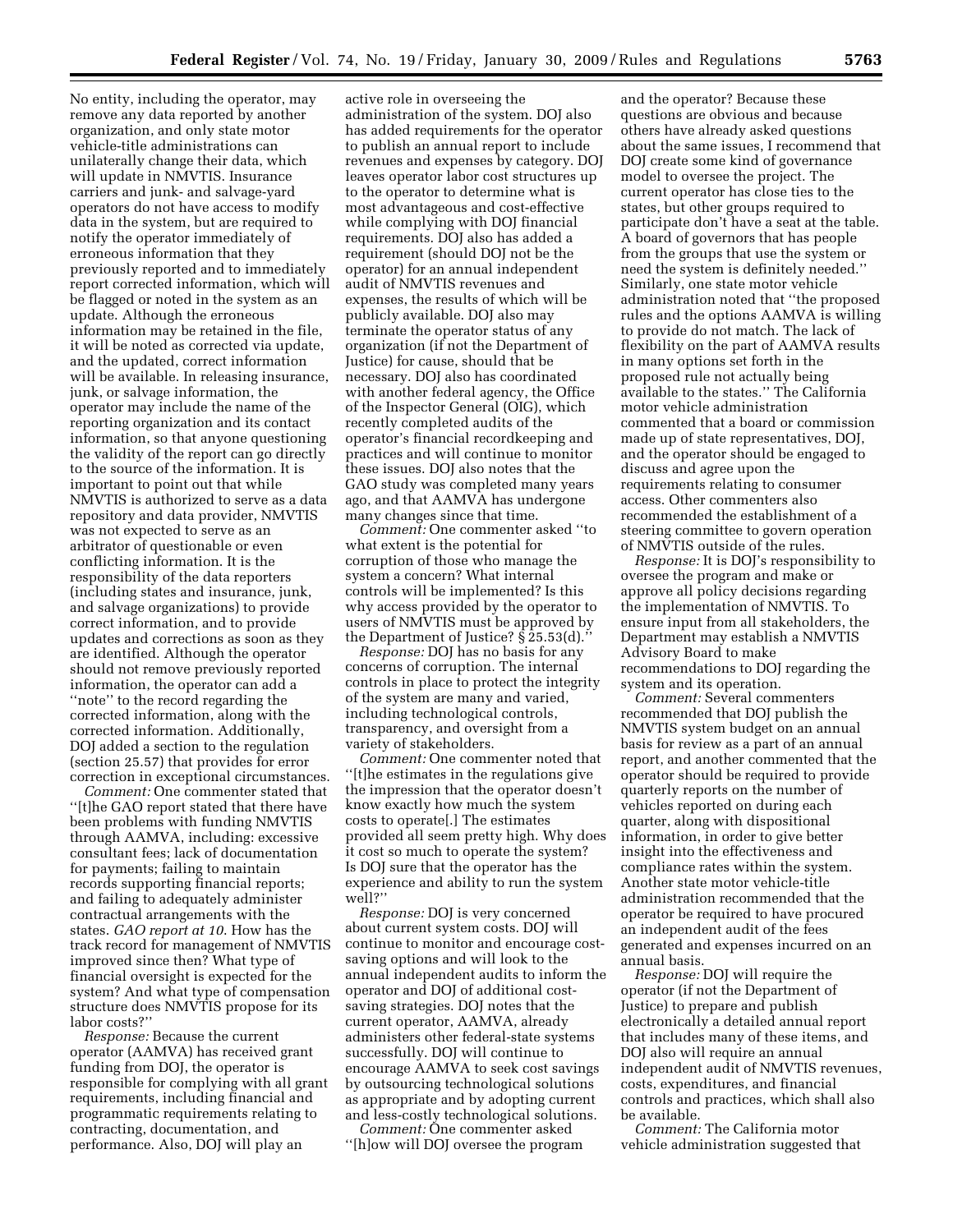DOJ should identify its responsibility for oversight of the system and operator performance, and that specific performance measures should be established along with a minimumperformance period such as a year. The commenter further suggested that the review of operator performance should include solicited comments from the various system stakeholders.

*Response:* As previously stated in these comments, the Anti-Car Theft Act provides that NMVTIS is a DOJ system over which DOJ has sole responsibility and control. As necessary, DOJ will enter into an Memorandum of Understanding (MOU) with the operator that addresses these issues in greater detail.

*Comment:* Several commenters noted the need to require the operator to provide information to reporters and others on its compliance and the compliance of others in the program.

*Response:* DOJ will work with the operator to establish the specific compliance monitoring, managementcontrol functions, and administrativedashboard features that will be required. In its annual report, the operator will provide compliance data and information on which states, insurance carriers, and junk- and salvage-yard entities are reporting to the system and participating, if available.

#### **User Fees**

#### *26. Per Transaction*

*Comment:* Several commenters noted that the user fees should be based on a ''per transaction'' basis: ''The fee structure based on a pro-rata share to states based on the number of registered vehicles is not an equitable structure. States put information into the system and all the states involved in the system benefit from this. Under a pro-rata system, states that have a low number of title transfers but a high number of vehicles ha[ve] to pay in more for the system for marginal benefit. Other states, for example states that act as dealer hubs and have a large number of title transfers but a small number of registered vehicles[,] would be benefitting disproportionately. For those reasons, the fees should be applied on a per transaction basis.''

*Response:* Several commenters, including state motor vehicle-title administrations, noted that fees based on a ''transaction'' basis could serve as a disincentive for states to participate and to make NMVTIS inquiries, which would leave consumers and others vulnerable. Additionally, several commenters noted that fees based on a *pro rata* basis provided the ability to

know fees in advance, which would assist in budget planning and requests. Finally, a transaction-based fee structure would require the operator of NMVTIS to revise its billing process and would likely be more costly to implement. For these reasons primarily, DOJ has determined that state user fees will be based on the number of motor vehicles titled or registered as reported by the U.S. Department of Transportation's Federal Highway Administration through its Highway Statistics Program and reports. With full state participation mandated beginning January 1, 2010, the operator will invoice all states regardless of their level of participation. State fees shall be reviewed biennially and announced to the states as soon as possible, preferably more than one year in advance of becoming effective.

*Comment:* Experian Automotive commented that some aspects of the proposed rule could be read to allow the establishment of a fee beyond what would be reasonable for the records, which would be essentially the same as prohibiting the disclosure of information outright.

*Response:* The current inquiry fee used in consumer-access pricing is based on market assessments, and with volume discounts included, has been effective in securing consumer-access provider-organization agreements. However, DOJ will carefully monitor consumer access pricing to ensure that the average consumer is not ''priced out.''

*Comment:* AAMVA and the States of California, New York, and Alaska commented that user fees based on the number of vehicles registered in the state are the preferred basis, as this will enable states to determine the fees in advance, which will support budget planning. At the same time, states such as Texas, Oregon, South Carolina, and Hawaii have recommended a fee structure other than the number of registered vehicles because of the high number of registered vehicles in some states. The State of California recommended that the fees be the subject of a separate, future rulemaking, that the operator be required to make its expenses publicly available, and that a stakeholder group comprising the operator, DOJ, and states provide input into the fees.

*Response:* DOJ agrees with AAMVA and several states in making the basis for state fees the number of vehicles registered or titled. DOJ cannot defer rulemaking on fees because the operator has indicated extensively that funding for NMVTIS is critical. In fact, in the operator's public comments on this rule, it acknowledges that it cannot

implement key aspects of NMVTIS in accordance with a federal court's order without critical funding. For these reasons, DOJ must resolve this issue now. DOJ agrees that all expenses and revenues for NMVTIS be made publicly available annually.

*Comment:* More than one commenter argued that ''[c]harging a 'user fee' to a state for the information they are required to upload to the system is simply unfair. If anything, the states are providing this information as a courtesy to enable the NMVTIS process to function. As such, a state should not be charged a fee for providing data. Rather, anyone, including a state, which uses the system to process requests, should pay fees for system use.''

*Response:* The user fee is not charged to a state solely for sharing its data with the system and other states. The user fees are assessed in light of the states' use of the system overall as is required by law, including making inquiries into the system, relying on the system to maintain a national brand history, and facilitating the secure exchange of title information and updates between states to protect the states' consumers. Additionally, all states receive a level of added protection from fraud via participation by other states.

*Comment:* The State of South Carolina Department of Motor Vehicles suggested that ''states could be charged for inquiries prior to the issuance of a new jurisdictional title based on an out-ofstate title; however, states should be reimbursed for these charges based on the number of third-party inquiries that the system receives. If such a model is not developed, then states will take a double hit: the cost of full participation in the program, as well as the loss of revenue resulting from third parties being able to obtain current jurisdictional data through alternative means.''

*Response:* Regardless of the fee model, DOJ has taken steps with the operator of the system to ensure that impact on states is minimized. In fact, the model that South Carolina proposes is very similar to the model being considered by DOJ and the operator. The model DOJ is proposing for generating revenue includes a component designed to ''point'' consumers to the full title history in the state of record, thereby potentially generating additional revenues for the state, and the model includes a strategy of using revenue to cover system operational costs as well as offsetting state user fees. Once system operational costs are covered, DOJ anticipates offsetting or eliminating state fees entirely with revenues generated by the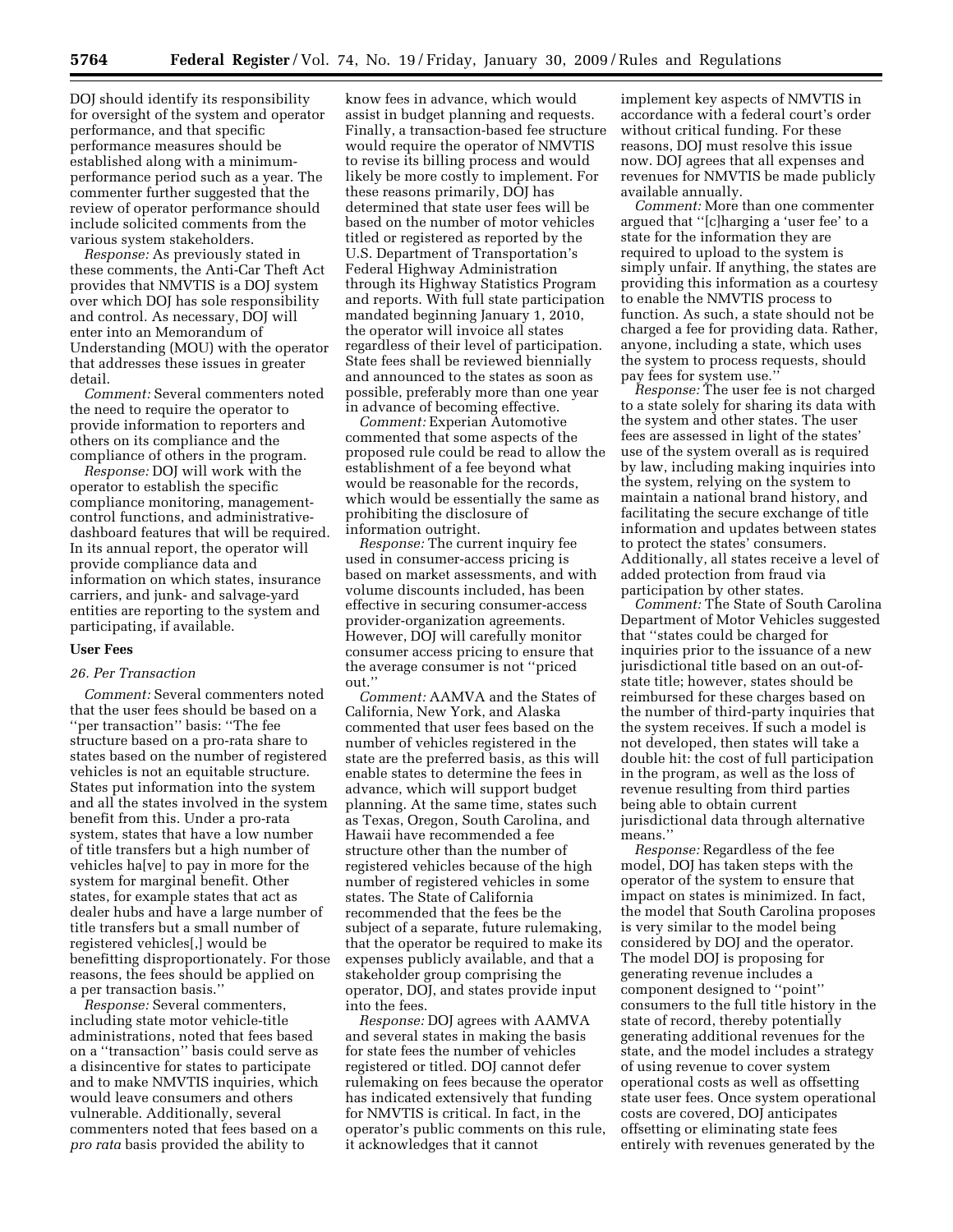system. Should NMVTIS ever reach the point where an unexpected surplus of user fee revenue exists, DOJ could direct the operator to reduce user fees the following year or could use the funds to support state upgrades to motor vehicle title information systems. This latter use of funds would be directed by DOJ exclusively.

*Comment:* The State of Illinois motor vehicle administration commented that in order for NMVTIS to be effective, NMVTIS should purchase vehiclehistory data from the state, ''mark up'' the price of the data, and sell the data to third parties. Illinois suggested that ''with this model, everyone wins,'' and that ''consumers win because they can rely on the complete, consistent, and efficient flow of information about motor vehicles.''

*Response:* While this concept may be appealing to some, the concept has several major flaws. First, the Anti-Car Theft Act does not authorize or even suggest that DOJ should purchase state data. Had this been contemplated by Congress, funds would have to have been appropriated or at least authorized to make the purchases. Additionally, government agencies are not in a position to engage in speculative purchases. Consumers would not win under this scenario because they would be left to pay high prices for vehiclehistory information, which many cannot afford and should not have to do to be protected. Last, this is not what is required under the Anti-Car Theft Act.

*Comment:* The State of California recommended that the states be charged a flat fee for participation that would cover NMVTIS operating expenses, and that all revenues generated from consumer access be returned to the states.

*Response:* DOJ believes that, based on the arguments presented by the states in response to the proposed rule, there is no equitable way to charge a flat fee due to variances in the number of vehicles in the states, number of title transactions, number of out-of-state transfers into the states, etc. DOJ believes that the fees must be based on a factor that is correlated to a state's required use of the system. In terms of returning revenues generated from consumer access to the states, this is not too dissimilar to what DOJ has proposed—offsetting state fees (potentially entirely) with revenues from consumer access once system operating costs are covered.

*Comment:* One commenter stated that ''states should not be charged simply for submitting their title data to NMVTIS. States that choose to use NMVTIS

should not be charged for assisting the DOJ.''

*Response:* States are not charged for simply submitting data to NMVTIS. States are required to use NMVTIS for inquiries prior to issuing new titles for out-of-state vehicles, and NMVTIS can provide real-time updates and corrections as well as a secure method of sharing title information between states. In fact, for the 13 states currently online, 45 million messages or exchanges have been processed by NMVTIS, and the State of California has commented that NMVTIS is an ''integral part of state operational activities,'' demonstrating that NMVTIS does provide services to the states. The purpose of NMVTIS is not to assist DOJ, and DOJ has limited use for the data in NMVTIS. NMVTIS is a service to states that provides greater consumer protection, reduces crime, and can improve titling process efficiencies, all three of which ultimately reduce costs to the states overall as well as to consumers.

*Comment:* One commenter noted that ''the Department of Justice does possess a legitimate interest in incentivizing full state participation in NMVTIS.'' All states receive a benefit from NMVTIS. ''Title washing and rebranding of vehicles remain a national problem, not somehow confined merely within state borders. Providing information to NMVTIS allows law enforcement agencies to confront crimes that may have originated or affected states outside of their jurisdiction.''

*Response:* DOJ agrees with this comment.

*Commenter:* One commenter expressed disappointment regarding state concerns over user fees and system costs and recommended that DOJ pursue enforcement against nonparticipating states.

*Response:* DOJ appreciates the concern and will monitor state compliance with the Anti-Car Theft Act and the NMVTIS rules.

*Comment:* One commenter noted that the fee structure should be based on the activities generating the most costs, such as storing vehicle data, performing verifications, etc.

*Response:* DOJ agrees that the fees should match the costs of the system. In asking for comments on the fee structure, however, DOJ was attempting to solicit input from the field regarding the most equitable manner of developing the fees and applying them to all states. As for costs, the majority of current expenses are for supporting online states and states in the process of implementation and data storage.

*Comment:* The State of New York Department of Motor Vehicles commented that a transaction-based fee could serve as a disincentive to states to query the system often. The state further commented that a flat fee may be more effective.

*Response:* DOJ appreciates this input and assumes that the commenters' reference to a ''flat fee'' could include a tiered fee structure, such as what is in place today, as this results in a flat fee for the states in each tier.

*Comment:* One commenter noted that ''[w]e remain convinced that if this is a program that is as effective as it is pronounced to be, if it will truly accomplish all of the goals it is said to have, then it should be fully funded and supported by the Department of Justice. Otherwise, it should be funded by fees charged for those states, individuals and organizations who request data from the system, based on a transaction fee as determined by AAMVA to sustain the system. If that is not possible and the DOJ will not fund it, it should be cancelled.''

*Response:* The Anti-Car Theft Act explicitly states that NMVTIS should not be dependent on federal funds for operation. DOJ has awarded over \$15 million to NMVTIS and participating states, in addition to the funds awarded by the Department of Transportation prior to 1996. Since 1992, no more than \$2 million has been collected in user fees by the operator. DOJ will comply with the Anti-Car Theft Act in requiring a system of user fees to support system development, operation, and maintenance. Because the Anti-Car Theft Act requires that DOJ implement the system so that it is sustained by user fees, DOJ has no ability to ''cancel'' the program.

## *27. Tier Structure*

*Comment:* Several commenters, including AAMVA, noted that a tiered structure is the most workable structure from a budgeting perspective, given that this type of basis or structure will lessen the need for annual changes to fees, which are unworkable for states with biennial budgets. However, some states, such as Oregon, Virginia, Alaska, Minnesota, and others, noted that a nontiered structure is preferred.

*Response:* DOJ appreciates this input and has elected to keep the tier structure in place. While there is still disparity between small and large states, and between those states that have significant differences in the number of titled vehicles, the tiered structure does help in reducing disparities between states of similar size. Additionally, the tier structure allows the per-vehicle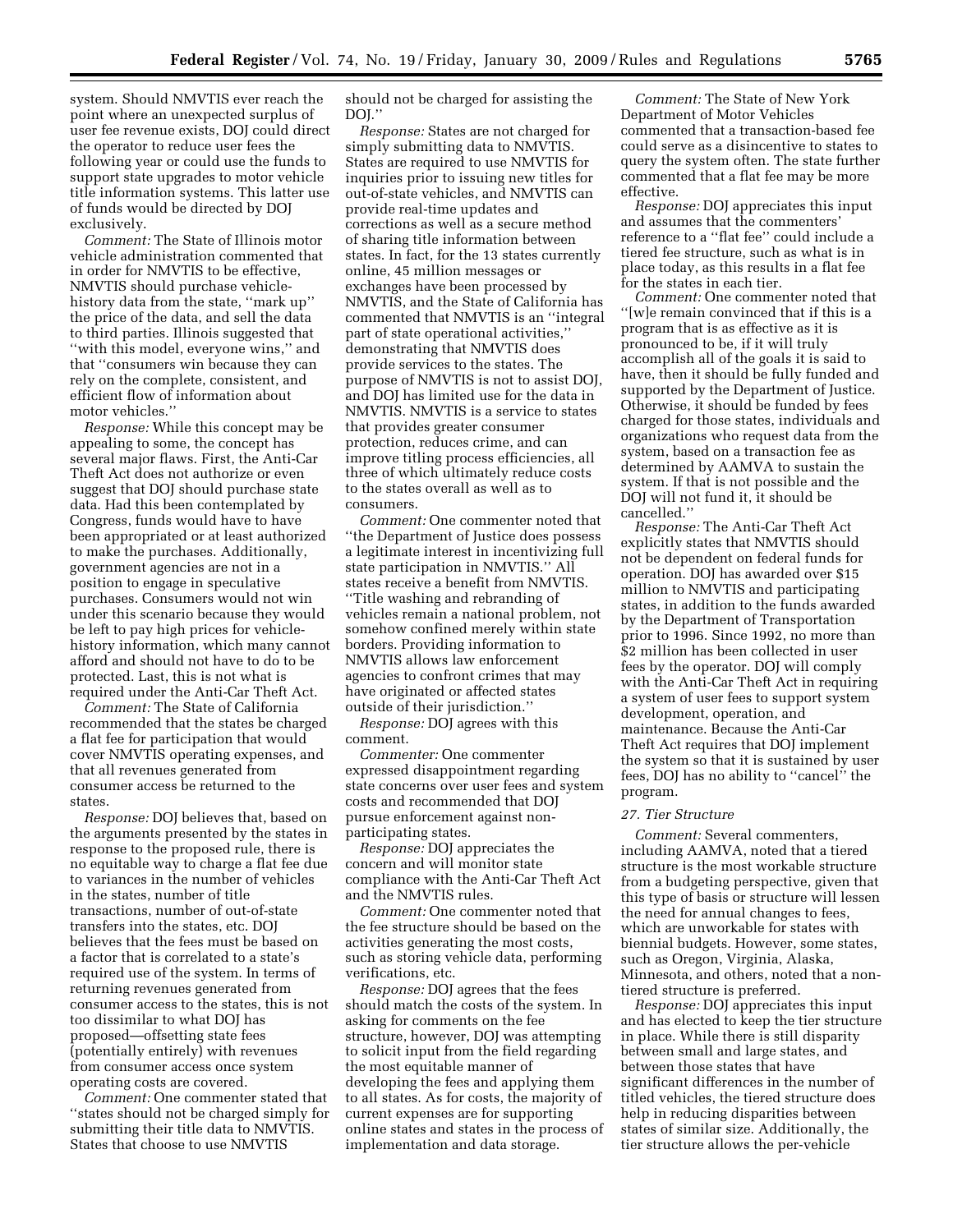basis fee structure to remain relatively stable, rather than fluctuating constantly, and because it acts as a stabilizer, it results in a stable fee that states can budget for appropriately. Last, the tier structure is the structure that the AAMVA Board has adopted as a workable method for establishing fees.

*Comment:* AAMVA commented that in addition to retaining the tiered fee structure, DOJ should modify the final rule to allow changes to the fee structure to be determined through a mutual agreement between DOJ and the operator.

*Response:* DOJ firmly believes that issues such as the structure of mandatory fee systems should be addressed in a public manner, as opposed to handled informally and without input from stakeholders.

## *28. Per Vehicle*

*Comment:* More than one commenter noted that user fees should be based on the number of ''automobiles'' titled versus the number of ''motor vehicles'' titled in a particular state.

*Response:* While DOJ understands the comment and agrees in principle, the ''basis'' for calculating such fees has no impact when fees are adjusted to cover system costs. In other words, charging a user fee of \$0.02 based on the number of ''motor vehicles,'' versus \$0.04 based on number of ''automobiles,'' is academic. Because NMVTIS already includes and services titles on all motor vehicles that a state may provide data on, many stakeholders and DOJ encourage states to make verifications on all motor vehicle transactions. States have been paying fees based on number of motor vehicles, and because the number of motor vehicles (a more comprehensive figure) is easier to calculate for states and the operator, DOJ authorizes the operator to continue the practice of charging user fees based on the number of motor vehicles titled in the states.

## *29. Charging Non-Participants*

*Comment:* Several commenters, including the current operator, expressed concern with charging fees to all states regardless of participation. The North Dakota Department of Transportation noted that the proposal to allow the operator to charge the user fee to all states, even if a state is not a current participant in NMVTIS, is ''unfair'' and that there has been no evidence provided that demonstrates the enhanced effectiveness of NMVTIS when all states participate. That commenter also argued that there is no evidence that criminals have targeted non-participating states. The commenter

noted that ''paying for the privilege of participating \* \* \* is patently unfair and simply ludicrous.'' Another commenter stating the same conclusion described the system as ''an unfunded mandate where the particular costs to states are vague, and the total costs illdefined.'' The State of Texas commented that this would not represent a true ''user fee,'' and the State raised the possibility of ''constitutional problems'' in paying such a fee.

*Response:* DOJ disagrees with each of these comments. Because all states are required to participate fully in NMVTIS and all states receive benefits from the system, all states must pay the user fees. There is no option for states to not participate in NMVTIS, which includes paying user fees to support the system as required by the Anti-Car Theft Act. Existing research demonstrates NMVTIS's effectiveness. Moreover, state and local law enforcement organizations, as well as automotive insurance experts, agree that nonparticipating states are being targeted for exploitation. It is important to note that the operator of the system has no discretion with regard to charging user fees, as this is the economic model established by the Anti-Car Theft Act. The operator has been steadfast in ensuring that DOJ understands and appreciates the perspective of its members and has worked closely with DOJ to identify ways of lessening the burden of implementation on state agencies. Additionally, states have multiple options for implementation in order to best manage the costs of participation, and certain cost-saving and potential state-revenue-enhancing features have been established or planned.

*Comment:* The State of California commented that ''we agree with the recommendation to charge all states. If the fee is charged to all states regardless of participation, there will likely be greater participation by all states. This could increase the value of the database, generating additional consumer transactions, which can then be used to offset the user fees charged to states.''

*Response:* DOJ agrees that by charging all states a user fee in light of the requirement for all states to participate and the benefits all receive, any disincentive to make title verifications or use the system in the manner required is eliminated.

*Comment:* One commenter noted that his or her state ''will not voluntarily pay user fees.''

*Response:* User fees will not be voluntary. Because the Anti-Car Theft Act requires that NMVTIS be selfsustaining through user fees, the final

rule requires the operator to issue invoices and charge users of the system a user fee based on system operating costs and other factors that affect the costs, such as necessary upgrades or enhancements. Payment of the user fee is required for compliance with Federal law.

*Comment:* One commenter noted that all users of the system should be charged user fees, including entities reporting data.

*Response:* At this time, DOJ is not in favor of this recommendation because of the increased financial burden it would place on junk and salvage yards and insurance carriers, and the disincentive it would impose on their reporting of data.

## *30. Enforcement*

*Comment:* Several commenters from various stakeholder groups asked who would be responsible for enforcement of the provisions of the rule and how enforcement responsibilities will be conducted.

*Response:* Responsibility for enforcement of this rule resides with the Department of Justice overall. Within DOJ, several component organizations (including the Bureau of Justice Assistance, the Federal Bureau of Investigation, and the Civil Division's Federal Programs Branch) will collaborate with each other, with the operator, and with state and local law enforcement to ensure compliance and to respond to allegations of noncompliance.

*Comment:* ARA commented that an ''amnesty period'' should be provided because most automotive recyclers will depend on inventory-management vendors to provide a reporting mechanism.

*Response:* While an ''amnesty period'' *per se* is not established, DOJ will work closely with the ARA and other organizations including the operator (if not the Department of Justice) to ensure that the commencement of reporting is not impeded. During the initial period of reporting, DOJ will be focused on implementation as opposed to purely enforcement.

*Comment:* Several insurance carriers suggested language for clarifying the enforcement aspects of the rule, recommending that a ''violation'' be defined as ''an act in flagrantly and in conscious disregard of this chapter'' and that the rule include a statement limiting liability of insurance carriers for what is reported and not reported.

*Response:* DOJ will not define ''violation'' in this regulation because such a definition is unnecessary. The Anti-Car Theft Act provides DOJ with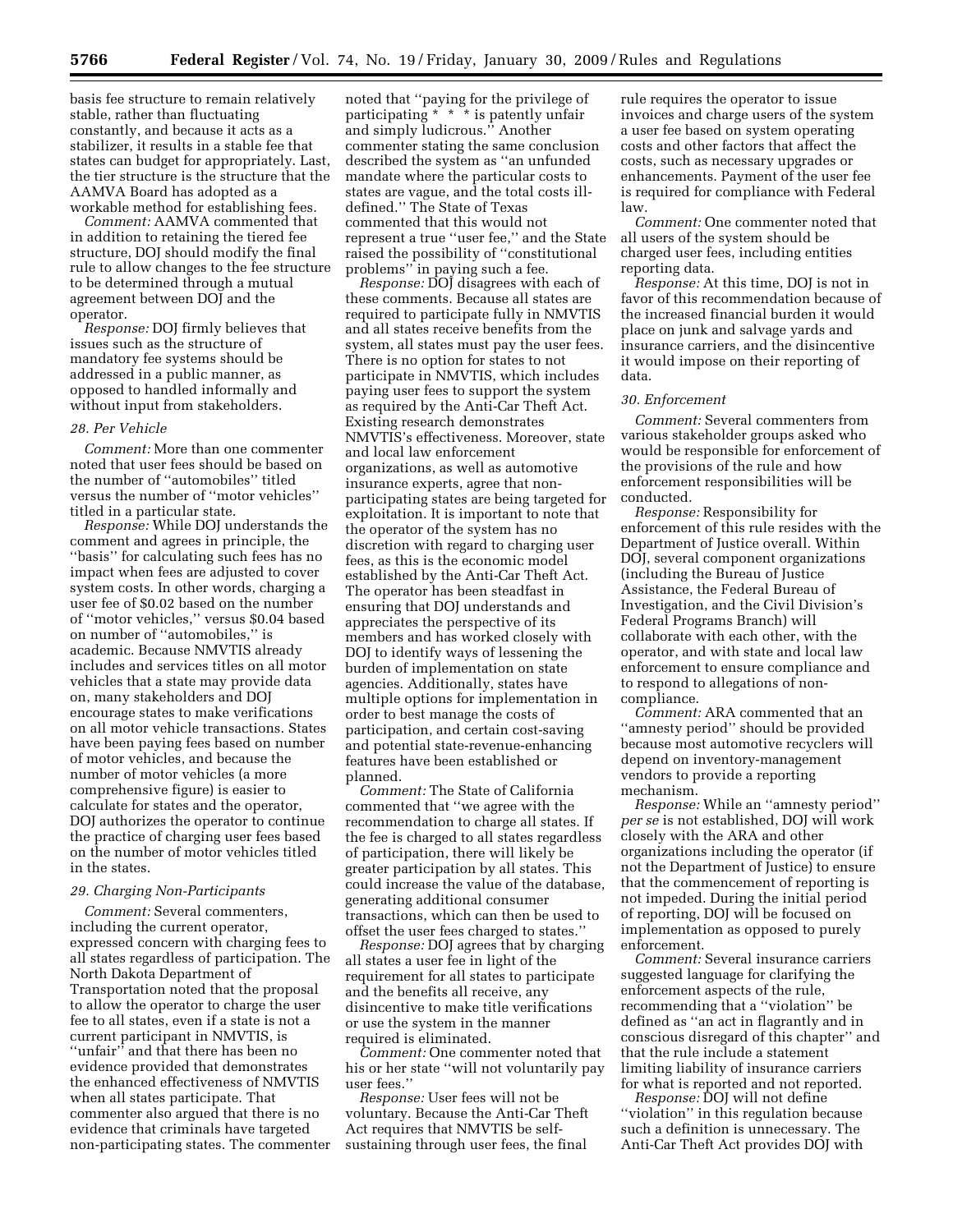sufficient discretion to seek and assess penalties, including a requirement that DOJ consider the size of the business of the person charged and the gravity of the violation.

*Comment:* The National Salvage Vehicle Reporting Program commented that any penalties levied against a required reporter should be determined in a way that will result in a material fine that could force a modification in behavior. This comment was supported by comments from consumer-advocate attorneys who noted that ''[t]he Department should construe the enforcement provisions of the statutes to make them as strong as possible with respect to any potential deliberate violations by insurance carriers or salvage yards.''

*Response:* DOJ will carefully consider any penalties applied as required by the Anti-Car Theft Act.

*Comment:* The National Salvage Vehicle Reporting Program commented that ''the establishment of regular document procedures by an entity to provide compliance should be considered a mitigating factor to demonstrate good intent.''

*Response:* The Department did not propose any regulations governing its enforcement efforts in the proposed rule. At this time, the Department believes that enforcement concerns are adequately addressed by the Anti-Car Theft Act and other applicable statutes and regulations.

*Comment:* Several insurance-related organizations or associations commented that ''49 U.S.C. 40505 sets forth a \$1000 civil penalty for 'each violation of the chapter.' With millions of data points reported from and to many sources, there needs to be an interpretation of this provision that makes clear that good faith efforts to comply would be enough to avoid the penalty. For example, we request that the Department include language along these lines in the final regulation: 'A violation for purposes of 49 U.S.C. 30505 means an act that is committed flagrantly and in conscious disregard of this chapter.' ''

Opposing this view, several national consumer organizations commented that ''the Department should flatly reject the American Insurance Association's proposal that its enforcement authority be limited by a 'flagrant disregard' standard. Nothing in the Anti-Car Theft Act authorizes or contemplates such a standard, and the AIA does not adequately explain why such a standard is necessary, or how it would be satisfied. Consistent with congressional intent, the Department should preserve its full enforcement authority with

respect to the reporting requirements of the Anti-Car Theft Act and its implementing regulations.''

*Response:* As a matter of policy, DOJ will preserve its full enforcement authority and discretion, including the ability to determine what constitutes a violation of the Act. As noted above, the Department believes that enforcement concerns are adequately addressed by the Anti-Car Theft Act and other applicable statutes and regulations.

## *31. Liability*

*Comment:* Several commenters requested that DOJ clarify liability and immunity protections for all users of the system—those using the data to make decisions and those providing the data to the NMVTIS. At least one of these commenters indicated that without such clarification, some data reporters may be hesitant to comply. Some commenters requested that DOJ clarify protections from both criminal and civil liability.

*Response:* DOJ does not believe that the applicable immunity provisions require clarification. Pursuant to 49 U.S.C. 30502(f): ''Any person performing any activity under this section or sections 30503 or 30504 in good faith and with the reasonable belief that such activity was in accordance with this section or section 30503 or 30504, as the case may be, shall be immune from any civil action respecting such activity which is seeking money damages or equitable relief in any court of the United States or a State.''

#### *32. System Operating Costs*

*Comment:* One commenter noted that the operator should examine its financial records and projections more closely in order to narrow the estimated system operating cost projections of \$3,000,000 to \$5,000,000 annually. Such examination would create greater reliability and equity in determining user fees. The commenter further suggested that ''an outside bidding process should be enacted to shift the entire program onto a contractor.''

*Response:* Because the system has not yet been fully implemented, and because costs are driven in part by system usage, the annual operating costs vary annually and therefore are estimates at this time. DOJ agrees, however, that it is imperative that more robust and tighter financial procedures and controls be put in place, and that transparency be encouraged through an annual publication of an operator report of progress and costs, as well as budget projections for the coming years. DOJ will ensure that these goals are reflected in the requirements of the system

operator. While the operator is free to consider outsourcing opportunities for operational components (*e.g.*, technology, financial oversight, etc.), the Anti-Car Theft Act requires that the operator of the system, if it is not the DOJ, be an organization that represents the interests of the states. The Act also restricts the ability of the operator to make any profit from the operation of the system. Based on the current operator's statements regarding continued participation as the operator, DOJ is currently exploring outside bidding processes that could result in moving the program to another operator or to DOJ.

#### *33. Concerns With Cost-Benefit Study*

*Comment:* Several commenters noted concerns with the cost-benefit study cited in the proposed rule and completed by Logistics Management Institute (LMI). Concerns include overstatement of the benefits of NMVTIS, lack of details regarding the study's methodology, vague presentation of findings and issues, and a noted possibility that underreported costs were not well addressed. One commenter argued that ''the LMI study is thoroughly unconvincing, and its methodology is not sufficiently revealed as to permit rebuttal.''

*Response:* The LMI study was commissioned in 1999 by the National Institute of Justice (NIJ). The reports cited are the only reports available to DOJ at this time. Although more details may be desirable, the LMI study's findings clearly indicate that NMVTIS's benefits outweigh the costs. Comparing an individual state's cost estimates for implementation with the financial benefits of eliminating even a modest number of thefts and brand washings demonstrates the same thing. Moreover, the LMI study likely overestimated the costs of participation because the only method of participation known at the time of the study was the fully integrated method, which required a state to reconfigure title information systems to integrate NMVTIS inquiries and updates into their automated title processes. With a new ''stand alone'' method of participation available, the most costly aspect of known participation at that time (*i.e.*, major modifications to title information systems) has been eliminated as a requirement.

*Comment:* One commenter noted that ''many improvements will remain theoretical without full participation. The expected benefits however are not illogical; states will only fully gain from NMVTIS once most states are full participants.'' ''The best interests of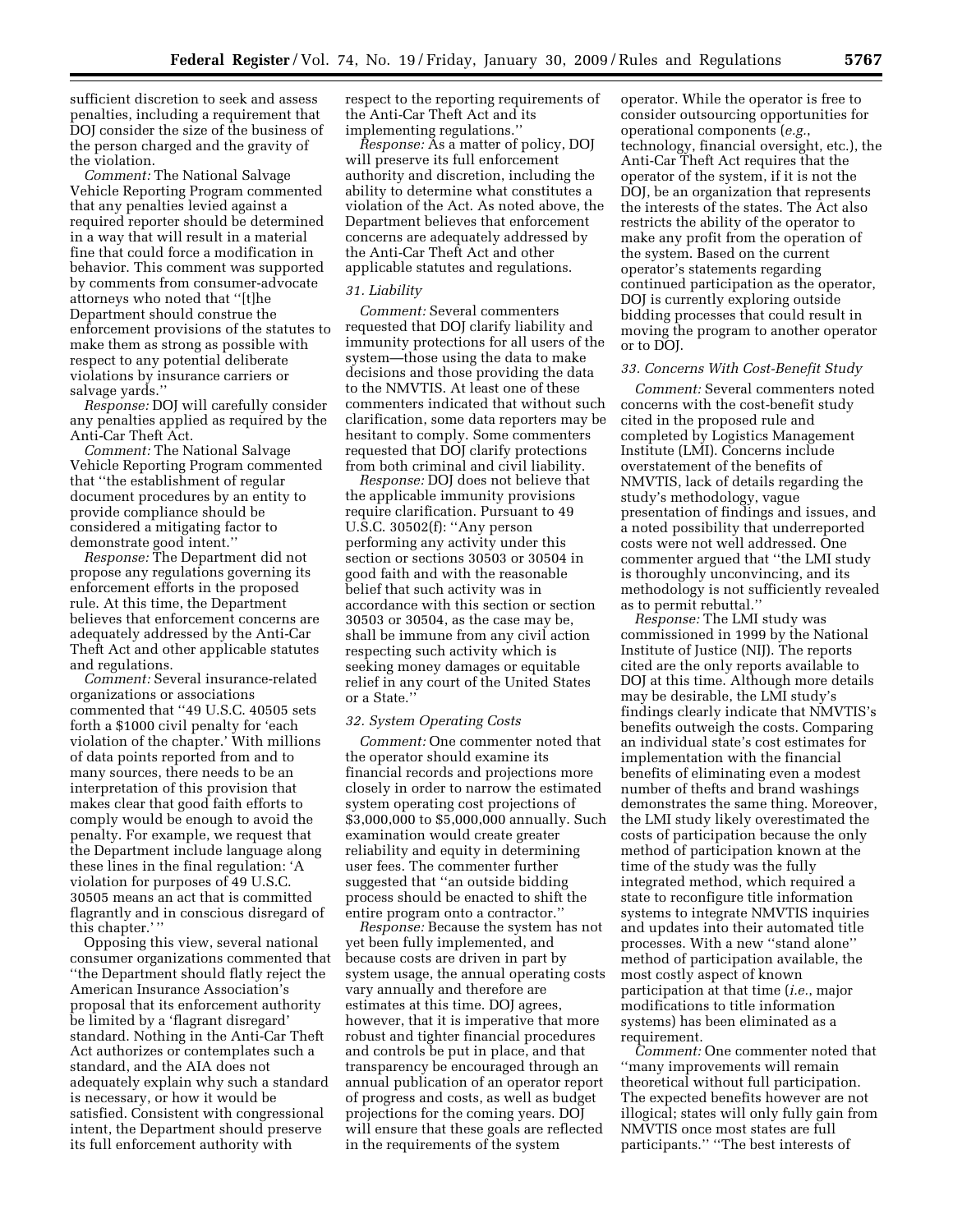states, through their consumers, lies with full participation in NMVTIS.'' In agreement with this, the Virginia Department of Motor Vehicles commented that ''the system provides a great value to participating states and that value will exponentially increase as each jurisdiction begins fully participating.''

*Response:* NMVTIS will not achieve its full value until there is 100% state participation. However, some states, such as California, have commented very favorably on the benefits of the system, even though all states do not yet participate.

## *34. Cost Calculations*

*Comment:* One commenter noted that ''[t]here are specific examples of laxity in the cost-accounting figures for this rule. For instance, although the proposed rule states that average fees charged to states by the operator should be less than 3 cents per vehicle, it goes on to say that 'states that choose to integrate the NMVTIS processes of data provision and inquiry into their titling process generally incur one-time upgrade costs to establish these connections.' It would seem that \* \* \* a ballpark figure for this 'onetime upgrade' is needed. Further, the cost of this 'one-time upgrade' may not be insignificant, as suggested by the fact that 'states can lower their upgrade costs by choosing to integrate the NMVTIS reporting and inquiry requirements into their business rules but not into their electronic titling processes.' This would bring with it, however, a definite loss in efficiency.''

*Response:* It is important to note that there is no requirement in this rule or otherwise that states integrate NMVTIS processes into their title-information systems. Because doing so would be strictly and totally voluntary on the part of the states, DOJ does not see the need to attempt to estimate the costs for this type of implementation. Requests from states for DOJ grant funds have ranged from \$17,000 to nearly \$500,000 to implement various aspects of NMVTIS, *e.g.*, data provision only, full implementation, etc. While implementing NMVTIS through the stand-alone method eliminates the need for nearly all system modifications, DOJ agrees that this approach may still affect business processes and could therefore impact overall operating costs. However, given that NMVTIS inquiries are only required on out-of-state vehicles coming into the state, and given that system response time is less than three seconds on average, we can reasonably estimate that the cost is minimal for a title clerk to enter the

VIN, wait approximately 3 seconds for the response, and review the response (a process estimated to take as little as 60 seconds or as much as 3 minutes). DOJ has included this estimation in the costs described in the proposed rule. Clearly, if discrepancies are found, the time required to process the transaction could increase substantially. However, DOJ notes that this is not a new cost, but a cost that states already have today.

*Comment:* One commenter asked ''has the agency considered the day-to-day cost of requiring a title clerk to 'switch to an internet enabled PC to perform a Web search of NMVTIS via a secure virtual private network' for every single title check of every single day? (Section 25.54(c) requires that each state shall perform an instant title verification check through NMVTIS before issuing a certificate of title.) Is this additional cost something an underfunded state is supposed to bear simply because it is underfunded? What is the actual cost of having a clerk provide such a search based on the total number of title checks that a state will do in a year?'' A state motor vehicle administration commented on the need to provide a ''batch'' verification method via standalone access, so that many title verifications can be conducted as part of a ''back room'' operation.

*Response:* The estimated costs for this function have been included in the overall cost calculations for the system as described in the response above. It is important to point out, however, that a state is only *required* to check NMVTIS when an out-of-state title is presented. Although states are encouraged to make NMVTIS inquiries before all transactions, it is only *required* in these limited instances. Additionally, states that determine that this process is unworkable may make a one-time system modification to automate the NMVTIS inquiry function. While most states may opt to use the individual title-verification method for over-thecounter operations, DOJ will encourage the operator to make available a ''batch'' verification method as quickly as possible to make compliance more flexible for central-issue states.

*Comment:* One commenter asked ''what are the anticipated costs of causing an insurance carrier to provide the requested information 'in a format acceptable to the operator?' § 25.55(a). Where is the study indicating this cost? How was this cost determined? And was this cost balanced against the benefit of consumer protection? This rule will increase insurance costs.'' The commenter also asked why insurance carriers should have to provide the information at its own cost. If the

information was being collected under the ''guise'' of consumer protection, when it will provide "any real benefit?"

*Response:* DOJ estimated the costs to insurance companies and presented these costs and a description of how they were determined in the proposed rule. These costs were not balanced against the benefit of consumer protection. For insurance carriers already reporting to a third party that provides the required information to NMVTIS, no additional costs will be incurred. Amica Mutual Insurance and other insurance organizations that have begun reporting this information on their own have publicly stated the benefits of such reporting. The benefits of NMVTIS in terms of consumer protection are well founded and common sense.

*Comment:* The State of Illinois motor vehicle administration commented that compliance in the first year of the program would cost the state an estimate \$3,700,000, including start-up costs, user fees, and the loss of approximately \$2,600,000 in annual sales of vehicle information. Illinois commented that these costs and the model being implemented by the operator is ''nonsensical.'' Other states estimated their costs at approximately \$200,000. The NADA added that ''[a]ny state claims of excessive reporting costs should be weighed against the huge costs associated with vehicles with hidden histories entering the stream of used vehicle commerce.''

*Response:* DOJ disagrees with Illinois's assessment of start-up costs. Because the proposed rule did not prescribe a specific user-fee model, Illinois's estimate of \$700,000 in user fees is not reliable. Additionally, organizations that typically purchase state motor vehicle records have signaled that they will continue to purchase state data, as they are unable to purchase the bulk state data from or through NMVTIS. For this reason, Illinois's assertion that it will loose \$2,600,000 in revenues likely is unfounded. The only place these organizations can purchase bulk vehicle data from Illinois is from Illinois— NMVTIS will not sell data in this manner. While DOJ is not in a position to address Illinois's estimate of start-up costs, DOJ issued a solicitation in fiscal years 2007 and 2008 to provide funds to states to support NMVTIS start-up costs and encouraged states to apply under other unrestricted, eligible funding programs as well. For many years between FY 1997 and FY 2004, AAMVA also offered funding support to states based on DOJ grant awards to the operator.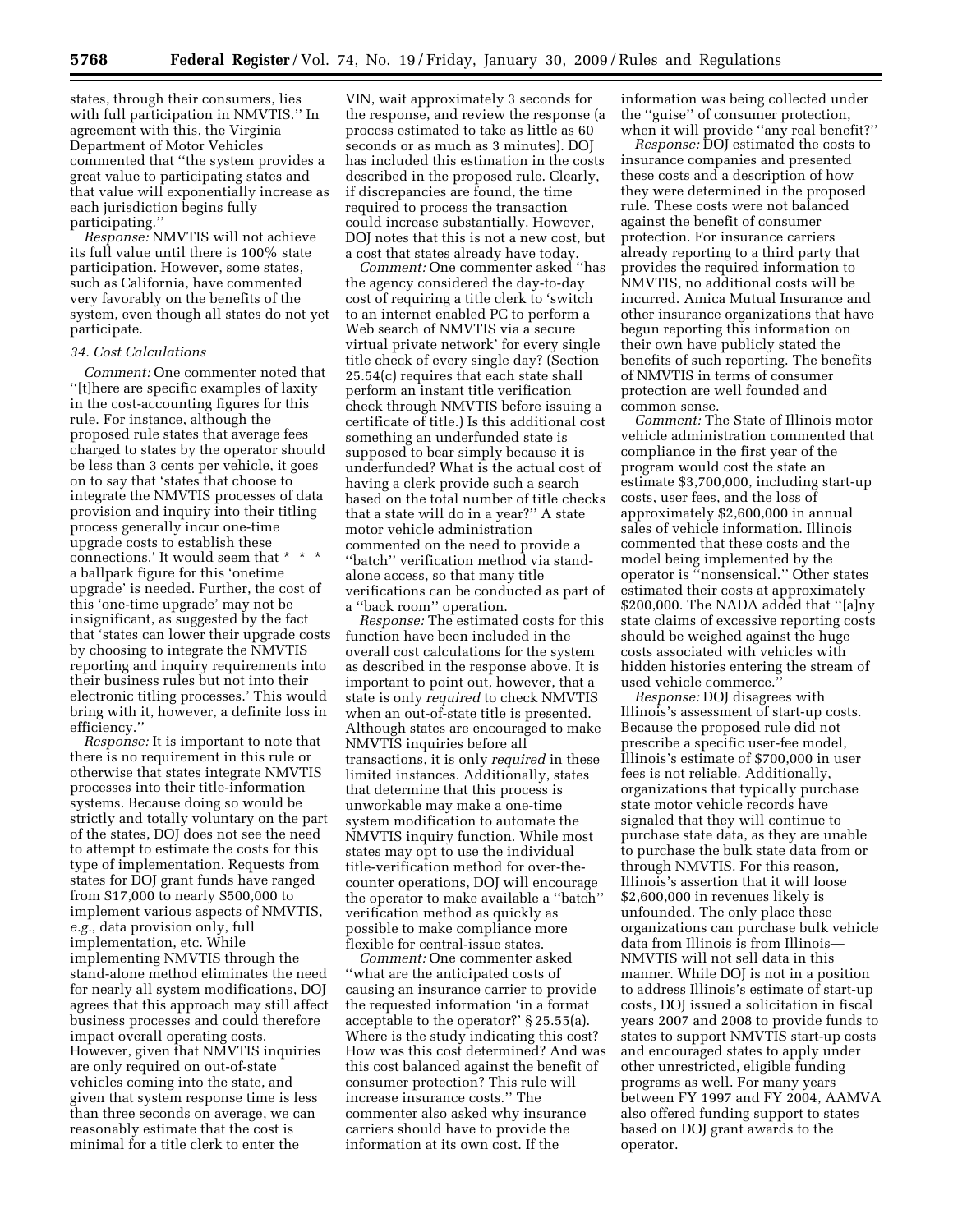*Comment:* AAMVA contended that although the Anti-Car Theft Act states that NMVTIS should be self sustaining, NMVTIS represents an unfunded mandate that has serious impact on states. AAMVA went on to assert that to achieve full implementation and longterm success, federal funding of the remaining development work and support for system operation is needed.

*Response:* The Anti-Car Theft Act requires NMVTIS to be self-sustaining and ''not dependent on federal funds'' for its operation. To date, DOJ has invested more than \$15 million in NMVTIS development, combined with investments from the U.S. Department of Transportation, as well as a reported \$30 million investment from AAMVA. Since 1992, less than \$2 million has been collected from user fees. DOJ is concerned that additional investments of federal funds will be used to support the required ''services to states'' and will not lead to additional development of the system. Additionally, DOJ notes that much of the federal funds provided to states through AAMVA remains unexpended even years after being provided to facilitate participation. From 2003 to date, AAMVA and the states have strongly encouraged DOJ to implement the rules for NMVTIS as a necessary step to system implementation. With rules now published, system operation and user fees established, and third-party providers generating additional user fees, it is DOJ's hope that additional federal funding may not be needed, and that the system can begin to be self sustaining as originally envisioned.

*Comment:* AAMVA commented that its Board of Directors recently concluded that AAMVA will not be able to continue as the system operator if it must subsidize the ongoing development and operation costs of NMVTIS. As a result, AAMVA expects a decision by August 2009 from its Board of Directors as to its continued participation as the operator of the system.

*Response:* DOJ acknowledges AAMVA's position and, in response, developed a Request for Information (RFI) that was published to identify prospective new operators and organizations that could support DOJ should DOJ become the operator. DOJ expects that any new operator, if not DOJ, will comply with the same provisions of this rule and will work with DOJ, AAMVA, and the NMVTIS stakeholders to perform a seamless transition. The results from the RFI are being used to identify new ideas and capabilities to accomplish the program objectives while minimizing the burden on states.

## **Provisions of This Rule**

The continued implementation of NMVTIS and its effectiveness depend on the participation and cooperation of a number of parties. According to the cost-benefit study conducted by the Logistics Management Institute: ''The way NMVTIS is implemented piecemeal, regionally, or nationally will affect how criminals respond. Criminals are highly mobile and may avoid NMVTIS states until most of the country is covered by the system. Criminals use technology to their advantage, both to identify potential theft targets and to camouflage stolen vehicles.'' As a result, any states not fully participating in NMVTIS and their citizens may be disproportionately targeted by criminals committing vehicle crimes. This finding has been repeatedly confirmed by law enforcement at the local, state, and federal levels, and by national anti-theft organizations based on experience and active investigations. Even private vehicle-history providers have agreed that criminals exploit these and similar weaknesses in the vehicle-titling system in the U.S., particularly the lack of communication between state motor vehicle title and registration agencies. The Anti-Car Theft Act also referred to the ''weakest link'' in referring to this problem as it relates to brand washing. *See* Public Law No. 102–519, section  $140(a)(1)$ .

Participation in NMVTIS must be expanded to all states. In addition, insurance carriers, junk yards, and salvage yards also need to provide certain information relevant to the lifecycle of an automobile in order for NMVTIS to function properly and achieve the intended benefits. The Anti-Car Theft Act requires junk yards, salvage yards, and insurance carriers to report at least monthly to NMVTIS on all junk and salvage automobiles they obtain. Pursuant to 49 U.S.C. 30504(c), the Attorney General is authorized to issue regulations establishing procedures and practices to facilitate reporting the required information in the least-burdensome and costly fashion.

Accordingly, this rule implements the reporting requirements imposed on junk yards, salvage yards, and insurance carriers pursuant to 49 U.S.C. 30504(c). In addition, this rule clarifies, consistent with section 202(a)(1) of the Act, the title and related information to be included in the system to determine its adequacy, timeliness, reliability, and capability of aiding in efforts to prevent

theft and fraud. The rule also clarifies the various responsibilities of the operator of NMVTIS, states, junk yards, salvage yards, and insurance carriers under the Anti-Car Theft Act to help ensure its effectiveness. Finally, this rule provides a means by which user fees will be imposed to fund NMVTIS, consistent with the requirements of the Anti-Car Theft Act and its requirement that NMVTIS be self sustaining and ''not dependent on Federal funds.''

#### *1. State Responsibilities*

The effectiveness of NMVTIS increases as more states fully participate. NMVTIS will only be as good as the quality and quantity of information it contains. Consequently, all non-participating states are strongly urged to comply with their obligations under the Anti-Car Theft Act and to begin title verifications and reporting title information to NMVTIS as soon as possible. While the immediate requirement of this rule is to, at a minimum, have all states make verifications on incoming, out-of-state titles and provide regular (at least daily) data updates to NMVTIS, the ultimate goal is for all states to participate in the system via an integrated, online method that provides real-time data updates, making inquiries into NMVTIS prior to issuing new titles on vehicles coming from out-of-state, and sharing other information and data electronically, via NMVTIS. All states must be fully participating as required by the Act and this rule by January 1, 2010. However, for purposes of continuity and to ensure that there is no degradation of services currently provided by NMVTIS, the final rule requires all states to maintain at least the level of participation (data provision, title verifications, remitting fees) that they had established as of January 1, 2009 for the remainder of that year and until the full compliance date for all states arrives on January 1, 2010.

In accordance with 49 U.S.C. 30502, NMVTIS must provide a means of determining whether a title is valid, where the automobile previously was titled, the automobile's reported mileage, if the automobile is titled as a junk or salvage automobile in another state, and whether the automobile has been reported as a junk or salvage automobile under 49 U.S.C. 30504. Each state is required to make its titling information available to NMVTIS. 49 U.S.C. 30503(a). Each state also is required ''to establish a practice of performing an 'instant' title verification check before issuing a certificate of title.'' 49 U.S.C. 30503(b). This rule clarifies the procedures for verifying title information and the information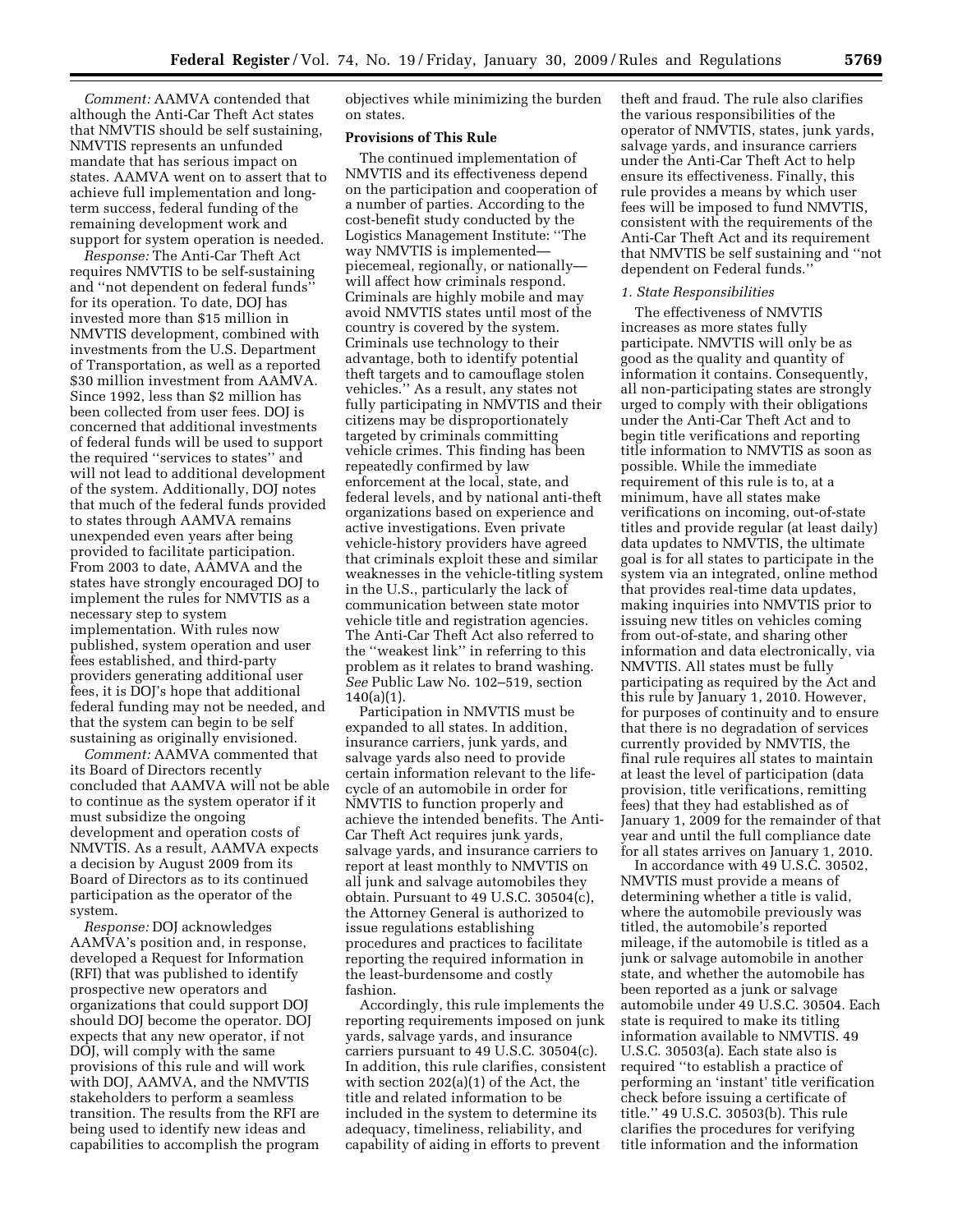states must report to NMVTIS pursuant to the Anti-Car Theft Act, and the procedures and practices that states must follow to provide this needed information. Pursuant to 49 U.S.C. 30503(a), states are required to perform an ''instant'' title verification check before issuing a certificate of title to an individual or entity bringing a vehicle into the state. Because several states are ''central issue'' states where titles are produced at a central location after an application for title has been made, "instant" is considered to mean at any point before a permanent title is issued. The primary purpose of the verification is to determine the validity and status of a document purporting to be a certification of title, to determine whether the automobile has been a junk or salvage vehicle or has been reported as such, to compare and verify the odometer information presented with that reported in the system, and to determine the validity of other information presented (*e.g.*, lien-holder status, etc.). While the laws and regulations of the receiving state will prevail in determining the status of the vehicle (*e.g.*, branding, title type, or status), the information in NMVTIS should be used by the state to identify inconsistencies, errors, or other issues, and to follow state procedures and policies for their resolution. Because NMVTIS can prevent many types of fraud in addition to simple brand washing, states are encouraged to use NMVTIS for verifications on all transactions whenever possible. This verification includes in-state title transactions, dealer reassignments, lender and dealer verifications, updates, corrections, and other types of title transactions. This business process is made possible through the integrated, online method of state participation and is strongly encouraged by law enforcement, consumer protection groups, and private sector entities.

States are also required under 49 U.S.C. 30503(a) to make selected titling information they maintain available for use in NMVTIS. Specifically, states are required to report: (1) An automobile's VIN; (2) any description of the automobile included on the certificate of title, including all brand information; (3) the name of the individual or entity to whom the title certificate was issued; and (4) information from junk or salvage yard operators or insurance carriers regarding their acquisition of junk automobiles or salvage automobiles, if this information is being collected by the state. The Anti-Car Theft Act also requires that the operator of NMVTIS make available the odometer mileage

that is disclosed pursuant to 49 U.S.C. 32705 on the date the certificate of title was issued and any later mileage information, if in the state's title record for that vehicle. Accordingly, the rule requires states to provide such mileage information to NMVTIS. States shall provide new title information and any updated title information to NMVTIS at least once every 24 hours.

In addition, with the approval of DOJ, the operator, and the state, the rule will allow the state to provide any other information that is included on a certificate of title or that is maintained by the state in relation to the certificate of title.

The Anti-Car Theft Act specifically covers ''automobiles'' as defined in 49 U.S.C. 32901(a). That definition, which is part of the fuel economy laws, was most recently amended by the Energy Independence and Security Act of 2007, Public Law No. 110–140, and generally covers four-wheel vehicles that are rated at less than 10,000 pounds gross vehicle weight, but excludes vehicles that operate on rails, certain vehicles manufactured in different stages by two or more manufacturers, and certain work trucks. Participating states, however, have been providing information to NMVTIS on other types of motor vehicles 3 possessing VINs, such as motorcycles and various work trucks. Information on these other types of motor vehicles is very useful to the users of NMVTIS, and law enforcement organizations including DOJ have strongly encouraged states to continue to provide information on such vehicles in order to reduce the theft of such vehicles. Therefore, while states only are required to report on automobiles, they are strongly encouraged to continue reporting to NMVTIS information on all motor vehicles possessing VINs in their state titling systems.

## *2. Insurance Carriers*

The Anti-Car Theft Act authorized the Attorney General to issue regulations establishing procedures by which insurance companies must report monthly to NMVTIS on the junk and salvage automobiles they obtain. 49 U.S.C. 30504(c). Accordingly, this rule clarifies the reporting requirements imposed on insurance carriers regarding junk and salvage automobiles. The Anti-Car Theft Act defines a salvage automobile to mean ''an automobile that is damaged by collision, fire, flood,

accident, trespass, or other event, to the extent that its fair salvage value plus the cost of repairing the automobile for legal operation on public streets, roads, and highways would be more than the fair market value of the automobile immediately before the event that caused the damage.'' 49 U.S.C. 30501(7). For purposes of clarification, the Department of Justice has determined that this definition includes all automobiles found to be a total loss under the laws of the applicable state, or designated as a total loss by the insurance carrier under the terms of its policies, regardless of whether an insurance carrier retitles the vehicle into its name or allows the owner to retain the vehicle.

As a practical matter, the determination that an automobile is a total loss (*i.e.*, that the automobile has been ''totaled'') is the logical event that shall trigger reporting to NMVTIS by an insurance carrier. Insurance carriers are required under this rule to provide NMVTIS with: (1) The VIN of such automobiles; (2) the date on which the automobile was obtained or designated as a junk or salvage automobile; (3) the name of the individual or entity from whom the automobile was obtained (owner name or lien-holder name) and who possessed the automobile when it was designated a junk or salvage automobile; and (4) the name of the owner of the automobile at the time of the filing of the report with NMVTIS (either the insurance company or the owner, if owner-retained). DOJ strongly encourages insurers to include the primary reason for the insurance carrier's designation of salvage or total loss in this reporting as well. In accordance with 49 U.S.C. 30504(b), the report must provide such information on ''all automobiles of the current model year or any of the 4 prior model years that the carrier, during the prior month, has obtained possession of and has decided are junk automobiles or salvage automobiles.''

In addition, although not specifically required by the Anti-Car Theft Act or this rule, this rule will permit insurance carriers to provide the NMVTIS operator with information on other motor vehicles, including older model automobiles, and other information relevant to a motor vehicle's title, including the disposition of such automobiles, and the name of the individual or entity that takes possession of the vehicle. The reporting of this information by insurance carriers will help reduce instances in which thieves use the VINs of junk or salvage motor vehicles on stolen motor vehicles and will assist in preventing and

<sup>3</sup>Pursuant to 49 U.S.C. 30102(a)(6), a ''motor vehicle'' means a vehicle driven or drawn by mechanical power and manufactured primarily for use on public streets, roads, and highways, but does not include a vehicle operated only on a rail line.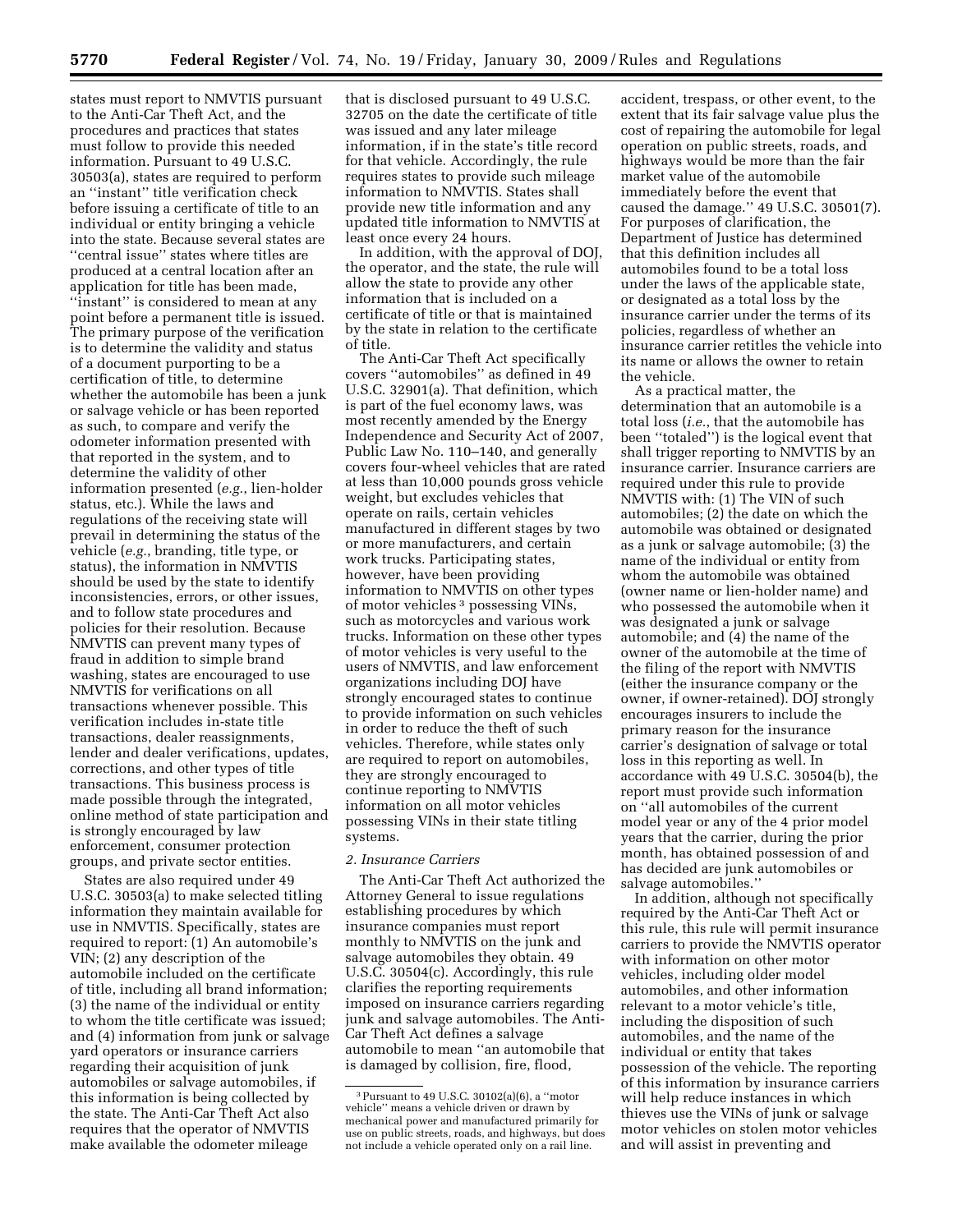eliminating fraud. Accordingly, the Department of Justice strongly encourages insurance carriers to report such additional information to the operator.

## *3. Junk and Salvage Yards and Auto Recyclers*

Under this rule, junk yards and salvage yards are required to provide NMVTIS with the VIN, the date the automobile was obtained, the name of the individual or entity from whom the automobile was obtained, and a statement of whether the automobile was crushed or disposed of, for sale or other purposes. Such entities must also report whether the vehicle is intended for export out of the United States, which will assist law enforcement in investigations related to the export and cloning of exported vehicles. The reporting of this information will be limited to junk yards and salvage yards located within the United States. Pursuant to the Anti-Car Theft Act, junk and salvage yards are defined as individuals or entities engaged in the business of acquiring or owning junk or salvage automobiles for resale in their entirety or as spare parts or for rebuilding, restoration, or crushing. *See*  49 U.S.C. 30501(5), (8). ''Rebuilding, restoration, and crushing'' is reflective of the varied nature of entities that meet this definition. Included in this definition are scrap-vehicle shredders and scrap-metal processors, as well as ''pull- or pick-apart yards,'' salvage pools, salvage auctions, and other types of auctions, businesses, and individuals that handle salvage vehicles (including vehicles declared a ''total loss''). A salvage pool is an entity that acquires junk and salvage automobiles from a variety of parties and consolidates them for resale at a common point of sale. The pooling of junk and salvage automobiles attracts a large number of buyers. It is the belief of the Department of Justice and the state and local law enforcement community that a significant number of these buyers purchase junk and salvage automobiles at salvage pools in order to acquire VINs or titles that can be used on stolen motor vehicles or to create cloned motor vehicles for other illicit purposes.

Such entities must report all salvage or junk vehicles they obtain, including vehicles from or on behalf of insurance carriers, that can reasonably be assumed to be total-loss vehicles. Such entities are not required to report any vehicle that is determined not to meet the definition of salvage or junk after a good-faith physical and value appraisal conducted by qualified appraisal personnel entirely independent of any

other persons or entities. Second, DOJ has added a clarification that individuals and entities of this type that handle fewer than five vehicles per year that are determined to be salvage or total loss are not required to report under the salvage yard requirements, consistent with requirements for automobile dealers, *see* 49 U.S.C. 32702(2).

Pursuant to 49 U.S.C. 30504(a)(2), junk yards and salvage yards will not be required to submit reports to NMVTIS if they already report the required information to the state in which they are located and that state makes available to the operator the information required by this rule of junk and salvage entities. Because some junk or salvage yards may hold vehicles for several months or years before a final disposition (*e.g.*, crushed, sold, rebuilt, etc.) is known, some junk and salvage yards may need to provide a supplemental or additional report at the time of disposition or within 30 days of the date of disposition. Nothing in this rule shall preclude a junk or salvage yard from reporting the disposition of a vehicle at the time of first reporting, if such a disposition is known with certainty. Junk and salvage yards are responsible for ensuring the accuracy and completeness of their reporting and for providing corrected information to the system should the disposition be changed from what was initially reported.

#### *4. Lenders and Automobile Dealers*

The Anti-Car Theft Act requires that the operator make NMVTIS information available to prospective purchasers, including auction companies and entities engaged in the business of purchasing new or used automobiles. The Department believes that the scope of prospective purchasers also includes lenders who are financing the purchase of automobiles and automobile dealers. Lenders and dealers are integral components of the automobile purchasing and titling process who also can be the victims of fraud. This rule allows the operator to permit public and private entities involved in the purchasing and titling of automobiles to access NMVTIS if such access will assist in efforts to prevent the introduction or reintroduction of stolen motor vehicles and parts into interstate commerce and to prevent fraud. For purposes of clarification, this rule permits commercial consumers to access and verify NMVTIS information at the time of purchases, as well as at any time during the ownership of or involvement with such vehicles (*i.e.*, lender verifications). States are strongly encouraged to work with lenders and

others in using NMVTIS as an electronic means of performing title transactions and verifications. Conducting such efforts in an electronic fashion will eliminate a major source of fraud paper-based title exchanges, updates, lien releases, etc.

## *5. Responsibilities of the Operator of NMVTIS*

In accordance with 49 U.S.C. 30502, NMVTIS must provide a means of determining whether a title is valid, where the automobile is currently titled, the automobile's reported mileage, if the automobile is titled as a junk or salvage automobile in another state, and whether the automobile has been reported as a junk or salvage automobile under 49 U.S.C. 30504. Further, the operator of NMVTIS must make relevant information available to states, law enforcement officials, prospective and current purchasers (individual and commercial), and prospective and current insurers. This rule clarifies that the operator of NMVTIS will be responsible for collecting the required information and providing the necessary access to all permitted users.

The Department will instruct the operator that if it is not receiving reporting entity data directly, then it must identify at least three third-party organizations willing to receive reports from reporting entities (junk, salvage, insurance) and to share such data with NMVTIS. The operator also will take steps to ensure data quality to the extent possible and take steps as described in this rule to correct reported data, if not reported by a state, which has the authority to make changes via updates.

The operator will be using the National Information Exchange Model or any successor information-sharing model for all new information exchanges established, and DOJ may require the operator to use Web services for all new connections to NMVTIS.

## **Services to State Motor Vehicle Title Administrations**

#### *The operator will:*

• Make available to state motor vehicle title administrations at least two methods of interacting with NMVTIS. States will have the option of participating via ''stand alone'' access, which is a basic Internet site that allows a state to enter a VIN and receive the results of the search. States currently have the option of fully integrating the NMVTIS search function into their titleinformation systems. This method of access allows state systems to perform the search seamlessly and without specific effort of the titling staff. This method allows updates made after the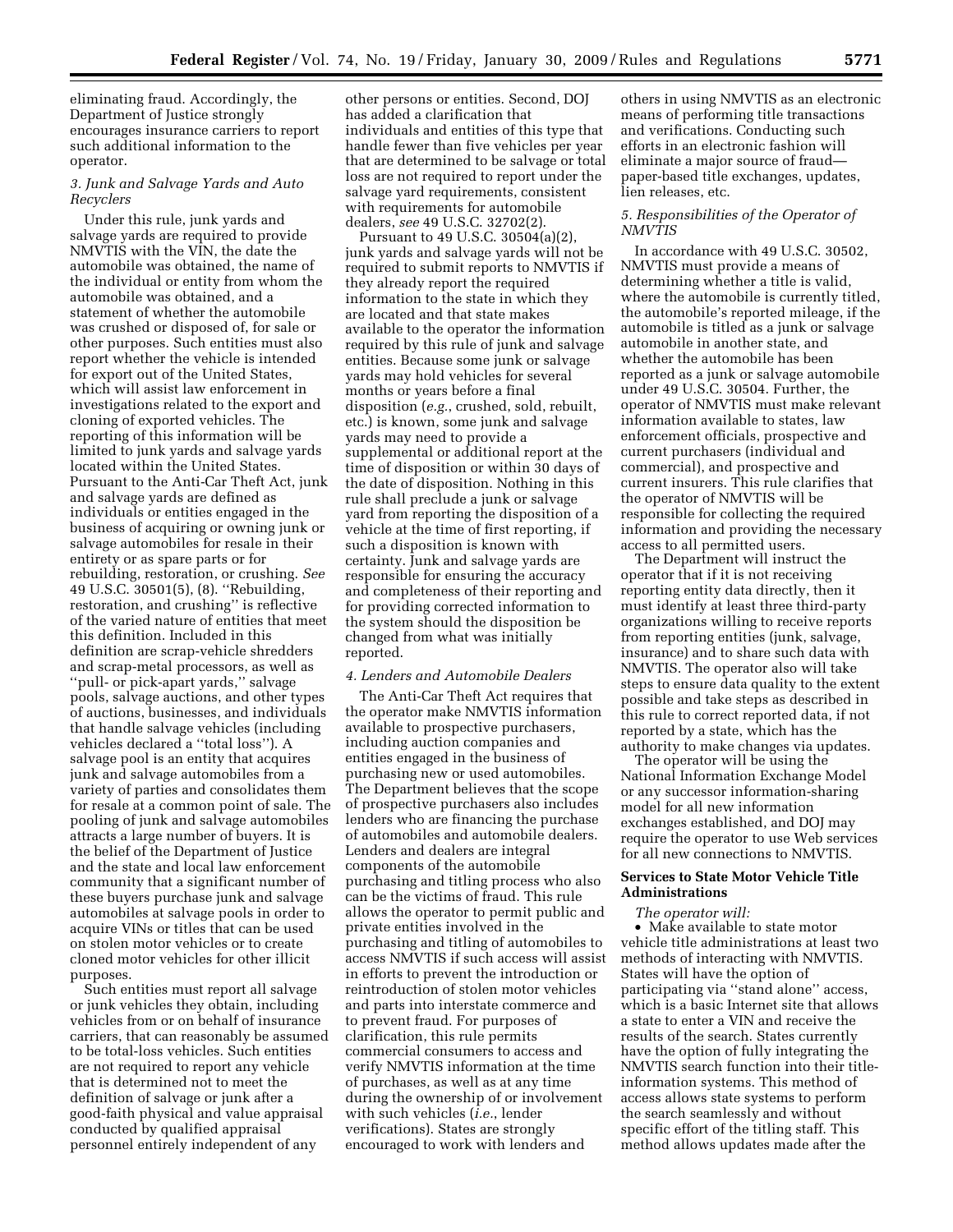title transaction to be shared with the prior state of title and allows real-time updates to NMVTIS as well. The operator also will make available a modified stand-alone access process (that allows for batch inquiries) to central-issue states to support their efficient title administration needs.

• Share with states any and all information in NMVTIS, including any intended export criteria, junk and salvage history, and any other information obtained by the operator (*e.g.*, title history information from other North American title administrations, etc.).

• Provide the states with the greatest amount of flexibility in such things as data standards, mapping, and connection methodology.

#### **Services to Law Enforcement**

In particular, the operator of NMVTIS will be responsible for ensuring that state and local law enforcement agencies have access to all title information in or available through NMVTIS, including personal information collected by NMVTIS for law enforcement purposes. A thief can take a stolen, cloned vehicle to a nonparticipating state and get a valid title by presenting the clone and matching fraudulent ownership documentation to the new state. Thieves often switch the VIN plate (and sometime other VIN stickers) of a stolen motor vehicle with one from a junked car in order to get a valid title for the stolen car. These activities were possible because the states had no instantly updated, reliable way of validating the information on the ownership documentation prior to issuing the new title. Investigations have shown that sophisticated criminal organizations typically employ fraud schemes involving multiple state-title processes and either target nonparticipating states as the new titleissuing agent or use fraudulent or counterfeit title documents from a nonparticipating state in order to effect brand washing or cloning. Exported vehicles also have become a key source for cloning activities. NMVTIS will provide law enforcement agencies with access to make inquiries to further their investigations of motor vehicle theft and fraud—including fraud committed against consumers, businesses, and states. This access will allow law enforcement agencies to better identify stolen motor vehicles, enhance their ability to identify vehicle theft rings, identify cases of public corruption, and identify other criminal enterprises involving vehicles. NMVTIS will reduce the ability of organized criminal organizations to obtain fraudulent

vehicle registrations by linking state and local authorities with real-time verification of information. This system also will provide an additional tool to identify and investigate international organized criminal and terrorist activity. NMVTIS will assist investigations of vehicles involved in violent crimes, smuggling (narcotics, weapons, undocumented aliens, and currency), and fraud. In addition to providing access to NMVTIS based on a VIN inquiry, the operator also will allow law enforcement agencies to make inquiries based on other search criteria in the system, including the organizations reporting data to the system, individuals owning, supplying, purchasing, or receiving such vehicles (if available), and export criteria.

## **Services in Support of Consumer Access**

The operator of NMVTIS is responsible for ensuring that a means exists for allowing insurers and purchasers to access information, including information regarding brands, junk and salvage history, and odometer readings. Such access shall be provided to individual consumers in a single-VIN search arrangement and to commercial consumers in a single-, multiple-, or batch-VIN search arrangement. As noted above, motor vehicles that incur significant damage are considered "junk" or "salvage." Fraud occurs when junk or salvage motor vehicles are presented for sale to purchasers without disclosure of their real condition or history. Not only are unsuspecting purchasers paying more than the motor vehicle is worth, but they do not know if the damaged vehicles have been adequately repaired and are safe to drive. For example, during Hurricane Katrina, thousands of motor vehicles were completely flooded, and many remained under water for weeks before flood waters subsided. Many of these flooded motor vehicles were taken to other states where they were cleaned and sold as purportedly undamaged used cars, despite the damage caused by the flood, which jeopardizes the motor vehicles' electrical and safety systems. In several reported cases, consumers purchased vehicles that had previously been involved in a collision, and airbags were not reinstalled. These consumers were later killed in a collision where the airbags could not deploy because they were no longer present. This fraud has serious consequences, not only for commerce and law enforcement, but also for highway and citizen safety.

The cost for Web-based prospectivepurchaser inquiries for individuals shall be nominal and take into consideration

the potential that consumers may lack credit cards or Internet access. Consumer-access fees charged by the operator may be in addition to fees that may be charged by other public or private entities participating in providing the service. While this rule does not establish minimum or maximum fees for such consumer access in order to allow it to remain ''marketdriven'' and flexible, the Department requires that all consumer-access fees and methods be approved by the Department prior to enactment.

The Department anticipates that the operator will implement a Web-based method of permitting prospective purchasers to access NMVTIS information as required by the Act. Consumer access shall be available to individual and commercial consumers who are considering purchasing a vehicle or who have recently purchased a vehicle. Consumers accessing NMVTIS shall receive an indication of and link to the current state of title, the brand history (name of brand/brand category), the most recent odometer information in the system, and any reports on the subject vehicle from junk or salvage yards.

## **Privacy and Security Protections for NMVTIS**

The operator may not release any personal information to individual prospective purchasers. The operator also will develop a privacy policy that will address the release of this information as well. The operator also will ensure that NMVTIS and associated access services (*i.e.*, secure networks used to facilitate access to personal information included in NMVTIS) meet or exceed technology industry security standards, most notably any relevant Global Justice Information Sharing Initiative standards and recommendations.

#### **Accountability and Transparency**

The operator shall publish an annual report describing the performance of the system during the preceding year and shall include a detailed report of NMVTIS expenses and all revenues received as a result of NMVTIS operation. Additionally, the operator (if not the Department of Justice) shall be required to procure an independent financial audit of NMVTIS expenses and revenues during the preceding year. Both the annual performance and budget report and the independent audit report shall be publicly available via *[www.NMVTIS.gov](http://www.NMVTIS.gov)*.

Although DOJ has primary enforcement responsibility for the provisions of this rule, the operator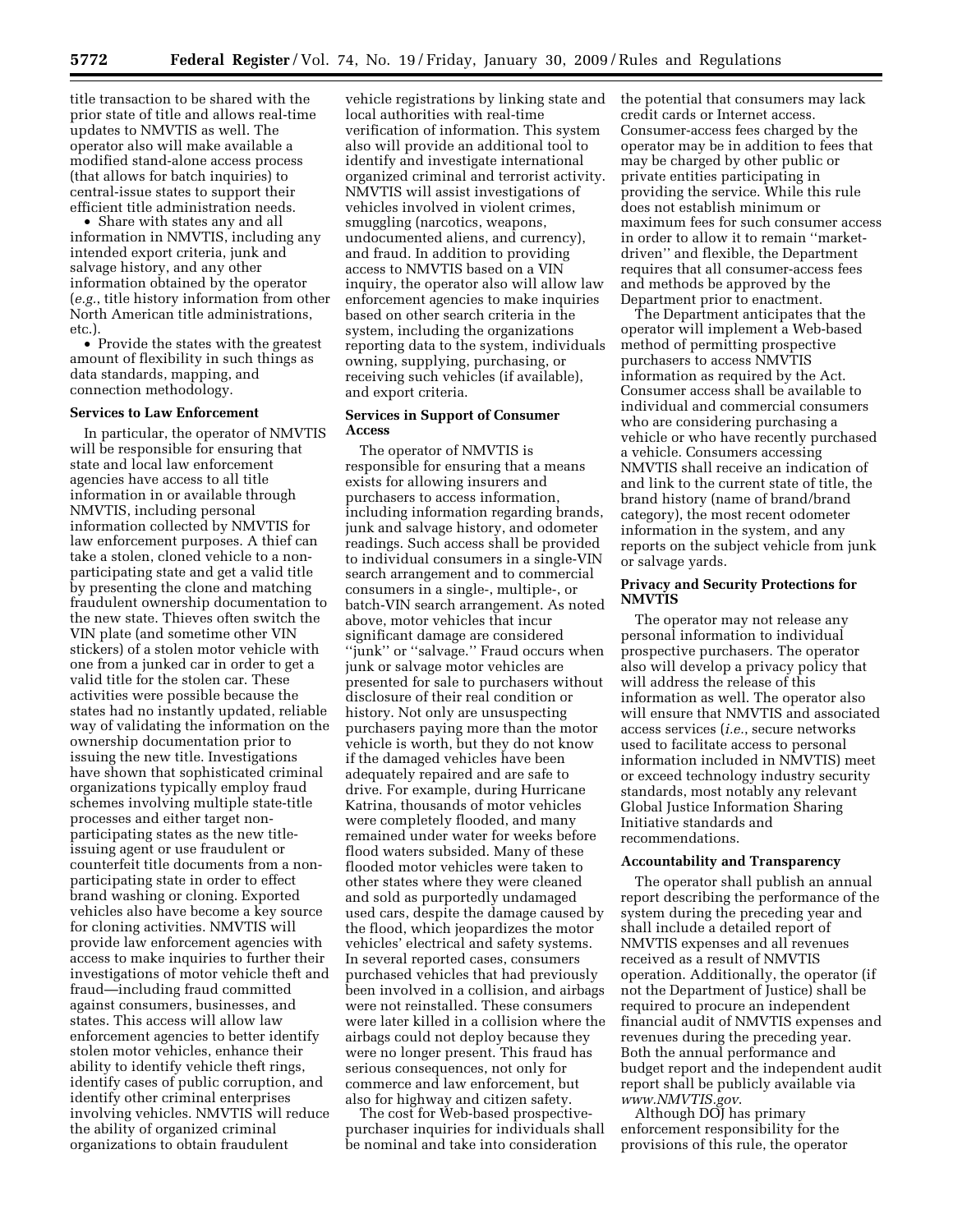shall conduct regular reviews of reporting compliance by all reporters to assess the extent to which reporting entities are reporting appropriately, documentation is in place, and other requirements of reporting are being met. The operator shall provide the results of such information to DOJ. The operator shall also maintain a publicly available, regularly updated listing of all entities reporting to NMVTIS. Such listing shall include the name of the reporting entity, city/state, contact information, and lastdata-reported date.

#### *6. User Fees*

Pursuant to 49 U.S.C. 30502(c), NMVTIS is to be ''paid for by user fees and should be self-sufficient and not be dependent on amounts from the United States Government. The amount of fees the operator collects and keeps \* \* \* subject to annual appropriations laws, excluding fees the operator collects and pays to an entity providing information to the operator, may be not more than the costs of operating the System.'' Rather than charge states user fees based on the number of transactions they place with NMVTIS, AAMVA (the operator of NMVTIS) currently employs a ten-tiered fee structure. The fee a particular state is charged depends on the tier in which that state is placed based on the number of currently titled motor vehicles in that state. As a result of the great disparity between the states in their total number of titled motor vehicles, the per-vehicle fee currently charged by the operator of NMVTIS ranges from less than 1 cent per vehicle in the states with the most titled motor vehicles to nearly 7 cents per vehicle in the state with the lowest number of titled motor vehicles. This fee structure was developed by AAMVA and approved by its Board of Directors, comprising state motor vehicle administrators. As noted above, AAMVA is a nonprofit, tax-exempt, educational association representing U.S. and Canadian officials who are responsible for the administration and enforcement of motor vehicle laws.

This rule requires the operator (if not the Department of Justice) to continue to charge user fees to all states based on the total number of motor vehicles titled in the state and to continue the tiered structure. Such a pro rata fee structure simplifies billing for both the states and the operator of NMVTIS. In addition, a state would not be subject to a significant change in user fees if it moves from one tier to another. Last, a pro rata fee structure eliminates any disincentive for states to make title verifications and encourages all states to

participate in order to receive the benefits of the system they are funding.

In addition, the Department of Justice requires that the operator charge user fees to all states, even if a state is not a current participant in NMVTIS. In accordance with 49 U.S.C. 30503(a) and (b), each state is required to participate in the system, which includes making titling information available to NMVTIS, conducting title-verification checks before issuing a title, and paying any user fees. Because all states are required to participate in NMVTIS, this rule requires that the operator charge user fees to all states, regardless of their current level of participation. Further, this rule requires that the operator notify states at least one year in advance of user fees and invoice every state at least once per year. This schedule shall remain in place until modified by agreement with DOJ.

Under this rule, and consistent with the Anti-Car Theft Act, users, such as purchasers, insurers, consumers, and other non-governmental entities, may be charged a fee for inquiries they make to NMVTIS. Because of the varying levels of participation by the states, the Department has decided to eliminate the proposed provision prohibiting the operator from charging transaction fees for consumer transactions performed by fully participating states. However, the Department retains the authority to allow the operator to discount such fees for fully participating states. The operator shall not charge any user fees or transaction fees for inquiries made by law enforcement agencies. The operator shall ensure that all third-party providers of NMVTIS information are eligible for the same prices and discounts, based on the product implemented or provided (*e.g.*, single VIN lookup, batch lookup, etc.). The operator shall require that all providers and methods of consumer access include a visible notice and disclaimer, or a link to such a notice or disclaimer, that provides consumers with accurate information on what NMVTIS includes and any limitations in the database. The names of all noncompliant states shall be disclosed to each consumer for purposes of awareness. Providers and methods of consumer access also will include a link to operator-provided information that explains to consumers how NMVTIS works, such as how different reporting streams may explain variances or seemingly conflicting information. Those providers and methods of consumer access also will provide a link to a state's brand definitions if those brands are displayed and the information is available.

The expenses to be recouped by the operator of NMVTIS through its fees will consist of labor costs, data center operations costs, the cost of providing access to authorized users, annual functional-enhancement costs (including labor and hardware), the cost of technical upgrades, costs to comply with the provisions of this rule, and other costs as approved by the Department of Justice in advance of the expense. The operator is authorized to develop a system-enhancement reserve that does not exceed 50% of the annual cost of operating the system for use in ensuring that critical upgrades can be implemented on an emergency basis as necessary. AAMVA currently estimates that the annual cost of operating NMVTIS is approximately \$5,650,000. According to DOT's 2005 Highway Statistics, 241,193,974 vehicles were titled in the United States in 2005. Therefore, the cost to fund NMVTIS will average less than 3 cents per motor vehicle title, although states in different tiers may pay slightly different rates. The operator of NMVTIS will inform the states of the applicable fees either through publication in the **Federal Register** or by direct notice or invoicing to the states.

The operator will be required to recalculate its fees on at least a biennial (every two years) basis at least one year in advance of their effective date. Any fees charged to the states would be offset by transaction fees received by the operator. In addition, the total fees charged to the states would be reduced by future funds awarded by the U.S. Government to the operator to assist in implementing the system. Any fees imposed by the operator in connection to NMVTIS must be approved by the Department of Justice.

Notwithstanding individual and batch lookups or inquiries, the operator shall not, under any circumstances, sell a state's entire data set in bulk or sell the entire NMVTIS data set in bulk.

Since Fiscal Year 1997, the Department of Justice, through BJA, has provided over \$15 million to AAMVA for NMVTIS implementation. In Fiscal Years 2007–2009, BJA invited states to apply for direct funding from DOJ to support initial NMVTIS implementation. In fiscal years 2007 and 2008, less than six states applied for funds each year. BJA awarded funds to five states in fiscal year 2007 and one state in 2008 to support system implementation. BJA also invited AAMVA, the system operator, to apply for direct funding from BJA in fiscal years 2007 and 2008, to supplement state participation fees received by AAMVA, as authorized under the Anti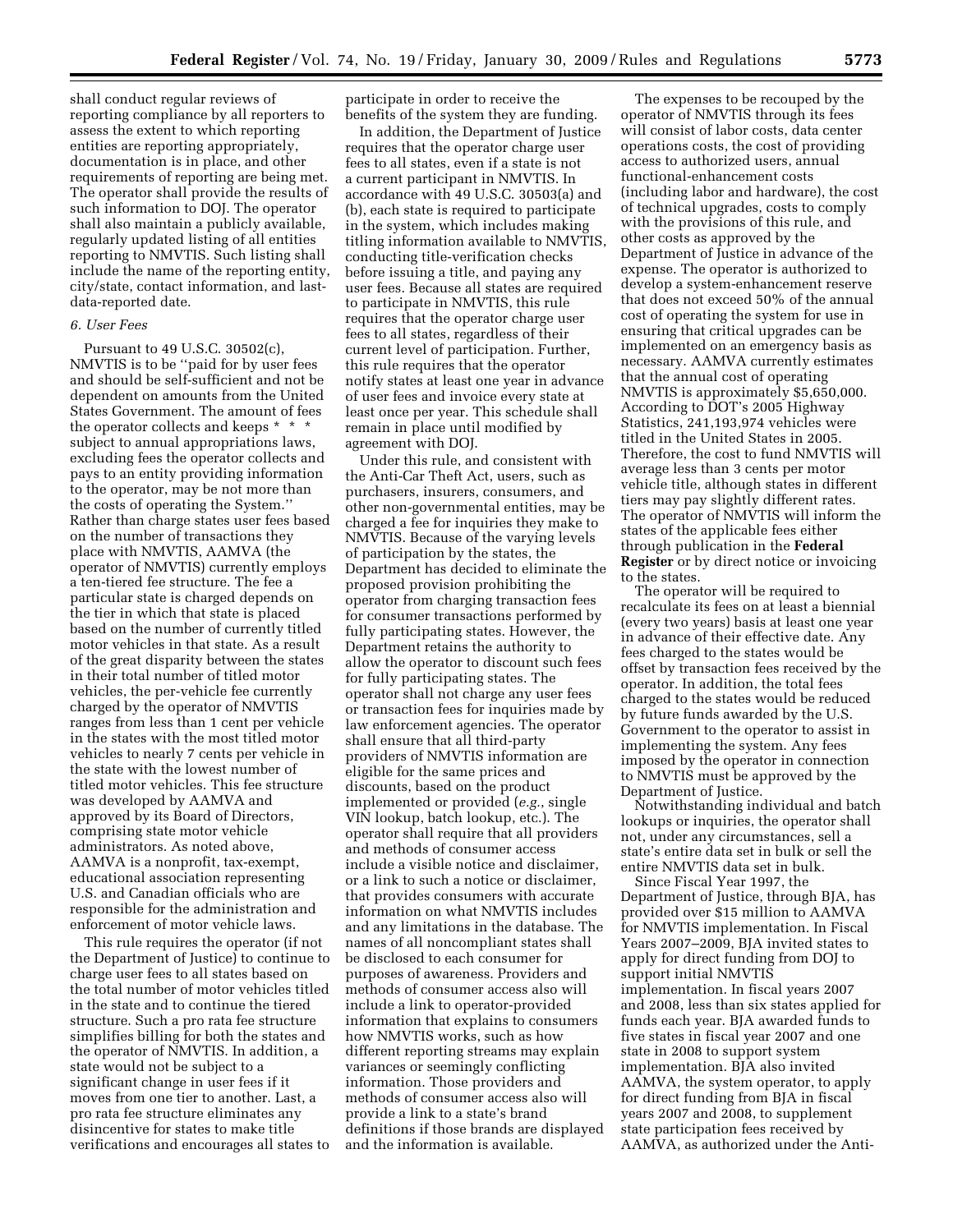Car Theft Act, and encouraged states to apply through its other funding programs to enhance NMVTIS participation. As a result of these solicitations, funding was awarded to AAMVA to assist with NMVTIS implementation in fiscal years 2007 and 2008. As noted above, funds awarded to the operator of NMVTIS will reduce the amount of user fees that must be imposed to implement NMVTIS once all states are participating.

## *7. Governance*

The Department of Justice may establish a NMVTIS Advisory Board to provide input and recommendations from stakeholders on NMVTIS operations and administration. If created, the Advisory Board's costs would be supported by the operator after approval of the Department of Justice.

## **Regulatory Flexibility Act**

The Attorney General, in accordance with the Regulatory Flexibility Act, 5 U.S.C. 605(b), has reviewed this regulation and by approving it certifies that this regulation will not have a significant economic impact on a substantial number of small entities.

Although the reporting requirements imposed by the Anti-Car Theft Act will apply to all small insurance companies and small junk and salvage yard operators that handle junk or salvage automobiles, the Department believes that the incremental cost for these entities to collect VINs and the other required information will be minimal and that the rule will not have a significant economic impact on them. Many insurance companies and junk and salvage yards already capture VINs as a means of positively identifying automobiles and tracking inventory. The additional cost to insurance companies, junk yard operators, and salvage yard operators to report the collected information electronically to NMVTIS is not expected to exceed 1 cent per motor vehicle for most entities after the first year. In the first year only, start-up investments increase this per-vehicle cost to approximately 4 cents per vehicle. For the estimated small number of non-automated reporting entities, a manual reporting process may be required, in which case the additional cost is estimated at 96 cents per vehicle annually. In the first year only, the cost for these entities is estimated at \$1.86 per vehicle due to initial investment or start-up needs. Indeed, these costs may be significantly lower or possibly even eliminated altogether if insurance, salvage, and junk data is provided through a third party that may already

have access to the data and may be in a position to establish a data-sharing arrangement with NMVTIS in order to reduce the reporting burden on these entities.

Moreover, insurance companies will not be required to provide data on automobiles older than the four previous model years. In addition, junk and salvage yards will not be required to report if they already report the required information to the state and the state makes that information available to the operator. The Department has attempted to minimize the impact of the rule on small businesses by allowing them to use third parties to report the statutorily required information to NMVTIS. In addition, the monthly reporting requirements of this rule only apply to automobiles obtained by the business within the prior month or in cases where an update or correction to previously reported data is needed.

#### **Paperwork Reduction Act**

This information collection has been submitted to the Office of Management and Budget (OMB) for review in accordance with the procedures of the Paperwork Reduction Act of 1995, Public Law No. 104–13, 109 Stat. 163. If additional information is required contact: Lynn Bryant, Department Clearance Officer, United States Department of Justice, Justice Management Division, Policy and Planning Staff, Patrick Henry Building, Suite 1600, 601 D Street, NW., Washington, DC 20530.

## **Unfunded Mandates Reform Act of 1995**

This rule will not result in the expenditure by state, local, and tribal governments, in the aggregate, or by the private sector, of \$100 million or more in any one year, and it will not significantly or uniquely affect small governments. Therefore, no actions were deemed necessary under the provisions of the Unfunded Mandates Reform Act of 1995.

## **Small Business Regulatory Enforcement Fairness Act of 1996**

This rule is not a major rule as defined by section 251 of the Small Business Regulatory Enforcement Fairness Act of 1996, 5 U.S.C. 804. This rule will not result in a major increase in costs or prices or have significant adverse effects on competition, employment, investment, productivity, innovation, or on the ability of United States-based companies to compete with foreign-based companies in domestic and export markets.

## **Executive Order 12866**

This regulation has been drafted and reviewed in accordance with Executive Order 12866, ''Regulatory Planning and Review,'' section 1(b), Principles of Regulation. The Department of Justice has determined that this rule is a ''significant regulatory action'' under Executive Order 12866, section 3(f). Accordingly, this rule has been reviewed by the Office of Management and Budget.

## **Regulatory Impact Assessment**

In 1999, the GAO conducted a review of NMVTIS. The GAO report found that a life-cycle cost and benefits analysis should be performed to determine if further federal funding of NMVTIS was warranted. Accordingly, at the request of the Department of Justice, the Logistics Management Institute conducted such an analysis. The 2001 LMI report found that NMVTIS would achieve significant net benefits if it is fully implemented in all 50 states and the District of Columbia. In addition, the 2006 IJIS Institute report found that: ''the NMVTIS program provides an invaluable benefit to state vehicle administrators and the public community as a whole. Advantages of the program include improving the state titling process, as well as providing key information to consumers and law enforcement agencies.'' Based on these reviews of NMVTIS and the Department's experience with automobile theft and fraud, the Department believes that the full implementation of NMVTIS should reduce the market for stolen motor vehicles, enhance public safety, and reduce fraud. This rule will serve to enhance the efficacy of NMVTIS by implementing the statutory reporting requirements imposed on junk and salvage yards and insurance carriers and clarifying the obligations of the states and the operator of NMVTIS.

The operator of the NMVTIS is entitled to receive revenues from user fees to support the system. Currently, these fees generate approximately \$1.5 million annually. AAMVA, however, estimates the annual operating cost of the system to be approximately \$5,650,000—depending on necessary system upgrades that may be required and user volume. Therefore, the current AAMVA fee structure under-funds NMVTIS by \$4,150,000 according to its estimates. According to the Department of Transportation's 2005 Highway Statistics, 241,193,974 vehicles were titled in the United States in 2005. Therefore, the total cost to the operator to fund NMVTIS ranges from 1 cent to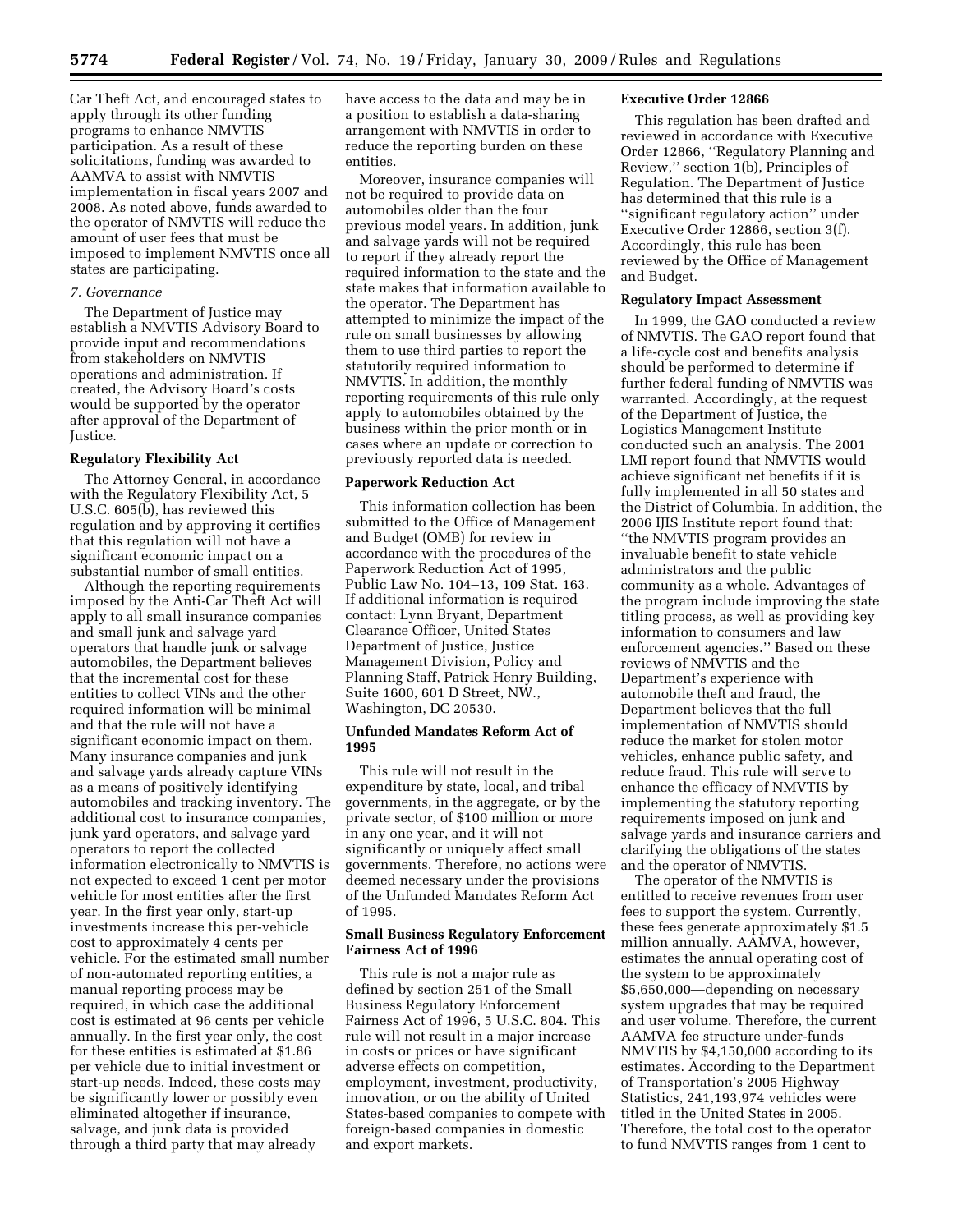2.3 cents per motor vehicle title titled in the U.S.

Consequently, the average fees charged to the states by the operator under this proposed rule should be less than 3 cents per vehicle. In most cases, states that choose to integrate the NMVTIS processes of data provision and inquiry into their titling process generally incur one-time upgrade costs to establish these connections. In nearly every case, once a connection to the system is established, data transmission for uploads and inquiries is automated and occurs without recurring costs. With these one-time costs and state fees considered, the costs to states are estimated at 6 cents per vehicle. This scenario includes making the data available to NMVTIS via real-time updates and making inquiries into the system prior to issuing new titles. While the frequency of reporting does not impact costs under this scenario, states can lower their upgrade costs by choosing to integrate the NMVTIS reporting and inquiry requirements into their business rules but not into their electronic titling processes. In these cases, states would see lower costs by establishing a regular reporting/data upload process but not re-engineering their own title-information systems for real-time updates. Under this scenario, instead of a state's title-information system automatically making the NMVTIS inquiry, the title clerk would switch to an internet-enabled PC to perform a web search of NMVTIS via a secure virtual private network (VPN). In addition, the cost is minimized because a state is only required to check out-ofstate titles. Moreover, because this type of search is internet-based versus statetitle-information system-based, no

changes to the state's title-information system is required and therefore there is no cost for this aspect of compliance. For the reporting aspect however (*i.e.*, programming an automated batch upload process via file transfer protocol (FTP)), it is anticipated that states would incur reporting costs of less than 1 cent per vehicle. Assuming the reporting costs for states are 0.005 cents per vehicle and that 241,193,974 vehicles are titled in the United States, the Department estimates that the reporting costs for states is approximately \$1,205,970.

The incremental cost to insurance companies and junk- and salvage-yard operators that handle junk or salvage automobiles also is expected to be low. Many insurance companies and junk and salvage yards already capture VINs as a means of positively identifying automobiles and tracking inventory. Additionally, for both the insurance sector and the junk/salvage industry, many companies are already reporting much of the required data to independent third parties who have indicated a willingness to pass this data on to DOJ for NMVTIS use.

According to the NICB, it is estimated that there are approximately 321 insurance groups representing approximately 3,000 insurers that report an estimated 2.4 million salvage and total-loss records annually (based on the most recent three-year average). Furthermore, based on 2007 insurance data, over 60% of these motor vehicles will originate from the ten largest insurance groups. These 3,000 insurers would then be responsible for reporting this total-loss information to NMVTIS if not already reported to a third party that agrees to provide the data to NMVTIS.

In those cases where the data is already reported to a state or to a cooperating third party, there is no additional cost to insurance carriers. In cases where this data is not currently reported to a cooperating third party, the carrier would be required to report the data to NMVTIS. With the assumption that the data is already collected in an exportable format, and assuming that NMVTIS would establish a reporting mechanism involving a simple FTPbased solution, the cost to insurance carriers is similar to the state reporting costs of less than 1 cent per vehicle. The FBI previously has estimated that approximately 10.5 million junk and salvage vehicles are handled each year. Assuming that it costs insurance carriers approximately 0.005 cents per vehicle to report and that the insurance carriers are required to report on all 10.5 million junk and salvage vehicles, then the reporting costs to insurance carriers will be approximately \$52,500 annually.

Similarly, junk and salvage yard operators that already are reporting to cooperating third parties would not be required to report separately. Thus, NMVTIS would impose no additional burden. For those entities not voluntarily reporting to a cooperating third party, a separate reporting mechanism would be established. Depending on the type of mechanism established (*e.g.*, FTP-based solution, form-fax solution, etc.), the costs will vary. It is assumed that all junk and salvage yard operators already collect much of the information required under the rule, and therefore, it is only the transmission of this data to NMVTIS that will result in costs. The table below summarizes these cost estimates.

| Yard size             | Reporting method | Initial<br>investment<br>costs | Annual ongoing labor<br>costs   | Annual vehicle<br>volume* | Total annual<br>average labor<br>costs per<br>vehicle (cents) | Total first year<br>costs (includes<br>initial invest-<br>ment costs<br>and annual<br>labor costs) |
|-----------------------|------------------|--------------------------------|---------------------------------|---------------------------|---------------------------------------------------------------|----------------------------------------------------------------------------------------------------|
| Small (non-automated) | Fax              | \$90                           | 12 hours per year/<br>\$96.00.  | $1 - 200$                 | 96                                                            | \$1.86.                                                                                            |
| Small (automated)     | <b>FTP</b>       | 0                              | 24 minutes per year/<br>\$3.12. | $1 - 200$                 | 3                                                             | 3 cents.                                                                                           |
| Medium                | <b>FTP</b>       | $\Omega$                       | 24 minutes per year/<br>\$3.12. | $201 - 500$               | ا>                                                            | $<$ 1 cent.                                                                                        |
| Large                 | <b>FTP</b>       | 250                            | 24 minutes per year/<br>\$3.12. | 501-7,800                 | <1                                                            | 6 cents.                                                                                           |

(\* Note: Per-vehicle costs based on an average annual vehicle volumes.)

While it is difficult to estimate how many junk and salvage yards are not automated, the National Salvage Vehicle Reporting Program and other industry representatives estimate that nearly all have some form of data collection even

if they do not have automation in place. The National Salvage Vehicle Reporting Program has discussed with many of the inventory-management vendors the assistance that can be made available to establish reliable reporting protocols

through its voluntary and independent efforts within the industry. If such assistance is available from these vendors, nearly all junk and salvage yards will have some form of automation and be capable of exporting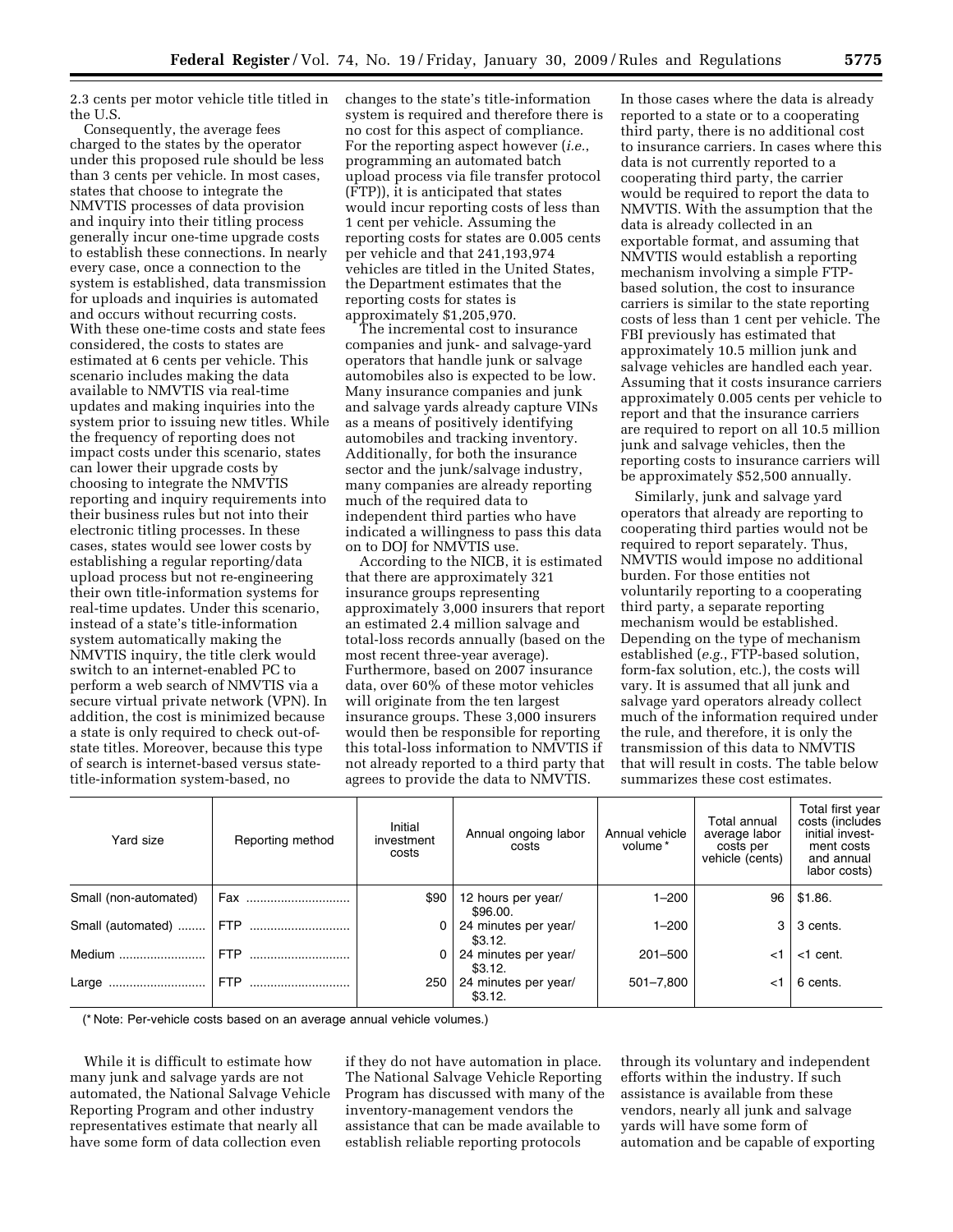and sending monthly reports electronically.

In cases in which small junk and salvage yards have no form of automation or computerized files, the Department assumes that a fax or other data-transmittal process would be needed. This paper-based process would likely incur additional labor costs that would bring the estimated per-vehicle costs for this small number of businesses to approximately 0.96 cents per vehicle (annual labor costs). However, according to industry representatives, the number of junk and salvage yards of this size is relatively small (estimated at 20% of licensed junk and salvage yards) and the number of businesses without any automation is even lower (expected to be less than 1,700 licensed businesses in the U.S.). These businesses would not incur these costs if already reporting this data to a state or another cooperating third party.

Assuming that small junk and salvage yards handle approximately 170,000 vehicles annually (at \$0.96 per vehicle annual labor costs) and that the remaining junk and salvage yards handle 10,330,000 vehicles annually (at an average labor cost of 1 cent per vehicle), then the Department estimates that their annual reporting costs will be approximately \$266,500.

The Department anticipates that the cost for web-based prospectivepurchaser inquiries will be nominal. Similarly, the cost to law enforcement to access NMVTIS also is expected to be minimal because law enforcement will not be charged any direct transaction costs. Law enforcement will access NMVTIS through their existing infrastructure. The only cost will be to the operator of the system based on the number of inquiries received from law enforcement. The expected cost to the operator is less than 12 cents per inquiry.

The Department of Justice also considered possible alternatives to those proposed in the rule. Indeed, pursuant to 49 U.S.C. 30504(c), the Attorney General was required to establish ''procedures and practices to facilitate reporting in the least burdensome and costly fashion'' on insurance carriers and junk and salvage yards. Because of the statutory requirements imposed by the Anti-Car Theft Act, however, the Department of Justice did not have many options regarding the information that must be provided and the scope of the entities that must report the required information. In particular, the information required to be reported by the proposed rule is mandated by the Anti-Car Theft Act. The Department also considered various alternatives for

funding NMVTIS, such as a tiered-based fee structure and a transaction-based fee structure. Based on the comments to the proposed rule, the Department believes that a tiered fee structure based on the total number of motor vehicles titled in a state is preferable to these alternatives because it complies with the Anti-Car Theft Act and minimizes any burden imposed on reporting entities.

With regard to all sector reporting requirements, in most cases reducing the reporting timelines from monthly to semi-annually or less will not significantly reduce costs due to the benefits of automated processes. Additionally, the costs that this reduced reporting would incur by enabling theft and fraud to continue far outweighs the benefits. Consumers, states, law enforcement, and others need to know as soon as possible when a vehicle is reported as totaled or salvage to prevent the vehicle from being turned over to another state or consumer with a clean title. Moreover, a monthly reporting cycle is expressly required by statute.

## **Executive Order 13132**

In accordance with section 6 of Executive Order 13132, the Department of Justice has determined that this rule does not have sufficient federalism implications to warrant a federalism summary impact statement. The rule does not impose substantial direct compliance costs on state and local governments and does not preempt state law. In formulating this rule, the Department has worked closely with AAMVA regarding the implementation of NMVTIS.

#### **Executive Order 12988**

This rule meets the applicable standards set forth in sections 3(a) and 3(b)(2) of Executive Order 12988, Civil Justice Reform.

## **List of Subjects**

#### *28 CFR Part 25*

Crime, Law enforcement, Motor vehicles safety, Motor vehicles, Reporting and recordkeeping requirements, Transportation.

■ Accordingly, by virtue of the authority vested in me as Attorney General, including 5 U.S.C. 301 and 28 U.S.C. 509 and 510 and, for the reasons set forth in the preamble, part 25 of chapter I of title 28 of the Code of Regulations is amended as follows:

## **PART 25—DEPARTMENT OF JUSTICE INFORMATION SYSTEMS**

■ 1. The Authority citation for part 25 is revised to read as follows:

**Authority:** Public Law 103–159, 107 Stat. 1536, 49 U.S.C. 30501–30505; Public Law 101–410, 104 Stat. 890, as amended by Public Law 104–134, 110 Stat. 1321.

■ 2. Add a new subpart B to read as follows:

## **Subpart B—National Motor Vehicle Title Information System (NMVTIS)**

- Sec.<br>25.51 25.51 Purpose and authority.<br>25.52 Definitions.
- 25.52 Definitions.<br>25.53 Responsibil
- Responsibilities of the operator of NMVTIS.<br>25.54 Respo
- Responsibilities of the States.
- 25.55 Responsibilities of insurance carriers.<br>25.56 Responsibilities of junk vards and
- 25.56 Responsibilities of junk yards and salvage yards and auto recyclers.
- 25.57 Erroneous junk or salvage reporting.

## **Subpart B—National Motor Vehicle Title Information System (NMVTIS)**

#### **§ 25.51 Purpose and authority.**

The purpose of this subpart is to establish policies and procedures implementing the National Motor Vehicle Title Information System (NMVTIS) in accordance with title 49 U.S.C. 30502. The purpose of NMVTIS is to assist in efforts to prevent the introduction or reintroduction of stolen motor vehicles into interstate commerce, protect states and individual and commercial consumers from fraud, reduce the use of stolen vehicles for illicit purposes including fundraising for criminal enterprises, and provide consumer protection from unsafe vehicles.

## **§ 25.52 Definitions.**

For purposes of this subpart B: *Acquiring* means owning, possessing, handling, directing, or controlling.

*Automobile* has the same meaning given that term in 49 U.S.C. 32901(a).

*Certificate of title* means a document issued by a state showing ownership of an automobile.

*Insurance carrier* means an individual or entity engaged in the business of

- underwriting automobile insurance. *Junk automobile* means an automobile that—
- (1) Is incapable of operating on public streets, roads, and highways; and
- (2) Has no value except as a source of parts or scrap.

*Junk yard* means an individual or entity engaged in the business of acquiring or owning junk automobiles for—

- (1) Resale in their entirety or as spare parts; or
- (2) Rebuilding, restoration, or crushing.
- *Motor vehicle* has the same meaning given that term in 49 U.S.C. 3102(6).
- *NMVTIS* means the National Motor Vehicle Title Information System.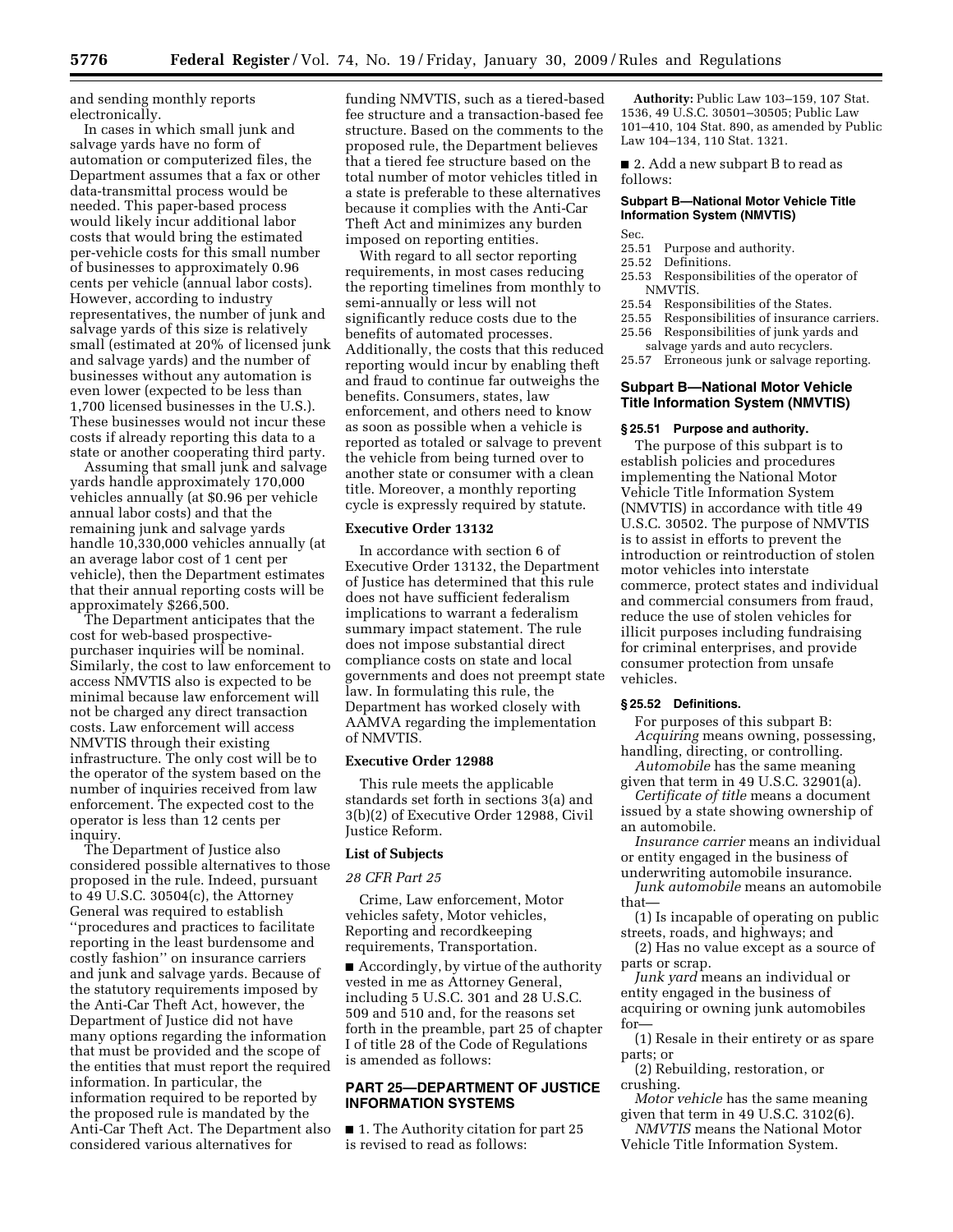*Operator* means the individual or entity authorized or designated as the operator of NMVTIS under 49 U.S.C. 30502(b), or the office designated by the Attorney General, if there is no authorized or designated individual or entity.

*Purchaser* means the individual or entity buying an automobile or financing the purchase of an automobile. For purposes of this subpart, purchasers include dealers, auction companies or entities engaged in the business of purchasing used automobiles, lenders financing the purchase of new or used automobiles, and automobile dealers.

*Salvage automobile* means an automobile that is damaged by collision, fire, flood, accident, trespass, or other event, to the extent that its fair salvage value plus the cost of repairing the automobile for legal operation on public streets, roads, and highways would be more than the fair market value of the automobile immediately before the event that caused the damage. Salvage automobiles include automobiles determined to be a total loss under the law of the applicable jurisdiction or designated as a total loss by an insurer under the terms of its policies, regardless of whether or not the ownership of the vehicle is transferred to the insurance carrier.

*Salvage yard* means an individual or entity engaged in the business of acquiring or owning salvage automobiles for—

(1) Resale in their entirety or as spare parts; or

(2) Rebuilding, restoration, or crushing.

Note to definition of ''Salvage yard'': For purposes of this subpart, vehicle remarketers and vehicle recyclers, including scrap vehicle shredders and scrap metal processors as well as ''pullor pick-apart yards,'' salvage pools, salvage auctions, and other types of auctions handling salvage or junk vehicles (including vehicles declared a ''total loss''), are included in the definition of ''junk or salvage yards.''

*State* means a state of the United States or the District of Columbia.

*Total loss* means that the cost of repairing such vehicles plus projected supplements plus projected diminished resale value plus rental reimbursement expense exceeds the cost of buying the damaged motor vehicle at its preaccident value, minus the proceeds of selling the damaged motor vehicle for salvage.

*VIN* means the vehicle identification number;

## **§ 25.53 Responsibilities of the operator of NMVTIS.**

(a) By no later than March 31, 2009, the operator shall make available:

(1) To a participating state on request of that state, information in NMVTIS about any automobile;

(2) To a Government, state, or local law enforcement official on request of that official, information in NMVTIS about a particular automobile, junk yard, or salvage yard;

(3) To a prospective purchaser of an automobile on request of that purchaser, information in NMVTIS about that automobile; and

(4) To a prospective or current insurer of an automobile on request of that insurer, information in NMVTIS about the automobile.

(b) NMVTIS shall permit a user of the system to establish instantly and reliably:

(1) The validity and status of a document purporting to be a certificate of title;

(2) Whether an automobile bearing a known VIN is titled in a particular state;

(3) Whether an automobile known to be titled in a particular state is or has been a junk automobile or a salvage automobile;

(4) For an automobile known to be titled in a particular state, the odometer mileage disclosure required under 49 U.S.C. 32705 for that automobile on the date the certificate of title for that automobile was issued and any later mileage information, if noted by the state; and

(5) Whether an automobile bearing a known VIN has been reported as a junk automobile or a salvage automobile under 49 U.S.C. 30504.

(c) The operator is authorized to seek and accept, with the concurrence of the Department of Justice, additional information from states and public and private entities that is relevant to the titling of automobiles and to assist in efforts to prevent the introduction or reintroduction of stolen motor vehicles and parts into interstate commerce. The operator, however, may not collect any social security account numbers as part of any of the information provided by any state or public or private entity. The operator may not make personally identifying information contained within NMVTIS, such as the name or address of the owner of an automobile, available to an individual prospective purchaser. With the approval of the Department of Justice, the operator may allow public and private entities that provide information to NMVTIS to query the system if such access will assist in efforts to prevent the introduction or reintroduction of stolen

motor vehicles and parts into interstate commerce.

(d) The operator shall develop and maintain a privacy policy that addresses the information in the system and how personal information shall be protected. DOJ shall review and approve this privacy policy.

(e) The means by which access is provided by the operator to users of NMVTIS must be approved by the Department of Justice.

(f) The operator shall biennially establish and at least annually collect user fees from the states and users of NMVTIS to pay for its operation, but the operator may not collect fees in excess of the costs of operating the system. The operator is required to recalculate the user fees on a biennial basis. After the operator establishes its initial user fees for the states under this section, subsequent state user fees must be established at least one year in advance of their effective date. Any user fees established by the operator must be established with the approval of the Department of Justice. The operator of NMVTIS will inform the states of the applicable user fees either through publication in the **Federal Register** or by direct notice or invoice to the states.

(1) The expenses to be recouped by the operator of NMVTIS will consist of labor costs, data center operations costs, the cost of providing access to authorized users, annual functional enhancement costs (including labor and hardware), costs necessary for implementing the provisions of this rule, the cost of technical upgrades, and other costs approved in advance by the Department of Justice.

(2) User fees collected from states should be based on the states' pro rata share of the total number of titled motor vehicles based on the Highway Statistics Program of the Federal Highway Administration, U.S. Department of Transportation, except in cases where states did not report to that program, in which case the states shall make available the most recent statistics for motor vehicle title registrations.

(3) All states, regardless of their level of participation, shall be charged user fees by the operator.

(4) No fees shall be charged for inquiries from law enforcement agencies.

(g) The operator will establish procedures and practices to facilitate reporting to NMVTIS in the least burdensome and costly fashion. If the operator is not the Department of Justice, the operator must provide an annual report to the Department of Justice detailing the fees it collected and how it expended such fees and other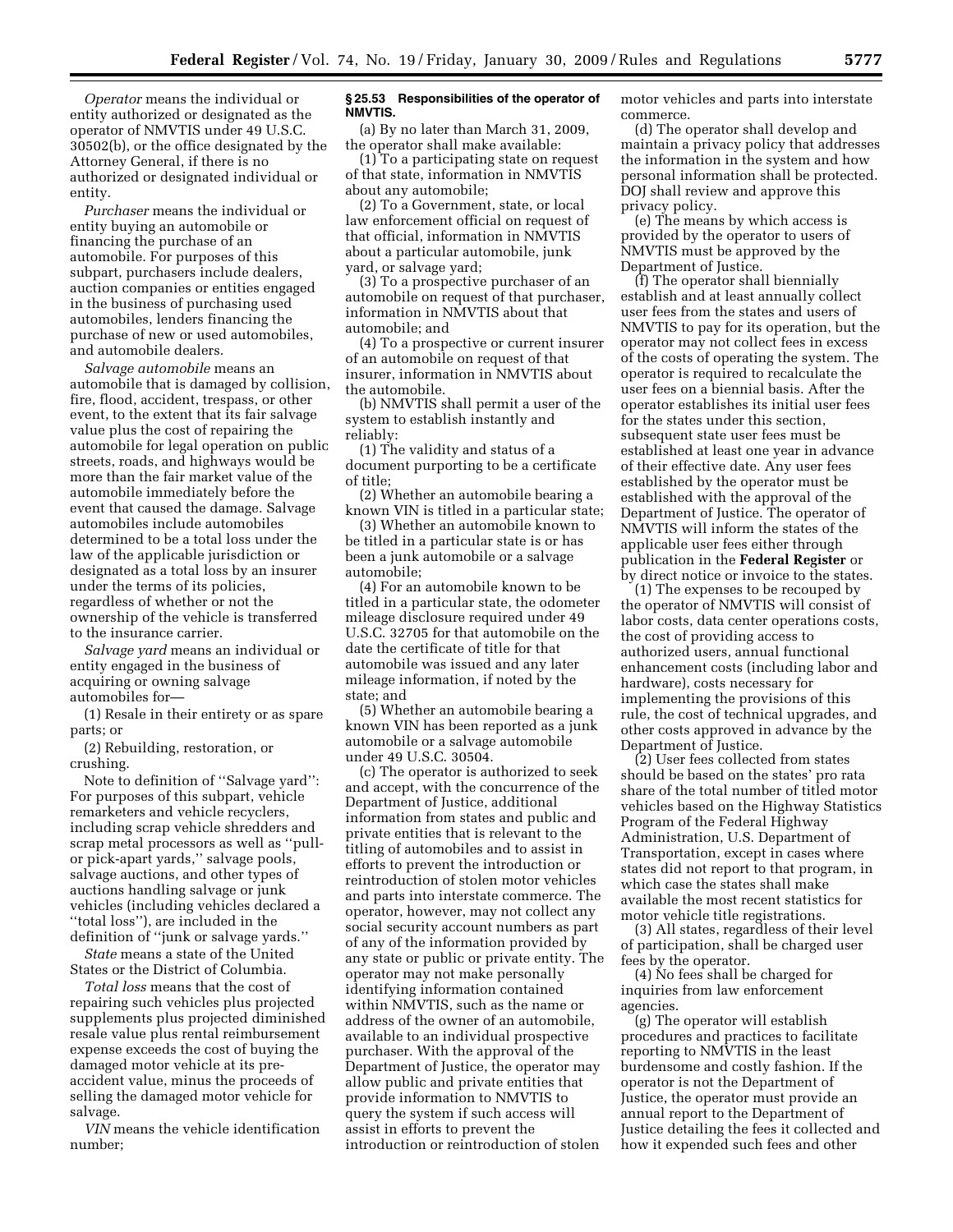funds to operate NMVTIS. This report must also include a status report on the implementation of the system, compliance with reporting and other requirements, and sufficient detail and scope regarding financial information so that reasonable determinations can be made regarding budgeting and performance. The operator shall procure an independent financial audit of NMVTIS revenues and expenses on an annual basis. The Department of Justice will make these reports available for public inspection.

#### **§ 25.54 Responsibilities of the States.**

(a) Each state must maintain at least the level of participation in NMVTIS that it had achieved as of January 1, 2009. By no later than January 1, 2010, each state must have completed implementation of all requirements of participation and provide, or cause to be provided by an agent or third party, to the designated operator and in an electronic format acceptable to the operator, at a frequency of once every 24 hours, titling information for all automobiles maintained by the state. The titling information provided to NMVTIS must include the following:

(1) VIN;

(2) Any description of the automobile included on the certificate of title (including any and all brands associated with such vehicle);

(3) The name of the individual or entity to whom the certificate was issued;

(4) Information from junk or salvage yard operators or insurance carriers regarding the acquisition of junk automobiles or salvage automobiles, if this information is being collected by the state; and

(5) For an automobile known to be titled in a particular state, the odometer mileage disclosure required under 49 U.S.C. 32705 for that automobile on the date the certificate of title for that automobile was issued and any later mileage information, if noted by the state.

(b) With the approval of the operator and the state, the titling information provided to NMVTIS may include any other information included on the certificates of title and any other information the state maintains in relation to these titles.

(c) By no later than January 1, 2010, each state shall establish a practice of performing a title verification check through NMVTIS before issuing a certificate of title to an individual or entity claiming to have purchased an automobile from an individual or entity in another state or in cases of title transfers. The check will consist of—

(1) Communicating to the operator the VIN of the automobile for which the certificate of title is sought;

(2) Giving the operator an opportunity to communicate to the participating state the results of a search of the information and using the results to determine the validity and status of a document purporting to be a certification of title, to determine whether the automobile has been a junk or salvage vehicle or has been reported as such, to compare and verify the odometer information presented with that reported in the system, and to determine the validity of other information presented (*e.g.*, lien-holder status, etc.).

(d) By January 1, 2010, those states not currently paying user fees will be responsible for paying user fees as established by the operator to support NMVTIS.

#### **§ 25.55 Responsibilities of insurance carriers.**

(a) By no later than March 31, 2009, and on a monthly basis as designated by the operator, any individual or entity acting as an insurance carrier conducting business within the United States shall provide, or cause to be provided on its behalf, to the operator and in a format acceptable to the operator, a report that contains an inventory of all automobiles of the current model year or any of the four prior model years that the carrier, during the past month, has obtained possession of and has decided are junk automobiles or salvage automobiles. An insurance carrier shall report on any automobiles that it has determined to be a total loss under the law of the applicable jurisdiction (*i.e.* , state) or designated as a total loss by the insurance company under the terms of its policies.

(b) The inventory must contain the following information:

(1) The name, address, and contact information for the reporting entity (insurance carrier);

(2) VIN;

(3) The date on which the automobile was obtained or designated as a junk or salvage automobile;

(4) The name of the individual or entity from whom the automobile was obtained and who possessed it when the automobile was designated as a junk or salvage automobile; and

(5) The name of the owner of the automobile at the time of the filing of the report.

(c) Insurance carriers are strongly encouraged to provide the operator with information on other motor vehicles or other information relevant to a motor

vehicle's title, including the reason why the insurance carrier obtained possession of the motor vehicle. For example, the insurance carrier may have obtained possession of a motor vehicle because it had been subject to flood, water, collision, or fire damage, or as a result of theft and recovery. The provision of information provided by an insurance carrier under this paragraph must be pursuant to a means approved by the operator.

(d) Insurance carriers whose required data is provided to the operator through an operator-authorized third party in a manner acceptable to the operator are not required to duplicate such reporting. For example, if the operator and a private third-party organization reach agreement on the provision of insurance data already reported by insurance to the third party, insurance companies are not required to subsequently report the information directly into NMVTIS.

#### **§ 25.56 Responsibilities of junk yards and salvage yards and auto recyclers.**

(a) By no later than March 31, 2009, and continuing on a monthly basis as designated by the operator, any individual or entity engaged in the business of operating a junk yard or salvage yard within the United States shall provide, or cause to be provided on its behalf, to the operator and in a format acceptable to the operator, an inventory of all junk automobiles or salvage automobiles obtained in whole or in part by that entity in the prior month.

(b) The inventory shall include the following information:

(1) The name, address, and contact information for the reporting entity (junk, salvage yard, recycler);

(2) VIN;

(3) The date the automobile was obtained;

(4) The name of the individual or entity from whom the automobile was obtained;

(5) A statement of whether the automobile was crushed or disposed of, for sale or other purposes, to whom it was provided or transferred, and if the vehicle is intended for export out of the United States.

(c) Junk and salvage yards, however, are not required to report this information if they already report the information to the state and the state makes the information required in this rule available to the operator.

(d) Junk and salvage yards may be required to file an update or supplemental report of final disposition of any automobile where final disposition information was not available at the time of the initial report